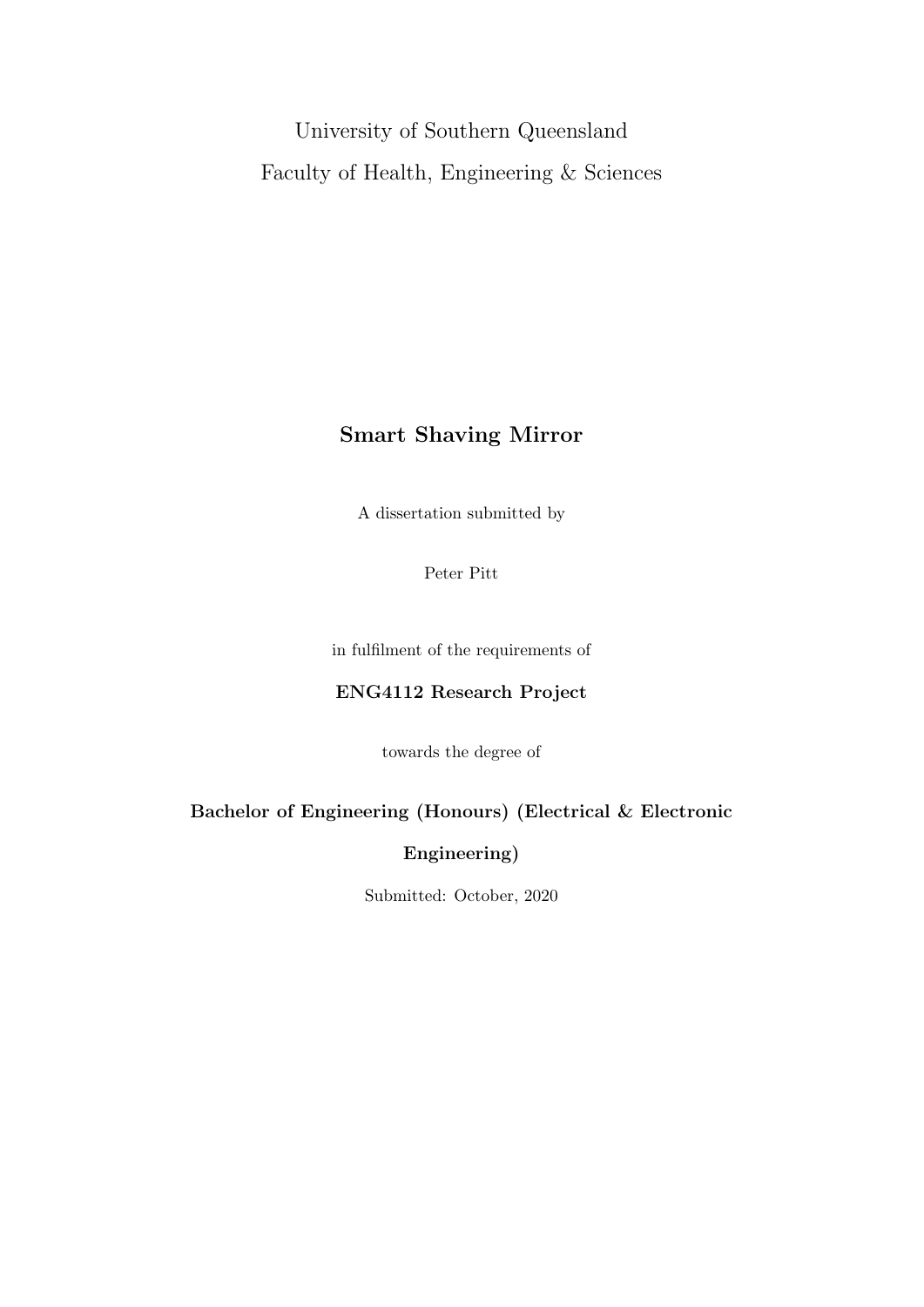## Abstract

Shaving of a face can be difficult for many people. This task can be made even more challenging for a person who encounters difficulty with either movement or vision. This project investigated the use of smart mirror technology to produce a mirror that would assist the user in the shaving process. The smart mirror was intended to intuitively provide an enlarged image of the area of the user's face that is being shaved. The selected region would be determined by tracking the movement of the shaving device being used.

Based on the literature review, three tracking algorithms were produced and tested. Two of these were based on the K-means algorithm. The first used the traditional method of K-means clustering, while the second implemented two different optimisation techniques discovered in the literature.

The first technique reused the cluster centres from the previous frame. This technique lowered the number of iterations required to complete the clustering and therefore, the computational time decreased. The second method checked if the Euclidean distance from the pixel to the cluster had increased as a test to determine if the pixel needed to have its cluster assignment recalculated. The combination of these two techniques resulted in a time saving of over 60% when incremental differences were present in the frames.

The third tracking technique implemented was the cross-correlation algorithm. The crosscorrelation algorithm in its original form is very heavy computationally. However, through the use of the integral image technique, the algorithm operated with high efficiency.

Implementing the software in a more efficient language, such as  $C++$ , has the potential for completing a working smart mirror with the desired capabilities.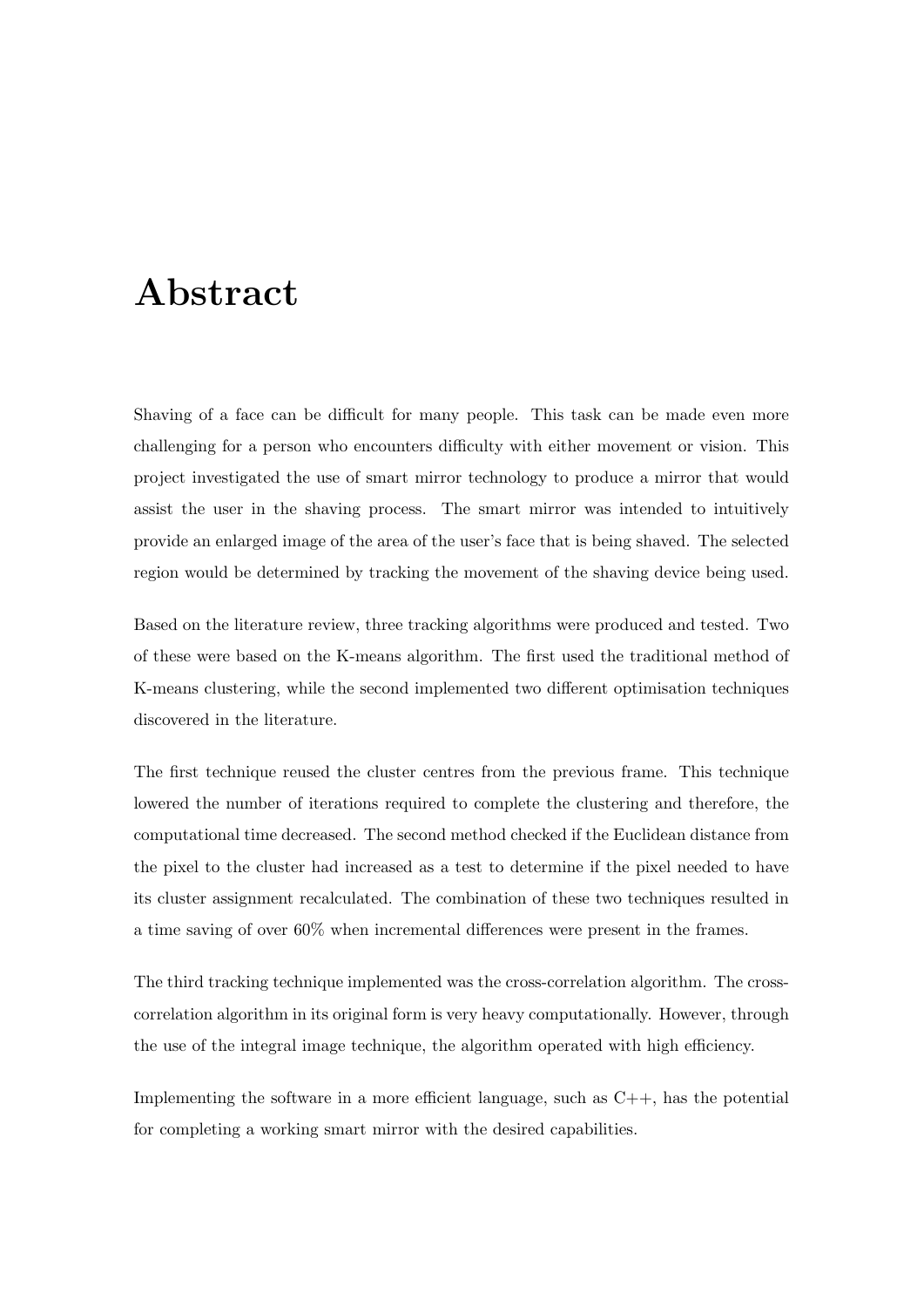University of Southern Queensland Faculty of Health, Engineering & Sciences

### ENG4111/2 Research Project

#### Limitations of Use

The Council of the University of Southern Queensland, its Faculty of Health, Engineering & Sciences, and the staff of the University of Southern Queensland, do not accept any responsibility for the truth, accuracy or completeness of material contained within or associated with this dissertation.

Persons using all or any part of this material do so at their own risk, and not at the risk of the Council of the University of Southern Queensland, its Faculty of Health, Engineering & Sciences or the staff of the University of Southern Queensland.

This dissertation reports an educational exercise and has no purpose or validity beyond this exercise. The sole purpose of the course pair entitled "Research Project" is to contribute to the overall education within the student's chosen degree program. This document, the associated hardware, software, drawings, and other material set out in the associated appendices should not be used for any other purpose: if they are so used, it is entirely at the risk of the user.

Dean Faculty of Health, Engineering & Sciences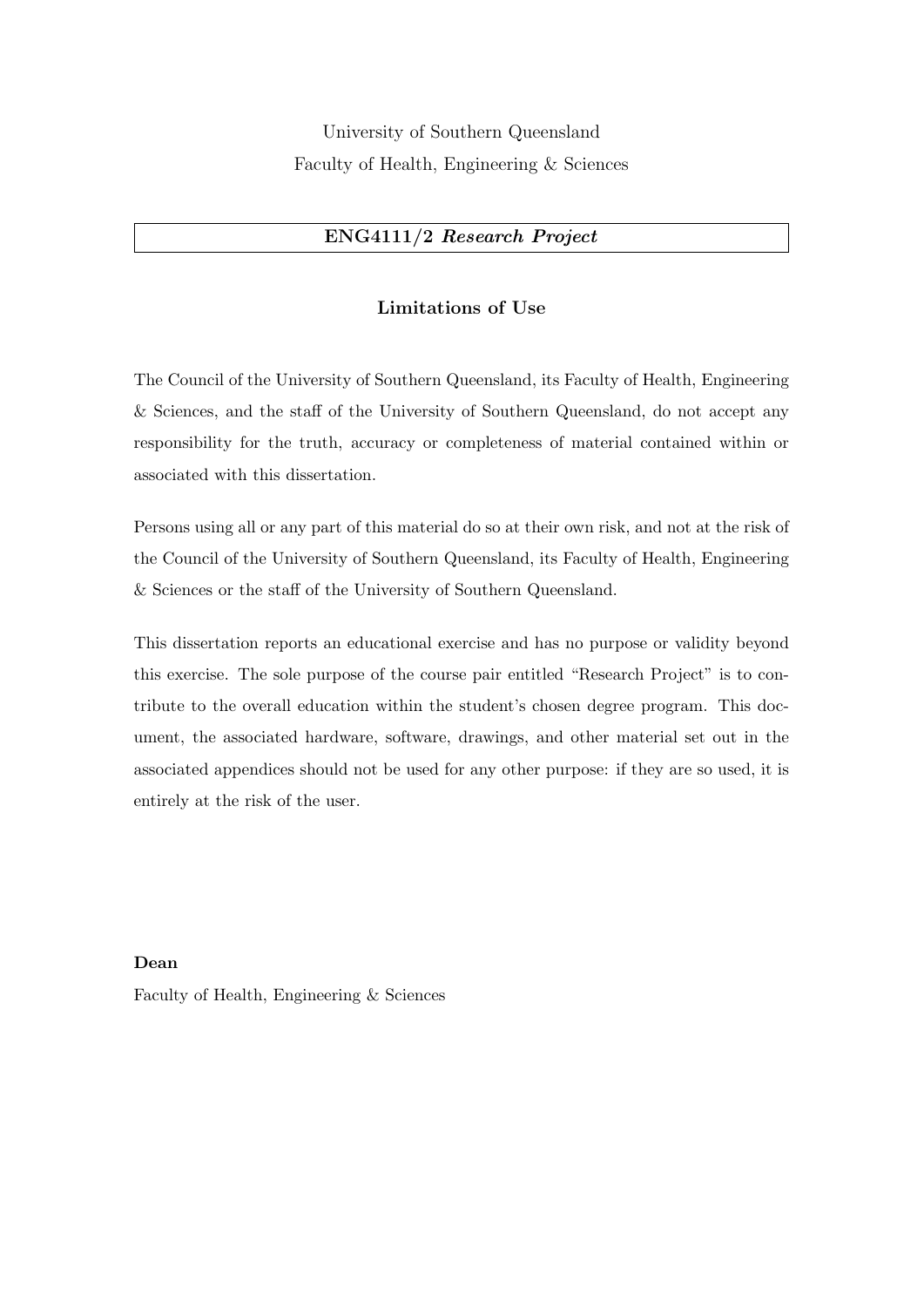# Certification of Dissertation

I certify that the ideas, designs and experimental work, results, analyses and conclusions set out in this dissertation are entirely my own effort, except where otherwise indicated and acknowledged.

I further certify that the work is original and has not been previously submitted for assessment in any other course or institution, except where specifically stated.

PETER PITT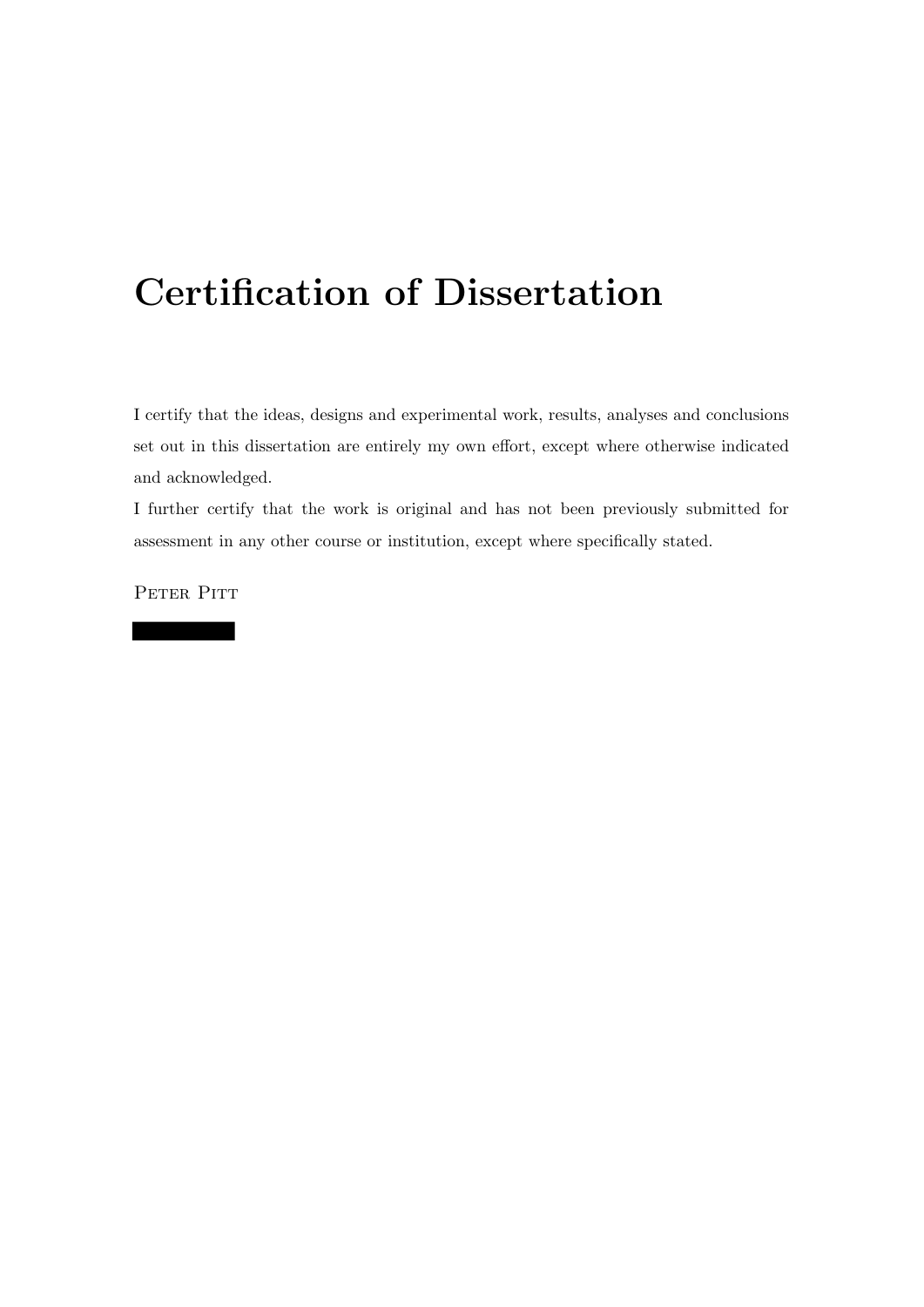# Acknowledgments

I will start by thanking Dr Jason Brown for his supervision and direction within this project and also for coming up with the idea.

Thank you also to my current employer, Dart Switchboards, for being considerate and flexible when time off work was required to complete work.

Finally, and most importantly, I wish to thank my wife, Rebecca and three children, Isaac, Kading and Alyssa. Thank you for your understanding and acceptance of the many times that I was unable to participate in your lives in the way I would have liked. And thank you for the encouragement and support you have offered along the way. Not only during this year but throughout the eight years of study.

PETER PITT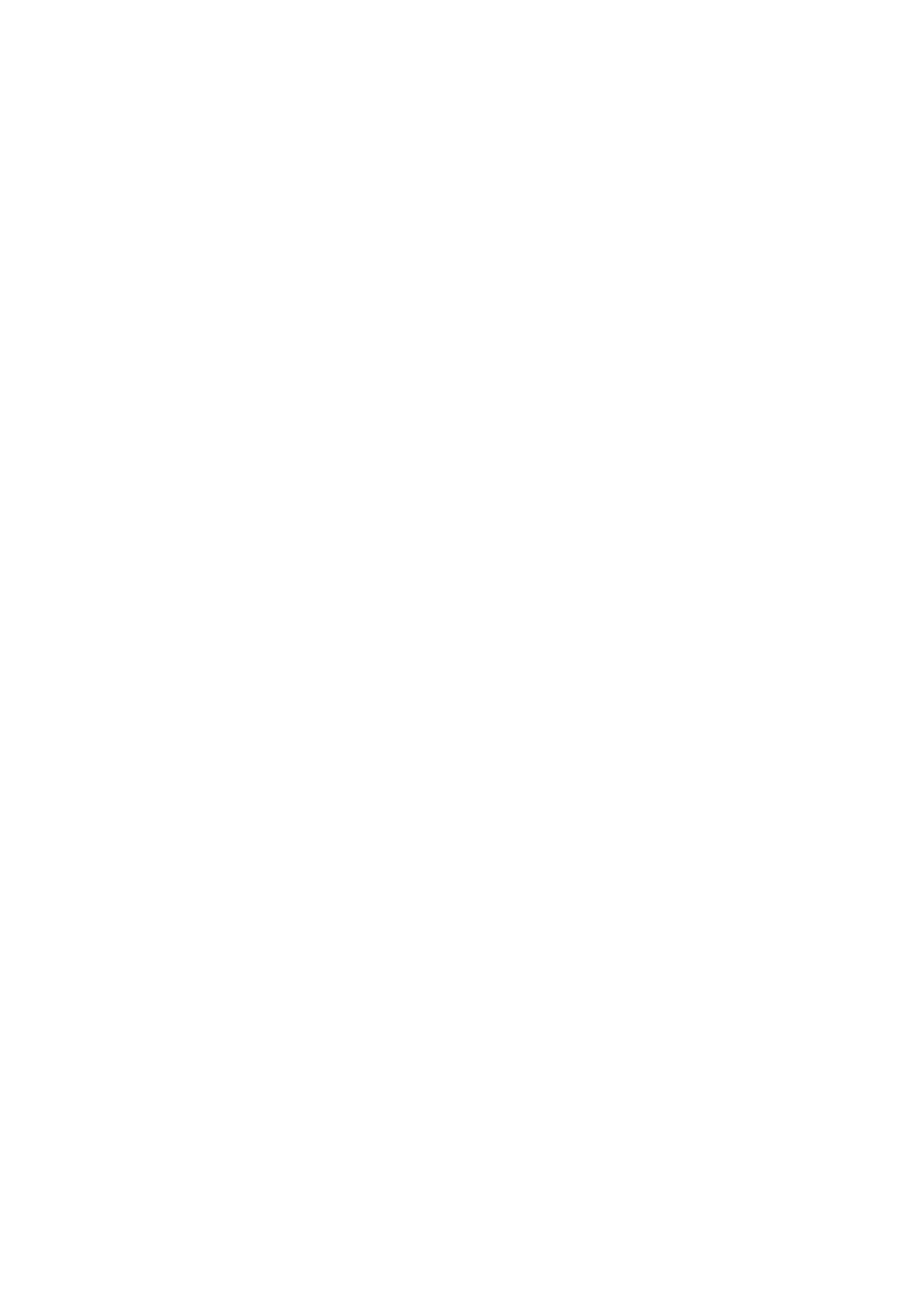# **Contents**

| Abstract |                                                  | $\mathbf{i}$     |
|----------|--------------------------------------------------|------------------|
|          | Acknowledgments                                  | iv               |
|          | List of Figures                                  | ix               |
|          | <b>List of Tables</b>                            | $\mathbf x$      |
|          | Chapter 1 Introduction                           | 1                |
| 1.1      |                                                  | 1                |
| 1.2      |                                                  | $\overline{2}$   |
| 1.3      |                                                  | $\boldsymbol{3}$ |
| 1.4      |                                                  | 4                |
|          | Chapter 2 Literature Review                      | $\mathbf{5}$     |
| 2.1      | Smart Mirror History- Focused on Object Tracking | $\overline{5}$   |
| 2.2      |                                                  | 8                |
|          | 2.2.1                                            | 9                |
|          | 2.2.2                                            | 12               |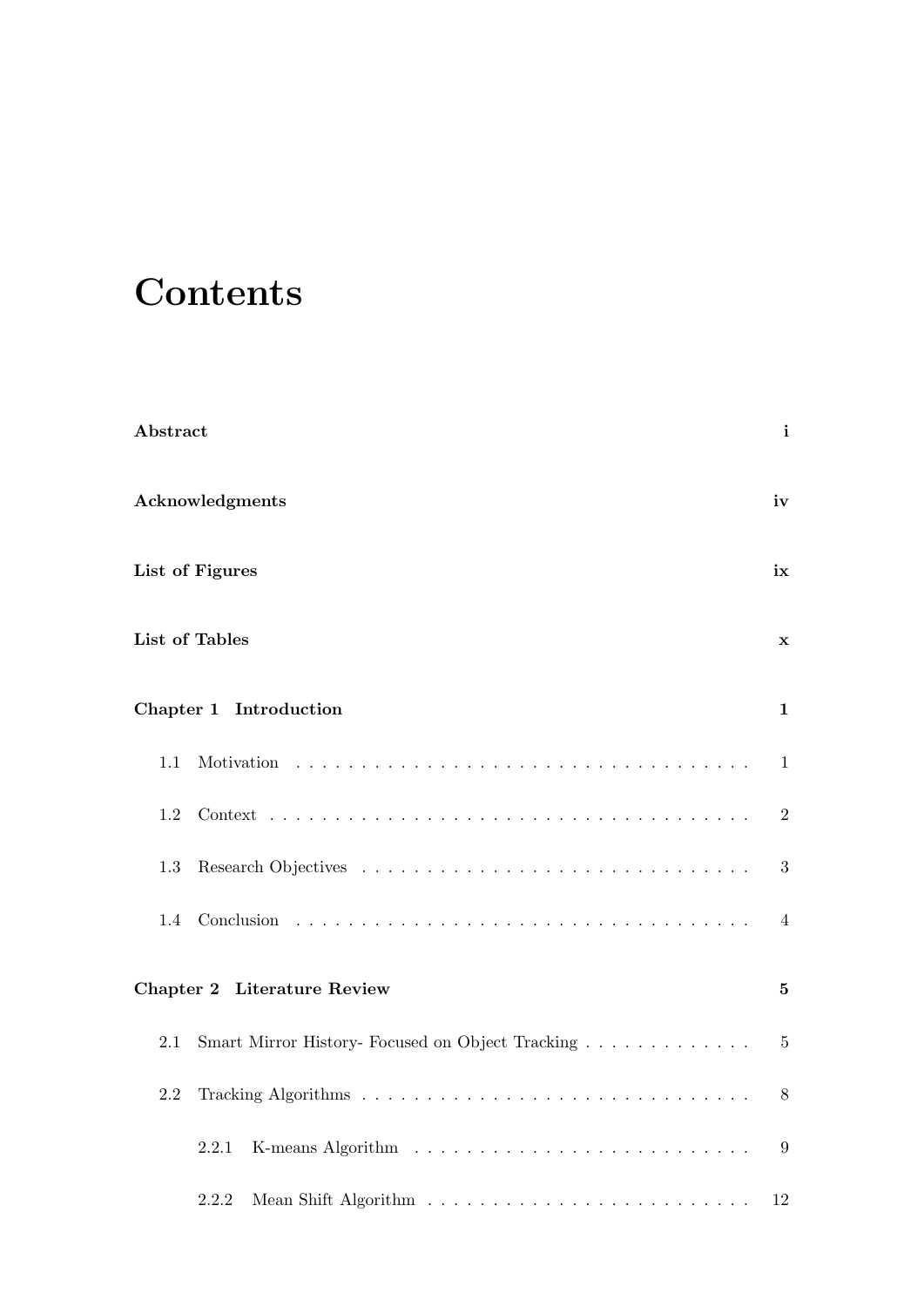| ᡔ <b>ᇰ</b> <sub>ᡃ</sub> ᠇᠇᠇᠇᠇᠇᠇<br>and the control of the control of the control of the control of the control of the control of the control of the                                                                                   |    |
|---------------------------------------------------------------------------------------------------------------------------------------------------------------------------------------------------------------------------------------|----|
| 2.2.3                                                                                                                                                                                                                                 | 15 |
| Chapter 3 Methodology- Software Developement                                                                                                                                                                                          | 19 |
| $3.1\,$                                                                                                                                                                                                                               | 20 |
| 3.2                                                                                                                                                                                                                                   | 21 |
| 3.3                                                                                                                                                                                                                                   | 23 |
| Chapter 4 Tracking Algorithm Developement                                                                                                                                                                                             | 25 |
| 4.1                                                                                                                                                                                                                                   | 25 |
| 4.2                                                                                                                                                                                                                                   | 30 |
| 4.3                                                                                                                                                                                                                                   | 32 |
| Chapter 5 Hardware Development                                                                                                                                                                                                        | 34 |
| 5.1                                                                                                                                                                                                                                   | 34 |
| 5.2                                                                                                                                                                                                                                   | 36 |
| Chapter 6 Results                                                                                                                                                                                                                     | 40 |
| Chapter 7 Conclusions and Further Work                                                                                                                                                                                                | 43 |
| 7.1                                                                                                                                                                                                                                   | 43 |
| 7.2<br>Future Work response to the contract of the contract of the contract of the contract of the contract of the contract of the contract of the contract of the contract of the contract of the contract of the contract of the co | 44 |
| References                                                                                                                                                                                                                            | 47 |
| Appendix A Project Specification                                                                                                                                                                                                      | 53 |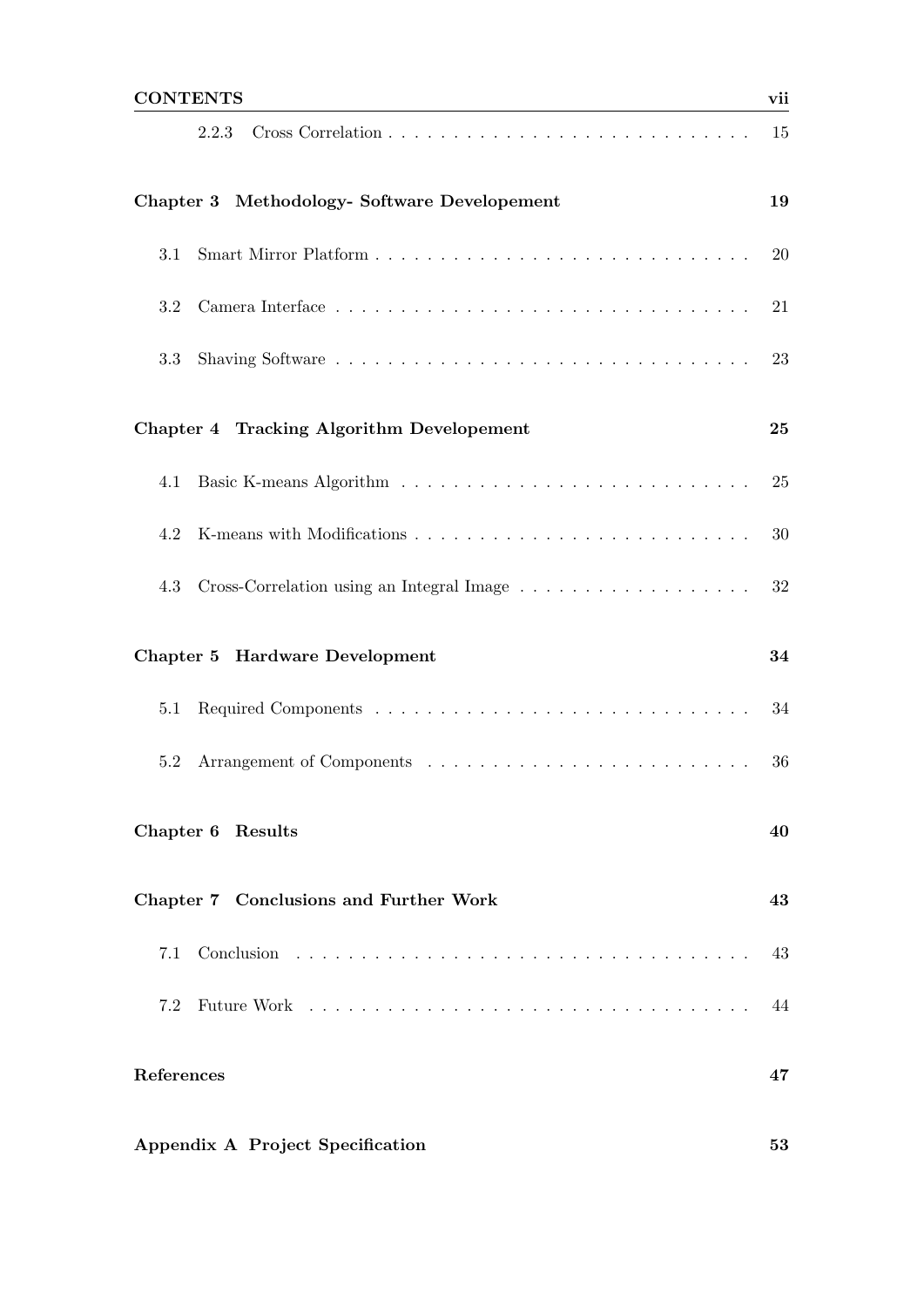| Appendix B Basic K-means Tracking Algorithm                  |    |
|--------------------------------------------------------------|----|
| B.1 Python Code for K-means Tracking                         | 56 |
| Appendix C Modified K-means Tracking Algorithm               | 59 |
| C.1 Python Code for modified K-means Tracking 60             |    |
| Appendix D Cross-correlation Tracking Algorithm              | 64 |
| D.1 Python Code for Cross-correlation with Integral Image 65 |    |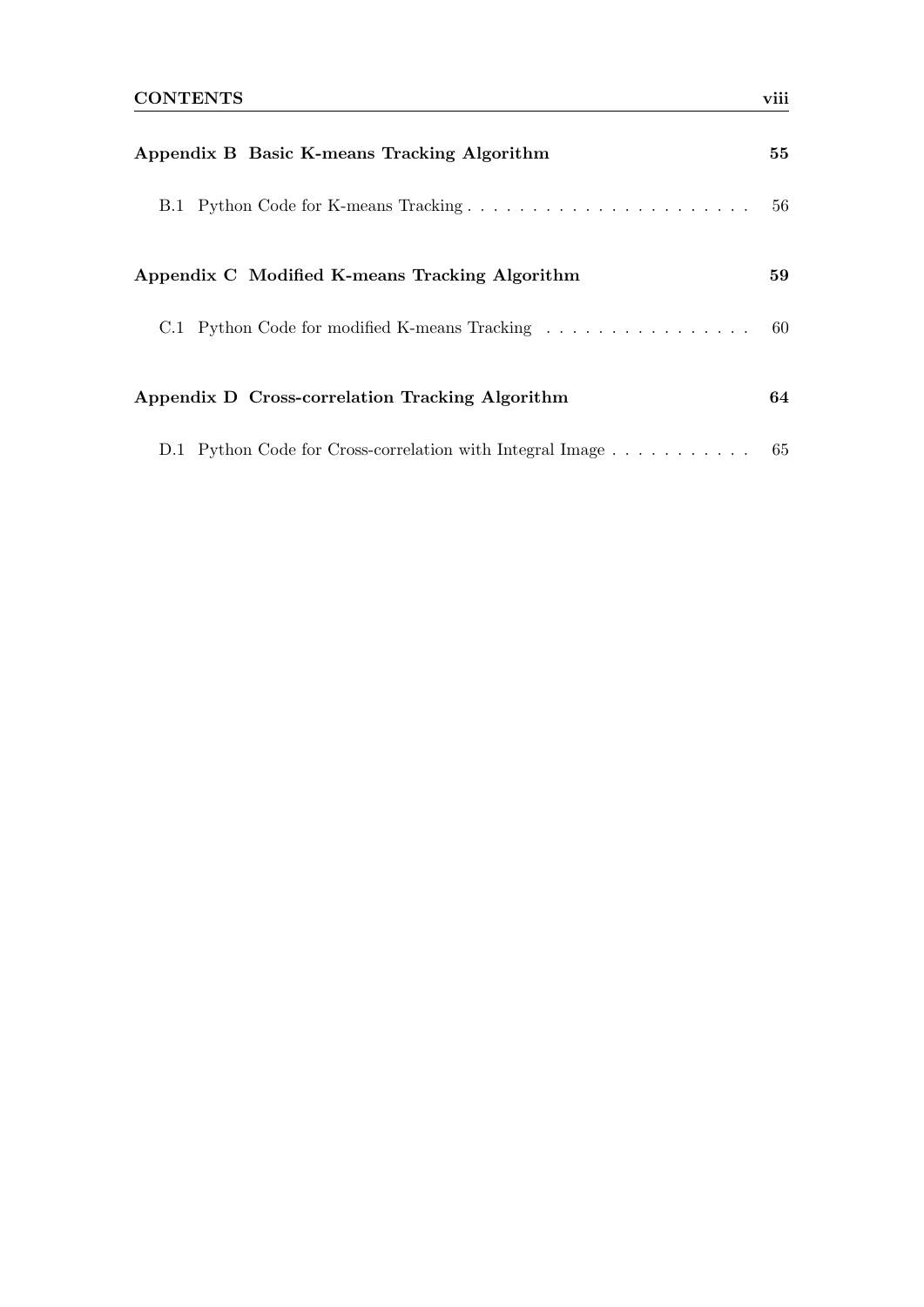# List of Figures

| 1.1     | A component diagram of a smart mirror (Jin et al. 2018). $\dots \dots \dots$      | $\overline{2}$ |
|---------|-----------------------------------------------------------------------------------|----------------|
| 2.1     | Augmented imaged produced using the mirror (Darrell, Gordon, Woodfill             | $\,7$          |
| $2.2\,$ | Mean shift clustered image (Comaniciu, Ramesh & Meer 2003) $\ldots \ldots$        | 9              |
| 2.3     | Graphical representation of (a) a flat and (b) a Gaussian kernel (Cheng 1995). 13 |                |
| 2.4     | Processing time using FGT (Elgammal, Duraiswami & Davis $2003$ )                  | 15             |
| $2.5\,$ | Flow chart of correlation using the Fast Fourier Transform method (Hii,           | 17             |
| $2.6\,$ | Calculation of the correlation using an integral image (Viola, Jones et al.       | 18             |
| $5.1\,$ | Basic representation of the front view of the assembled smart mirror              | 38             |
| $5.2\,$ |                                                                                   | $38\,$         |
| 5.3     |                                                                                   | $38\,$         |
| 7.1     |                                                                                   | 44             |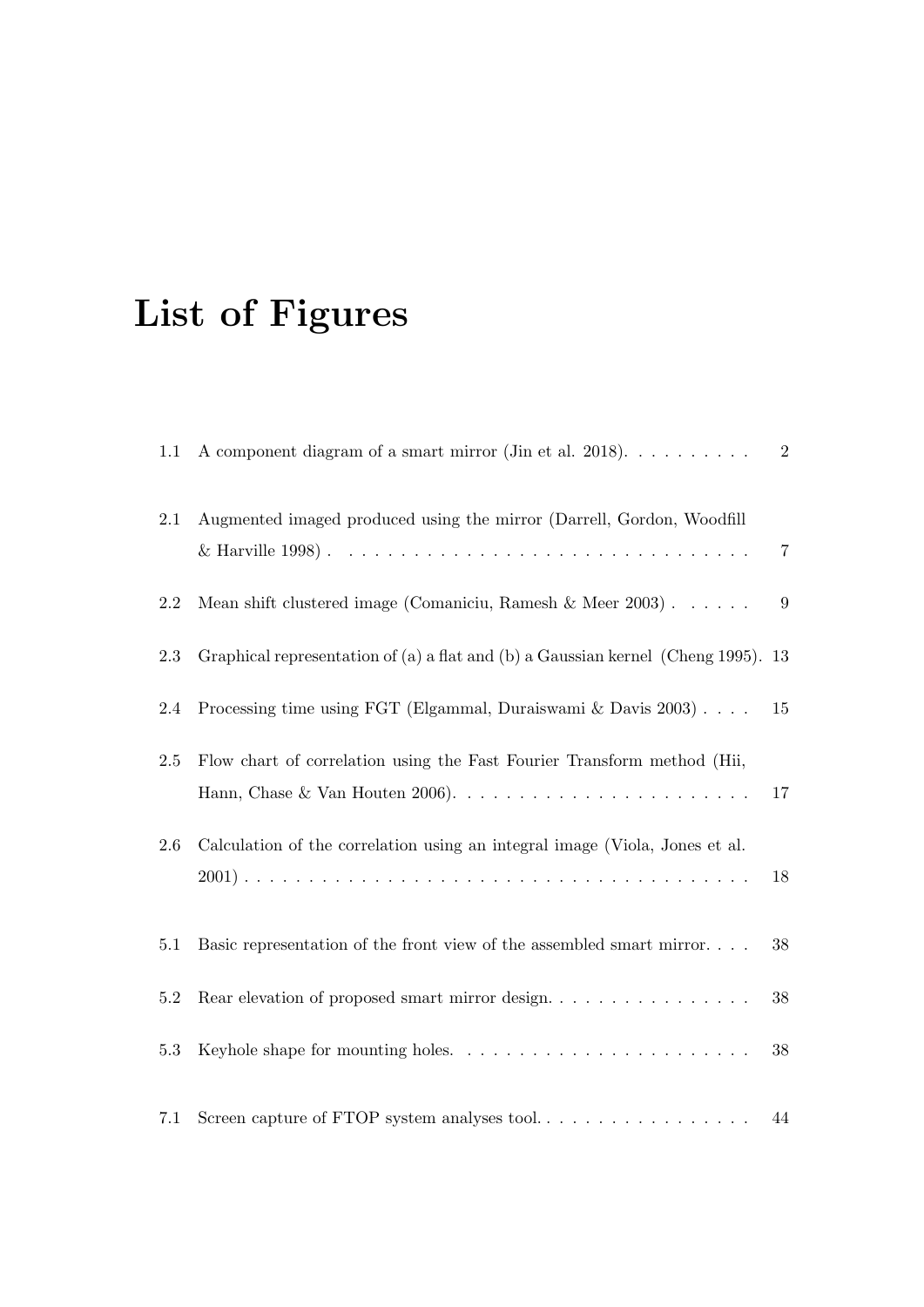# List of Tables

|--|--|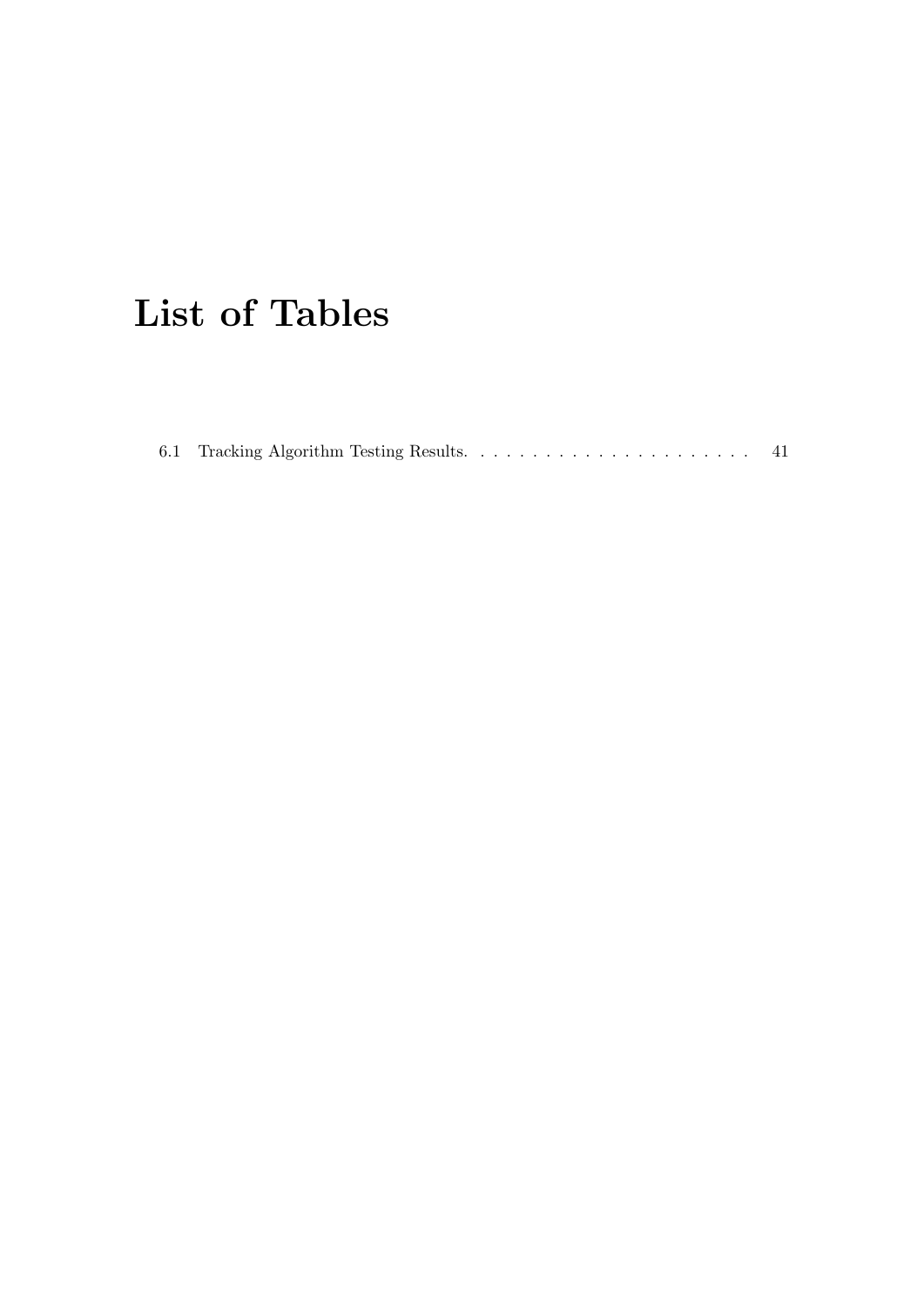### Chapter 1

# Introduction

Smart home technology has become more prevalent in today's society. While many of the functions and features offered by these devices are for convenience and entertainment value, the technology can also be used to provide genuine assistance in the daily lives of the users.

This dissertation documents the investigation into the utilisation of smart mirror technology to assist a person in the shaving of their face. To achieve the goals of this project, both hardware and software options were assessed.

### 1.1 Motivation

Shaving one's face can sometimes be a difficult process for some people. This task can be made simpler by improving the ability for the person shaving to see their face. A mirror with the ability to magnify an image of the region being shaved would assist in this process.

The proposed design will be able to track any device used for shaving, whether it is an electric razor or a traditional blade. The position of the shaving implement would be used to determine the area of the face that the user is shaving and display an enlarged image of that area. Once the user moved to another region of the face, the smart mirror would detect this and refocus the image on the desired area.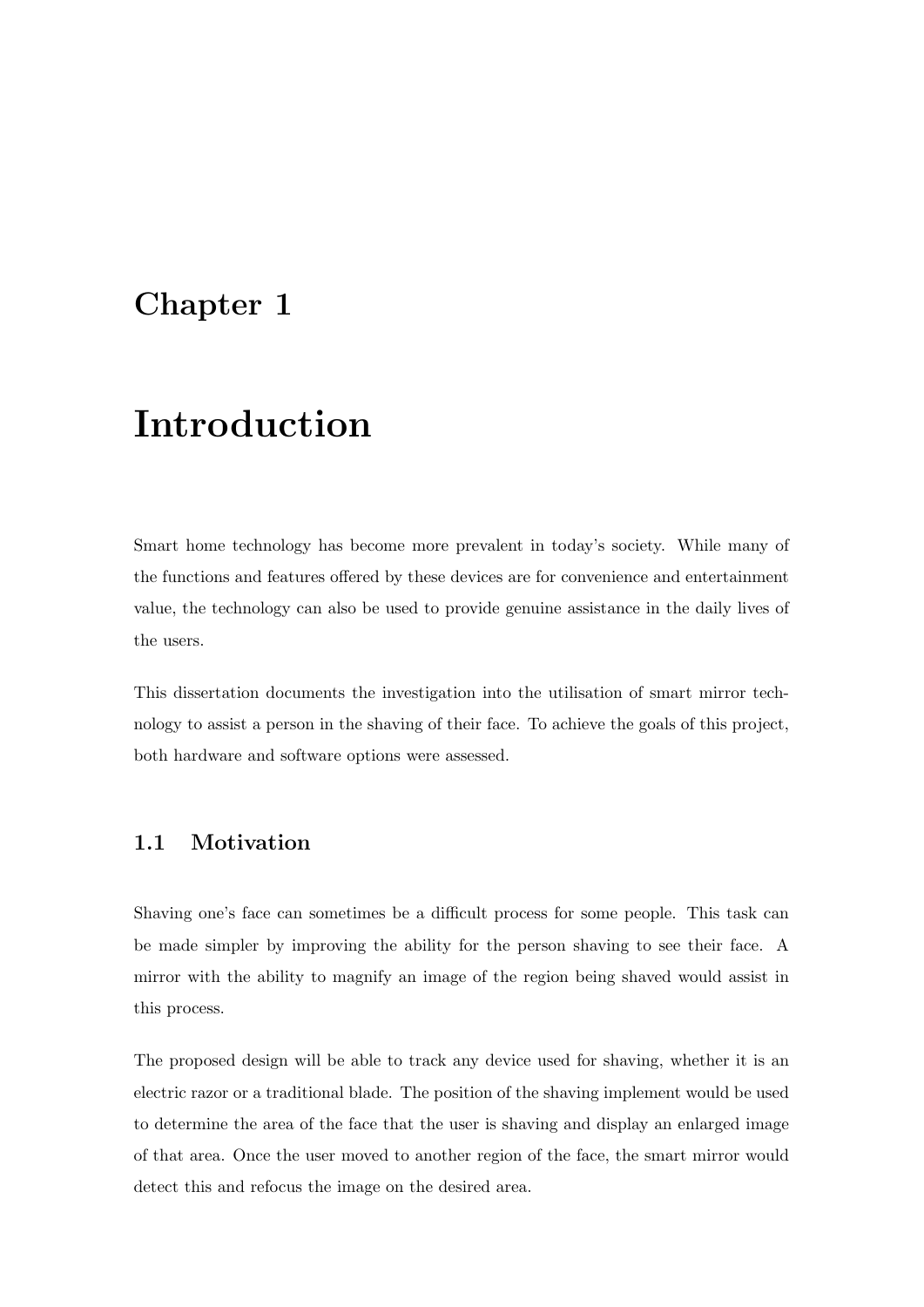While this smart mirror will prove to be beneficial to any user, there will be added advantages for those who have physical limitations that make shaving difficult. For example, someone with impaired vision may be able to shave without the difficulty of wearing glasses when using this mirror. The mirror will also prevent the user from needing to lean in closer to check if their face has been adequately shaved, which would be useful for those with mobility issues.

### 1.2 Context

The move towards smart homes accelerated significantly in 2014 when Google purchased Nest LABS, a company focussed on designing smart devices (Xu, Wang, Wei, Song & Mao 2016). This acquisition began a revolution that has seen smart devices becoming common in the daily lives of many people.

One such smart device that has been created is the smart mirror, or commonly called a magic mirror. The smart mirror consists of a screen placed behind a one-way glass panel. When the screen is illuminated, the image being displayed is seen through the glass when viewing the mirror. However, when the screen is not illuminated, the display appears to be an ordinary mirror. Figure 1.1 shows the construction diagram of one such smart mirror produced by Jin, Deng, Huang  $\&$  Chen (2018). This design incorporated an infrared frame that was used for the touch screen capability of the mirror.



Figure 1.1: A component diagram of a smart mirror (Jin et al. 2018).

As the popularity of smart devices has increased, so has the interest in smart mirrors.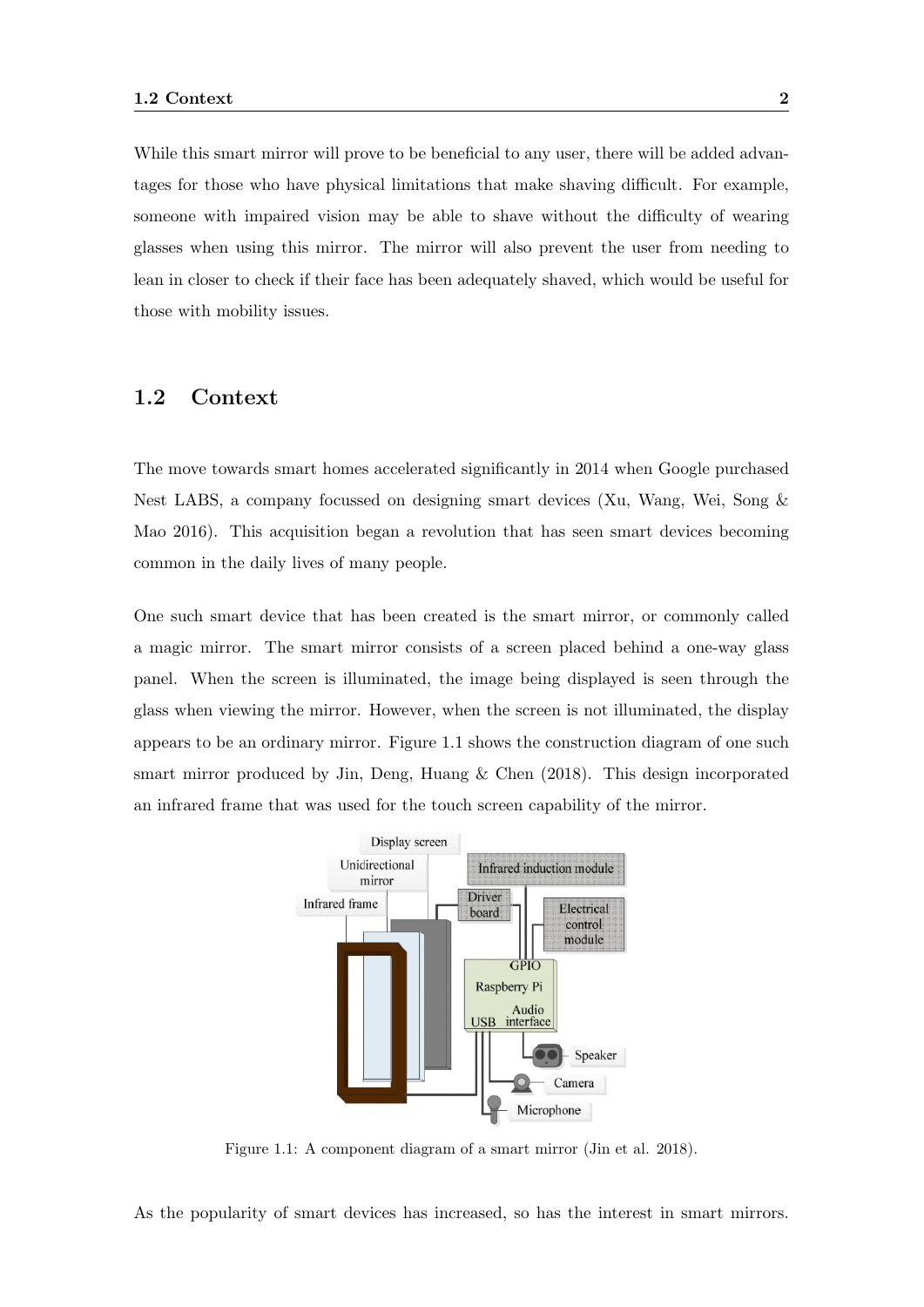This interest has been demonstrated by the number of smart mirrors being produced, whether it is for commercial purposes, research purposes or by hobbyists (Gold, Sollinger & Indratmo 2016).

Most of these homemade smart mirrors possess the same basic functions. These include the ability to watch online content, such as YouTube, listen to music, view the latest news headlines, check the weather and traffic conditions and use social media platforms. Many also provide internet search results using a speech recognition interface such as Amazon Alexa or Google Assistant. While these are only a few of the functions these smart mirrors can perform, they are generally no different from what can be achieved using a tablet or a smartphone.

Academic literature on smart mirrors demonstrates the technology being used for more advanced functions, additional to those mentioned above. One such use for a smart mirror is to provide health tracking of the user. Colantonio, Coppini, Germanese, Giorgi, Magrini, Marraccini, Martinelli, Morales, Pascali, Raccichini et al. (2015) presented a smart mirror that assessed the users face over some time to determine their risk of cardio-metabolic health problems. In response to this, advice and encouragement would be given to make changes to their lifestyle to reduce the health risk.

Another smart mirror intended for assisting in maintaining the health of the user was created by Rahman, Iyer, Meusburger, Dobrovoljski, Stoycheva, Turkulov, Begum & Ahmed (2016). This mirror could determine the user's heart rate, respiratory rate, interbreath-interval, blood pressure and drowsiness. From this assessment, information was given that was intended to assist in providing the user with appropriate medical treatment.

The examples above are given as a brief introduction to the functions a smart mirror can perform. A more in-depth analysis of the current state of smart mirror research has been undertaken in the literature review section.

### 1.3 Research Objectives

The research required for this project will involve an investigation into multiple areas. A thorough examination of the current state of smart mirror research has been included. Research into tracking algorithms was conducted with the aim of determining the most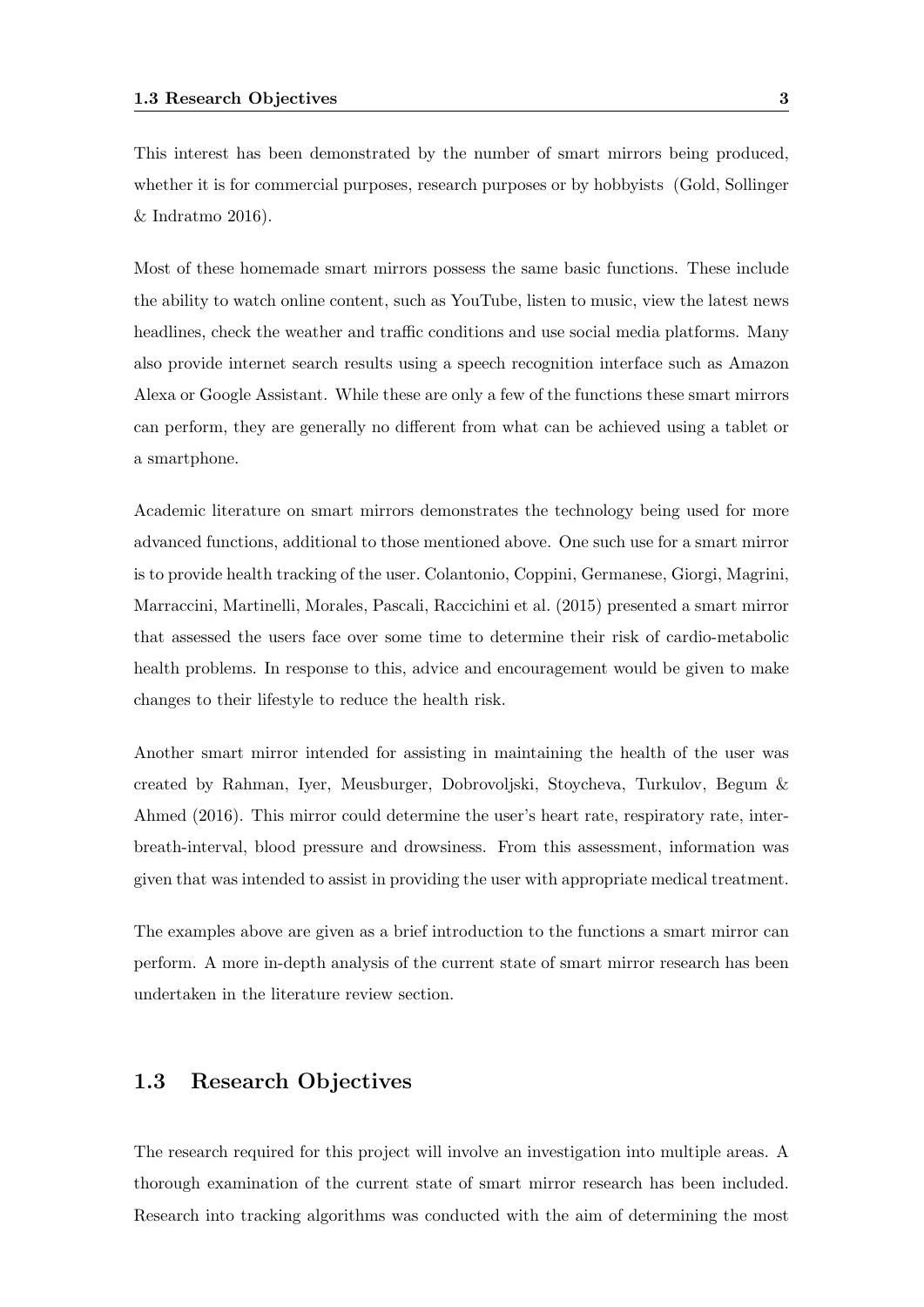appropriate algorithm for use in the project. The goal was to find an algorithm to be implemented that worked while maintaining a low computational load and providing a robust method of determining the location of the shaving device baing used.

A design for the construction of the smart mirror was developed. This design was completed to provide a method of mounting all components of the smart mirror. As this is not a new design concept, existing smart mirror designs were closely followed. However, there were some alterations made to these designs to accommodate the inclusion or the Raspberry Pi camera.

### 1.4 Conclusion

While the uses of a smart mirror discussed previously are innovative and useful, they fail to maximise the original use of a mirror. Traditionally, a mirror was a device used to observe a reflection. While this can be done in these mirrors, it is not their primary use and therefore the application of these other functions to a mirror is not utilising the mirror for its initial and primary purpose. The smart mirror proposed in this document is using this new technology to enhance the user's ability to see a reflection in a mirror. In this case, the mirror will display an enlarged image of the facial region the user is currently shaving. The control of the mirror and zoom function will need to be intuitive and have the ability to acquire the target region with little or no input from the user. The smart mirror will determine the target area by tracking the position of the shaving implement being used.

This smart mirror, while useful for anyone that wishes to use it, would hold a more significant benefit for people with vision or mobility impairment. The magnified image will allow those with limited vision to see the image being reflected more clearly. It would also help those who find leaning close to the mirror challenging to get a closer look at their face without needing to move.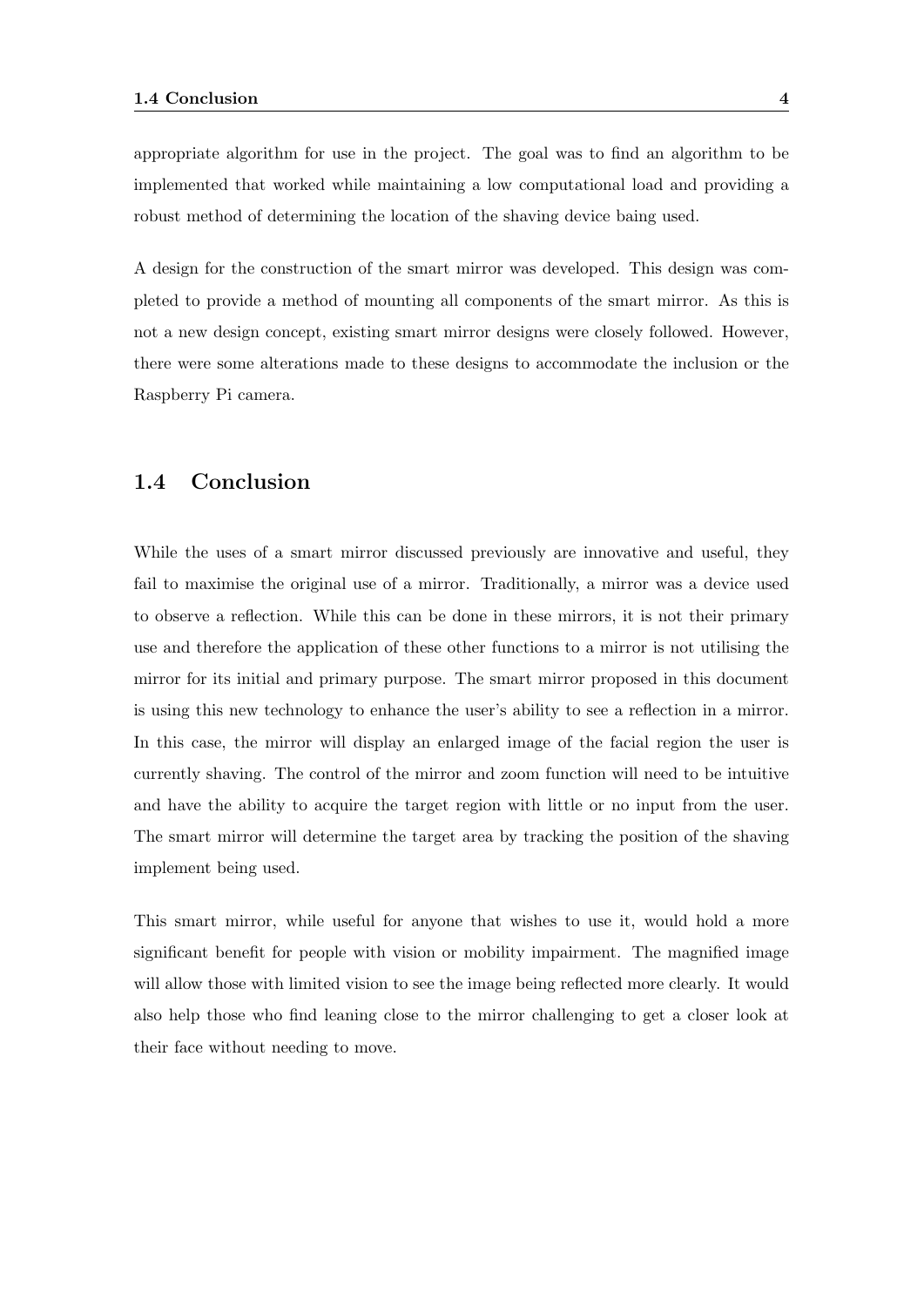### Chapter 2

## Literature Review

### 2.1 Smart Mirror History- Focused on Object Tracking

In 2000, Meine (2000) lodged a patent for what he referred to as an 'inventive mirror'. The proposed device was controlled using a touch screen, a mouse and a keyboard. The user could use the System to view their schedule, read news articles and read and respond to emails. By using the mirror for this purpose, the user could save time by performing these tasks simultaneously with personal grooming.

Since this time, there has been a great deal of research into the use of smart mirrors to assist the user in their daily activities and improving their physical and emotional wellbeing. A variety of methods of control have been implemented in the mirrors. Modern smart mirrors are no longer controlled using a keyboard and mouse. These have been replaced by voice control, touch screen, hand gestures or a combination of these. One mirror that has used all three of these control mechanisms is named 'Eve' (Bonnain 2018). 'Eve' operates on an android platform and has an app store built-in so the user can download and run over 500 apps on the mirror. There are many applications 'Eve' can be used for including games, social media, news headlines, watching online content, and listening to music. These types of functionality are not unique and have been incorporated into many such projects, including having the mirror integrated into the top of a coffee table (Channu, Bheemashappa & Sudharshan 2019).

While projects such as 'Eve' demonstrate the versatility of smart mirrors, they do not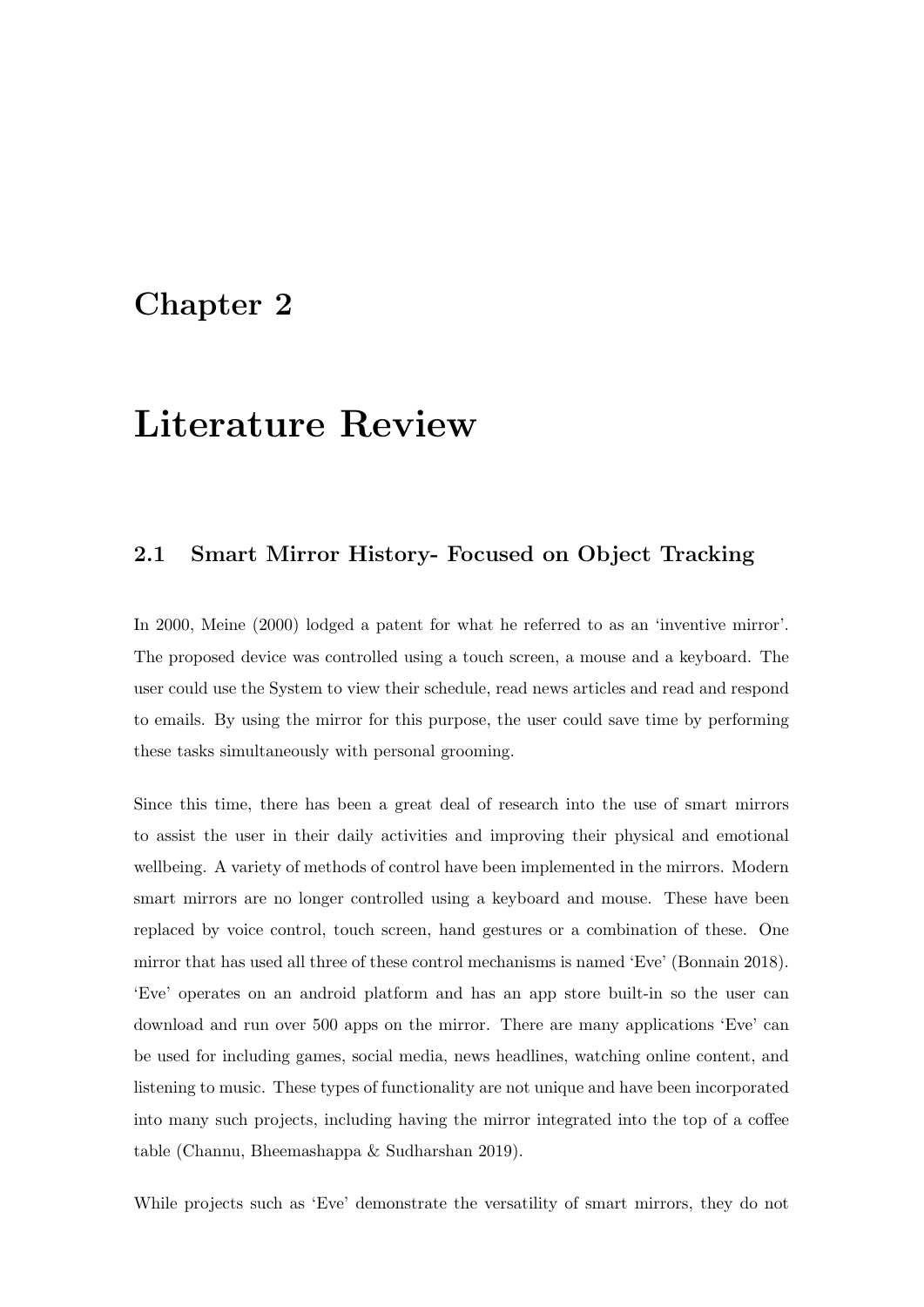provide any functionality that cannot be achieved just as easily using a tablet. Yu, You & Tsai (2012) produced a smart mirror table that did not only have the standard smart mirror applications but was also able to determine the emotional state of the user based on facial expressions. Algorithms were used to examine an image of the user's face captured by a camera incorporated into the mirror. If the person was deemed to be in a negative mood, the mirror would play pre-recorded encouraging messages in the voice of a close friend or family member. The user's favourite music would accompany these messages.

Bianco, Celona & Napoletano (2018) also produced a smart mirror that we able to detect the emotions of the user. A Convolutional Neural Network algorithm was used to identify 68 facial landmarks was that are used for facial identification. A multitask learning approach based on a convolutional neural network was then used to estimate the age, gender and as many as 40 facial attributes. These attributes include sideburns, hair colour, eyebrow shape, the presence of glasses and earrings that are being worn. The mirror created a log of the user's emotional stated and analysed them over time to give a distribution of the emotions detected for each user.

Mirrors using facial recognition were common in the literature reviewed with many using it to customise the mirror for the specific user (Ding, Huang, Lin, Yang & Wu 2007, Gold et al. 2016, Jin et al. 2018). Hossain, Atrey & Saddik (2007) chose to use facial recognition as a security feature for the mirror. As the mirror was able to control other smart devices within the home, there was a need for access to these functions to be restricted to only authorised people. Access was granted only once the user was identified by both facial and voice recognition.

The ability to identify a human face in the image captured was also used by Darrell et al. (1998). This mirror was designed to capture a picture of the person standing in front of the mirror and return an augmented image of the person's face, as shown in Figure 2.1. A tracking system was implemented to enable the mirror to continue the facial augmentation even when the subject was moving.

To track the face of the user, Darrell et al. (1998) implemented a threefold approach. First, the census correspondence algorithm was implemented. This algorithm began by converting the image to greyscale then performing a census transform. The transformed images from two separate cameras were examined to give an accurate estimation of the distance of different regions within the images. The closest region that is approximately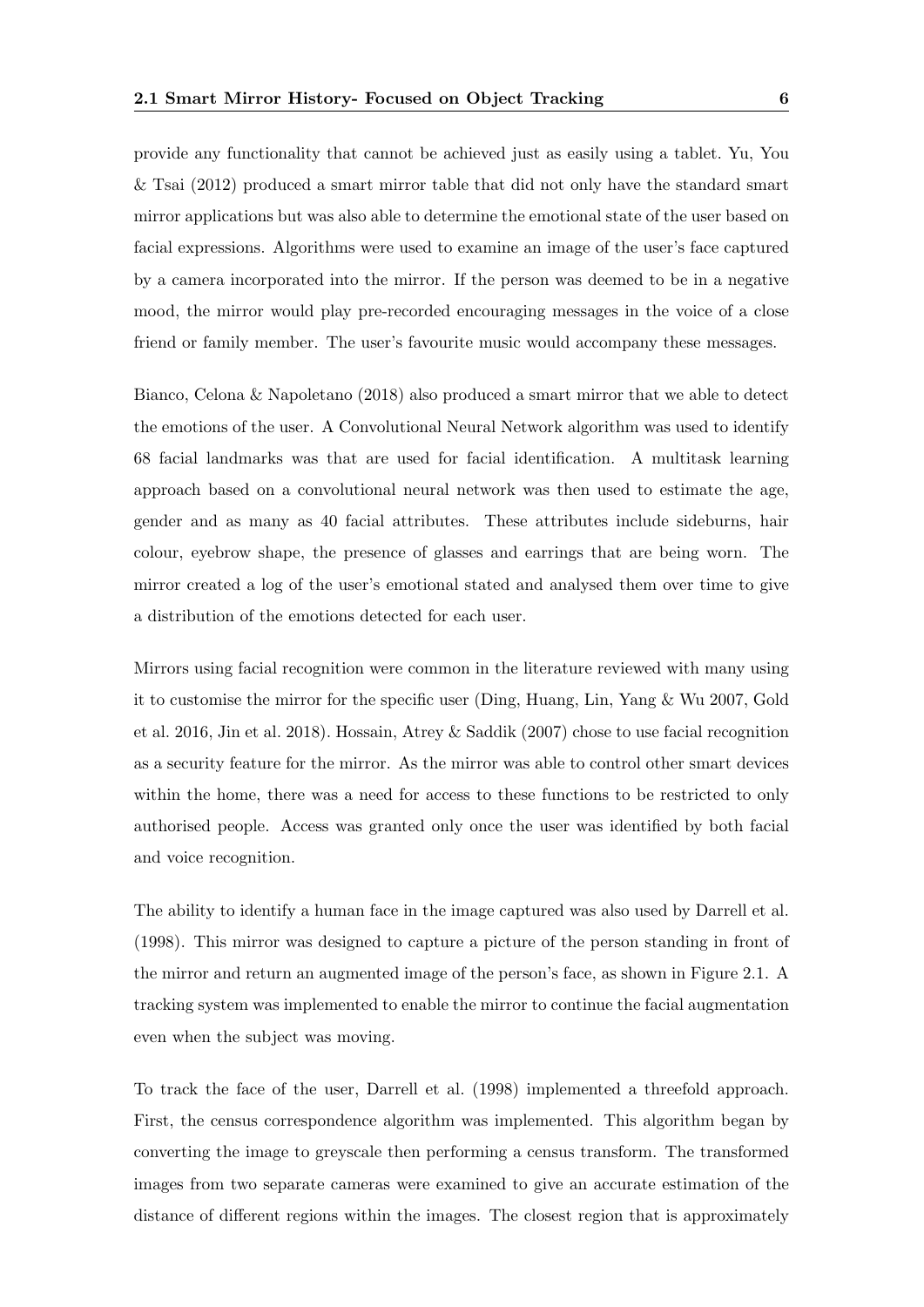

Figure 2.1: Augmented imaged produced using the mirror (Darrell et al. 1998) .

the size of a human face was then identified and tracked until it was no longer in the defined area.

Skin hue classification was then used to determine the regions of the identified object that were likely to be bare skin. Values were calculated using the red blue and green colour data from each pixel, and a Gaussian probability model was implemented to rate the likelihood of the pixel being skin coloured. To reduce the time taken to calculate the values, a lookup table was prepopulated with all possible combinations of the red, green and blue values, and the rating is determined by examining this table.

Finally, face pattern discrimination was employed to distinguish users faces from other skin-toned regions or arias misidentified as bare skin. The implementation of this was through the use of the CMU Face Detector Library, developed by Rowley, Baluja & Kanade (1998). This algorithm relied on pattern recognition and was trained using faces as well as entering false positives back into the algorithm to prevent a repetition of the error.

There are many instances where smart mirrors have been constructed with similar functionality to the one proposed in this document. They have been designed for use when applying makeup. One such mirror was designed and built by Iwabuchi, Nakagawa & Siio (2009). However, it was not presented as a smart mirror. Instead, it was a screen with cameras and proximity sensors attached. The mirror could zoom in on the users face when a makeup tool was brought close to the user's eyes. The location of the makeup tool was tracked by following a green sticker that we placed on it. A dynamic zoom function was also implemented that zoomed in as the user came closer to the mirror. An infra-red range sensor determined the distance of the user. There was no technical information provided regarding the development of the mirror or on the algorithms used for tracking or detection of the user.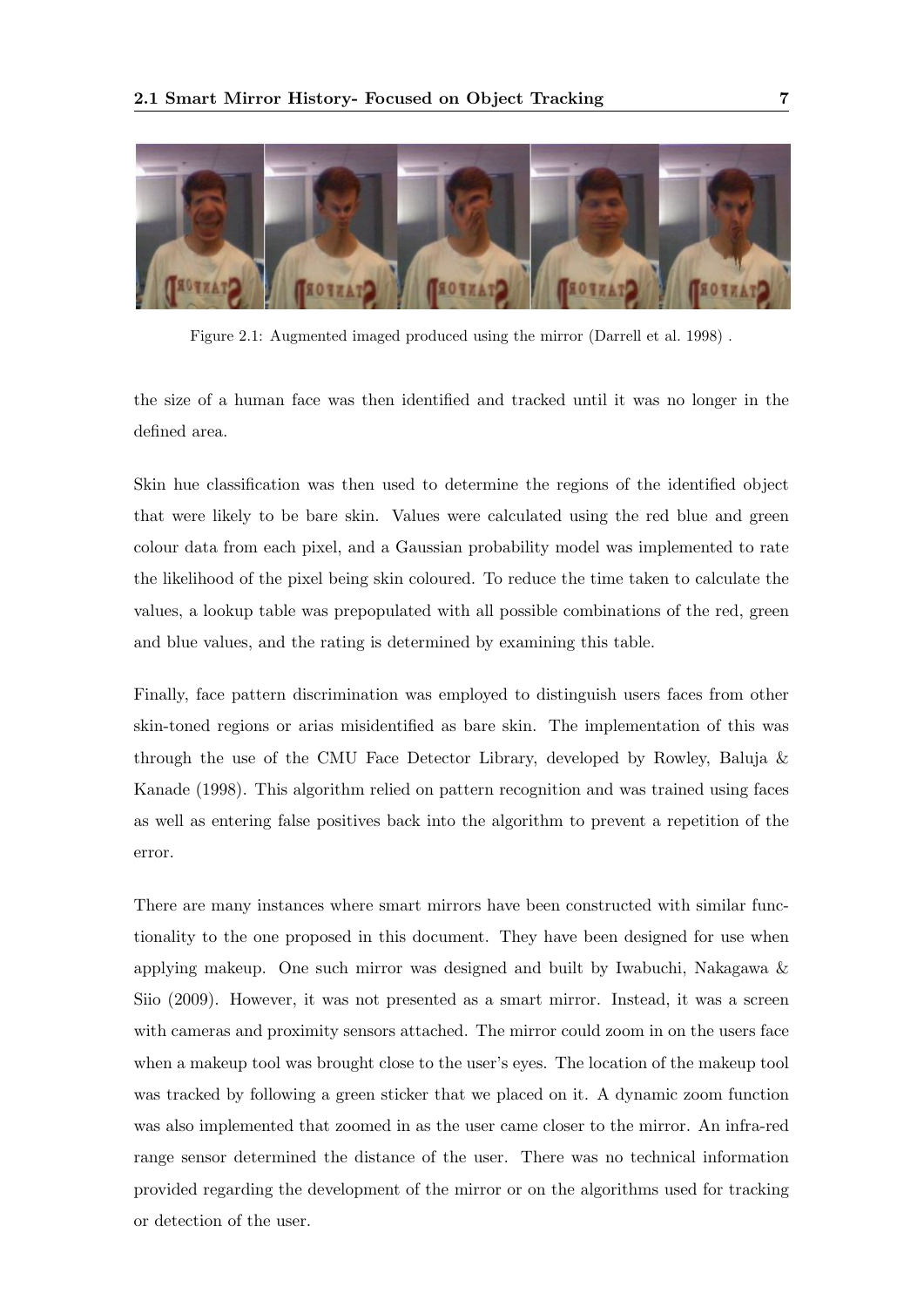Treepong, Mitake & Hasegawa (2018) also created a mirror intended to assist the user in the application of makeup. Instead of showing the actual user's face as makeup was being applied, the mirror would display a computer-generated three-dimensional image. The user would be able to see how different styles and method of makeup application would look by using makeup tools linked to the mirror. Virtual makeup would be applied to the image instead of the user and made it possible to try different makeup products before purchasing them. A Microsoft Kinect camera and retro-reflective stickers attached at each end of the tools were used for tracking the object. They also had a conductive material on the tip, which was used to detect contact with the user's face. The Kinetic camera was also responsible for detecting the position and movement of the face.

The idea of applying virtual makeup to a three-dimensional computer-generated image instead of the user was not unique to Treepong et al. (2018). Rahman, Tran, Hossain & Saddik (2010) also produced a mirror with these capabilities. This mirror was similar to the one made by Iwabuchi et al. (2009) since it did not represent a mirror but was a screen displaying an image. However, instead of using the Kinetic system to perform the tracking of the makeup tools, infra-red emitters were attached to them. The positioning of the face was also determined using infra-red transmitters attached to earrings being worn by the user. This mirror did not offer any magnification or zoom capability.

The literature mentioned above shows that a considerable amount of work has been completed regarding tracking by smart mirrors. However, in each of these cases where an object is being tracked, it is a marker or transmitter that the algorithm is trained to follow, not the object. Using these methods limits the number of items that can be tracked. Not all people use the same implement for shaving as there are many forms that a razor can take. The ability of a mirror to track the users shaving implement, regardless of their choice, and without needing markers or transmitters, would be highly advantageous to this design.

### 2.2 Tracking Algorithms

To determine the most appropriate method of tracking for the mirror, the tracking algorithms that are currently being used were examined. The algorithms mentioned in this section do not provide an exhaustive list as the number of tracking algorithms avail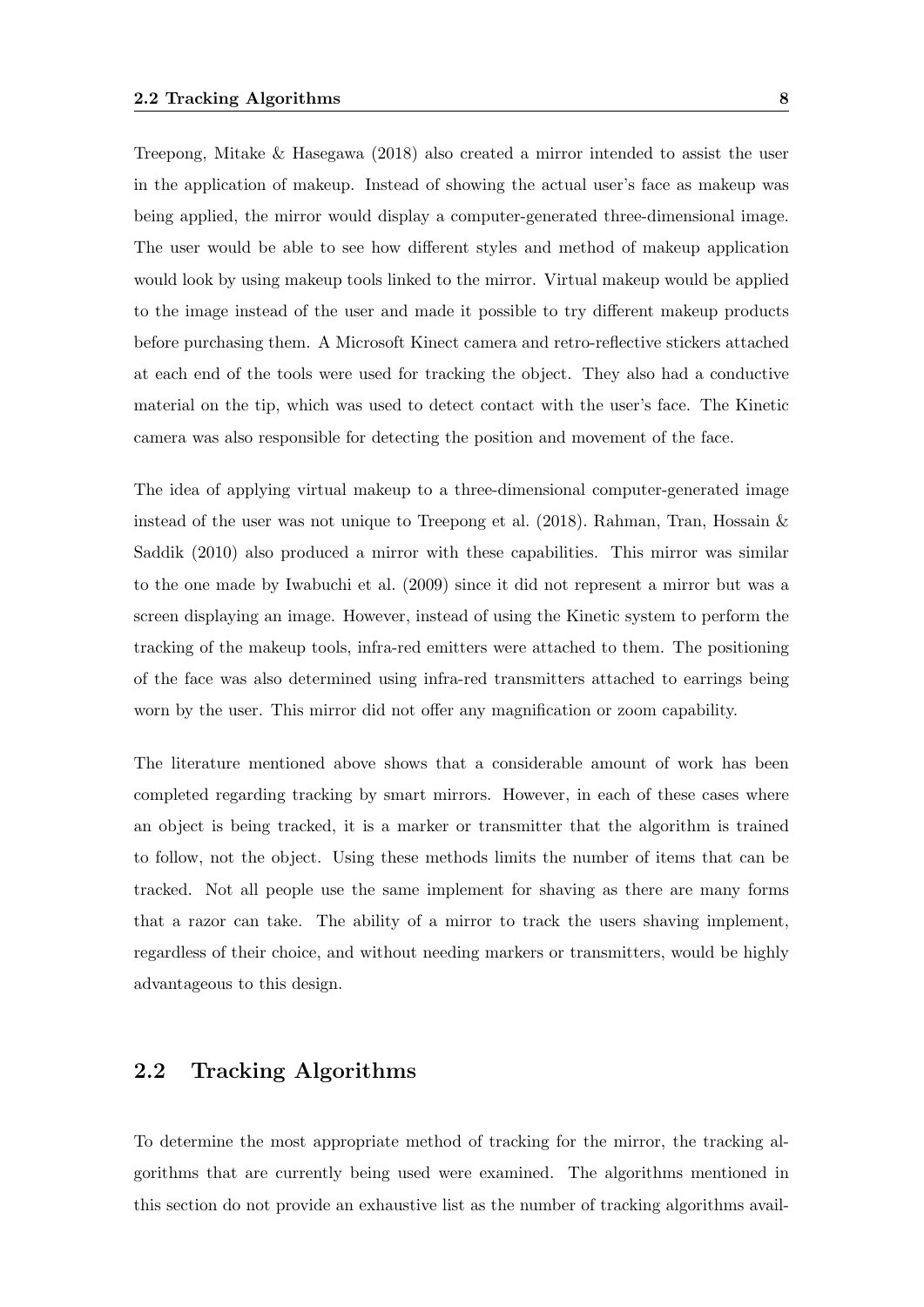able is too significant to be covered in sufficient detail within this document. However, the algorithms discussed here are those that appear to be best suited for the desired application.

The first two algorithms discussed are both clustering algorithms. A clustering algorithm, when used for tracking or image analyses, is an algorithm that groups, or clusters, regions of an image according to a specific property. Clustering algorithms can be classified into two categories (Oliver, Munoz, Batlle, Pacheco & Freixenet 2006). These are hierarchical and partitional algorithms.

An example is shown in Figure 2.2 below. In this figure, an image that has been analysed with a mean shift clustering algorithm is presented (Comaniciu et al. 2003). The original image is displayed on the left while the clustered image is displayed on the right. Each cluster is distinguished with a white outline.



Figure 2.2: Mean shift clustered image (Comaniciu et al. 2003) .

#### 2.2.1 K-means Algorithm

K-means clustering was first developed as a data clustering system in 1967 (Na, Xumin & Yong 2010). Since then, it has been applied to image clustering in literature numerous times. The K in the name refers to the number of clusters that are designated to be created within the image. This can create a challenge as this number must be determined before the clustering algorithm is begun. Therefore, it is beneficial if specific properties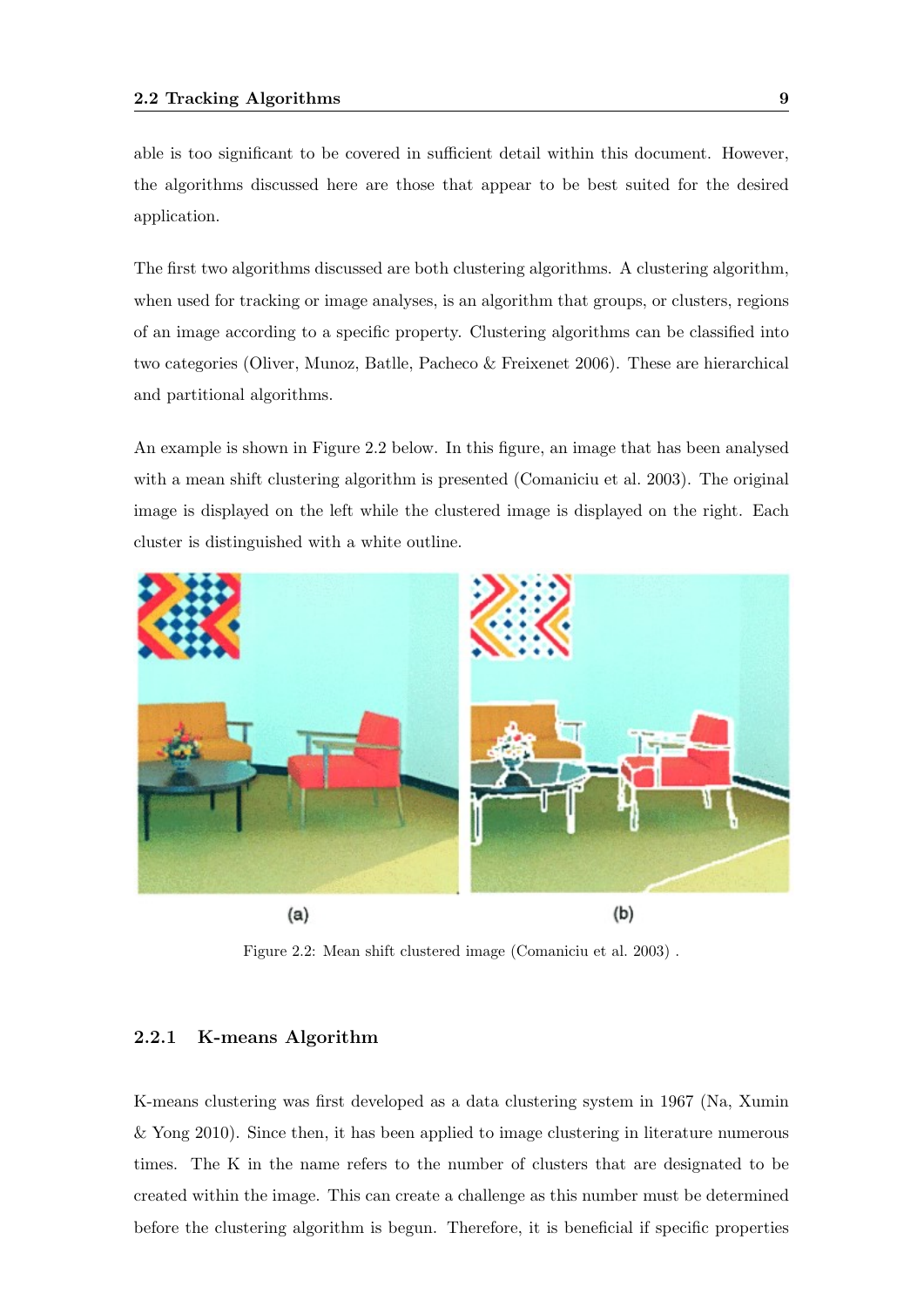are known about the image before the process is started.

The K-means algorithm aims to reduce the total mean square error between the cluster centroids and the mean of the pixel values within the respective clusters(Na et al. 2010). This process is represented as:

$$
E = \sum_{i=1}^{k} \sum_{x \in C_i} |\mathbf{x} - \mathbf{x_i}|^2
$$
 (2.1)

where E is the mean square error,  $k$  is the number of clusters being used,  $\bf{x}$  is the values of the pixel assigned the cluster, and  $x_i$  is the centre value of the cluster. These values take the form of a one by three vector due to the image data being stored in the red, green and blue values for each pixel.

To achieve the minimisation of the mean square error, there are a series of steps that are repeated until the cluster centres are found (Tatiraju & Mehta 2008). First, the desired number of clusters is determined. For each cluster, a seed is created by generating a vector of three random values.

Once this is completed, each pixel is assigned to the cluster with the lowest Euclidean distance between the pixel value and the seed (Steinley 2006). The Euclidean distance is calculated by treating the two sets of values as position vectors and determining the distance between them, as shown below:

$$
d\left(\mathbf{x}, \mathbf{x_i}\right) = \sqrt{\sum_{n=1}^{3} \left(x_n - x_{in}\right)^2}
$$
\n(2.2)

The pixels are then assigned to the nearest cluster. The mean values for the red, green and blue of the are then calculated for each pixel assigned to the cluster. The result then replaces the seads as the cluster centre. The process starts again by reassigning the pixels to the new cluster centres in the same way as before. This process is repeated until the mean of the clusters remains the same.

Ray & Turi (1999) identify one of the most significant weaknesses of the K-means algorithm as being the need to predetermine the number of clusters to be created. In their research, they presented a method of automatically calculating the number of clusters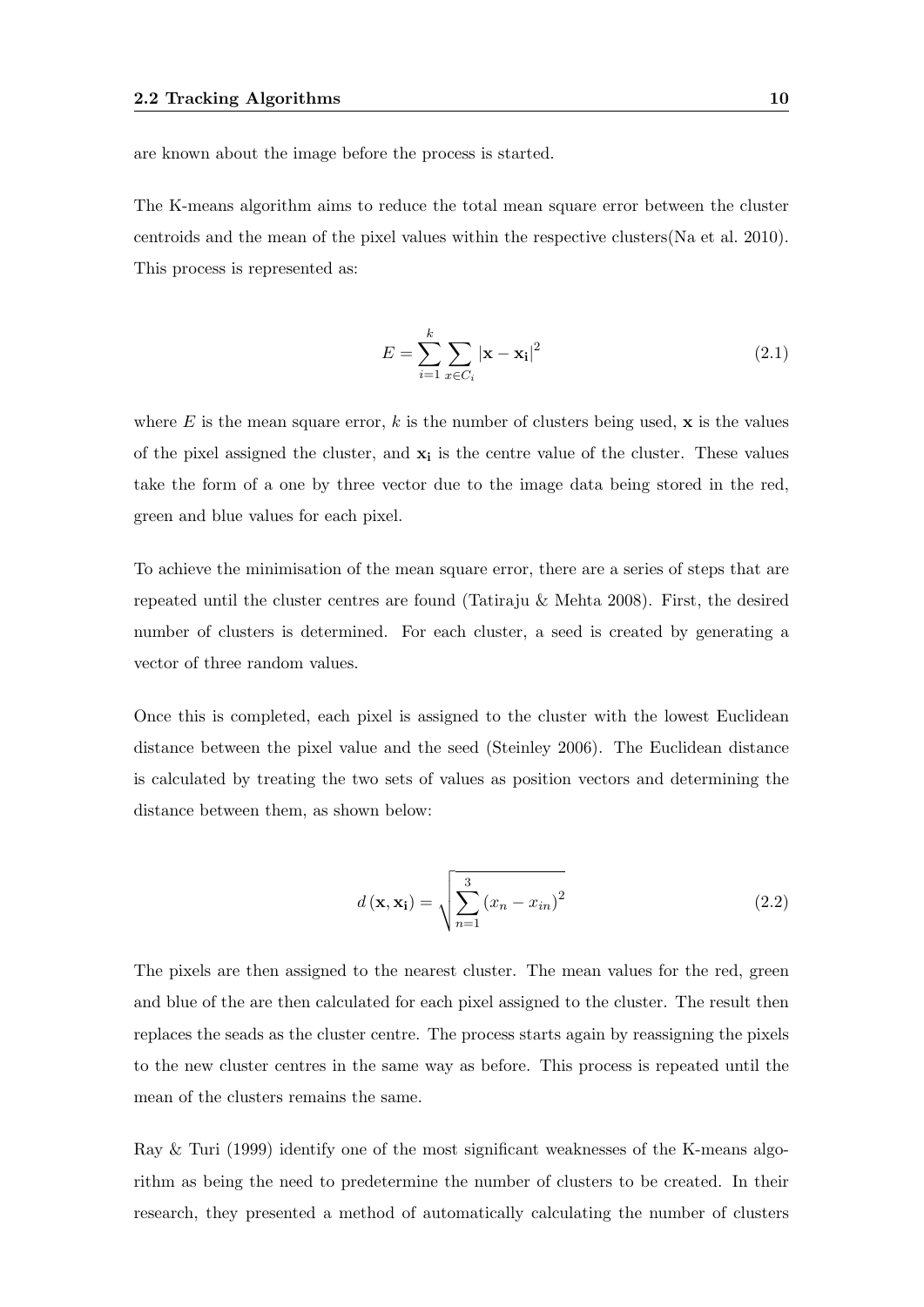that would give the best result. Their approach was to produce multiple clustered images with varying numbers of clusters using the K-means algorithm. They would then calculate the total mean square error, as shown above, and then divide it by the smallest distance between the cluster centres. The best selection of cluster numbers was the one that gave the lowest number from this process.

This method was mostly successful in determining the best possible number of clusters to be used in the clustering process. If this method were implemented as part of the tracking algorithm, it would create too high a computational load and therefore slow the algorithm more than would be acceptable. There would be a possibility of implementing this method into the initial acquisition of the shaving device. Since the smart mirror is to be used for shaving, it will generally be used in a bathroom or at least in the privacy of one's house. It is unlikely that the background of the images captured when the mirror is in use would change at a great extent. The changes in the foreground will be the movement of the user as they are shaving. For this reason, there will be little changes from one image to the next. This will allow for the number of clusters used to be set at the beginning and remain the same throughout the process.

The computational load of an algorithm is not critical when used for analyses of still images. However, when the algorithm is implemented for visual tracking, it needs to run repeatedly in a limited timeframe. Fahim, Salem, Torkey & Ramadan (2006) created a K-means based algorithm that enabled the number of calculations required to be reduced. They called it the enhanced K-means algorithm, and it reduces the computational complexity from  $O(nkl)$  to approximately  $O(nk)$  where n is the number of pixels in the space being examined,  $k$  is the number of clusters, and  $l$  is the number of iterations required to complete the clustering.

Their algorithm worked by calculating the Euclidean distance between each pixel and the cluster centre to which is already assigned. This calculation is completed after the update of the cluster centre using the mean of the pixel values. If the distance is equal to or less than the distance to the old cluster centre, the cluster remains assigned to that cluster. If the cluster has moved further away from the pixel being examined, the distance to the other centres is then calculated, and the pixel is reassigned to the cluster to which it is now closest.

The results of this modification of the algorithm were considered successful. The process-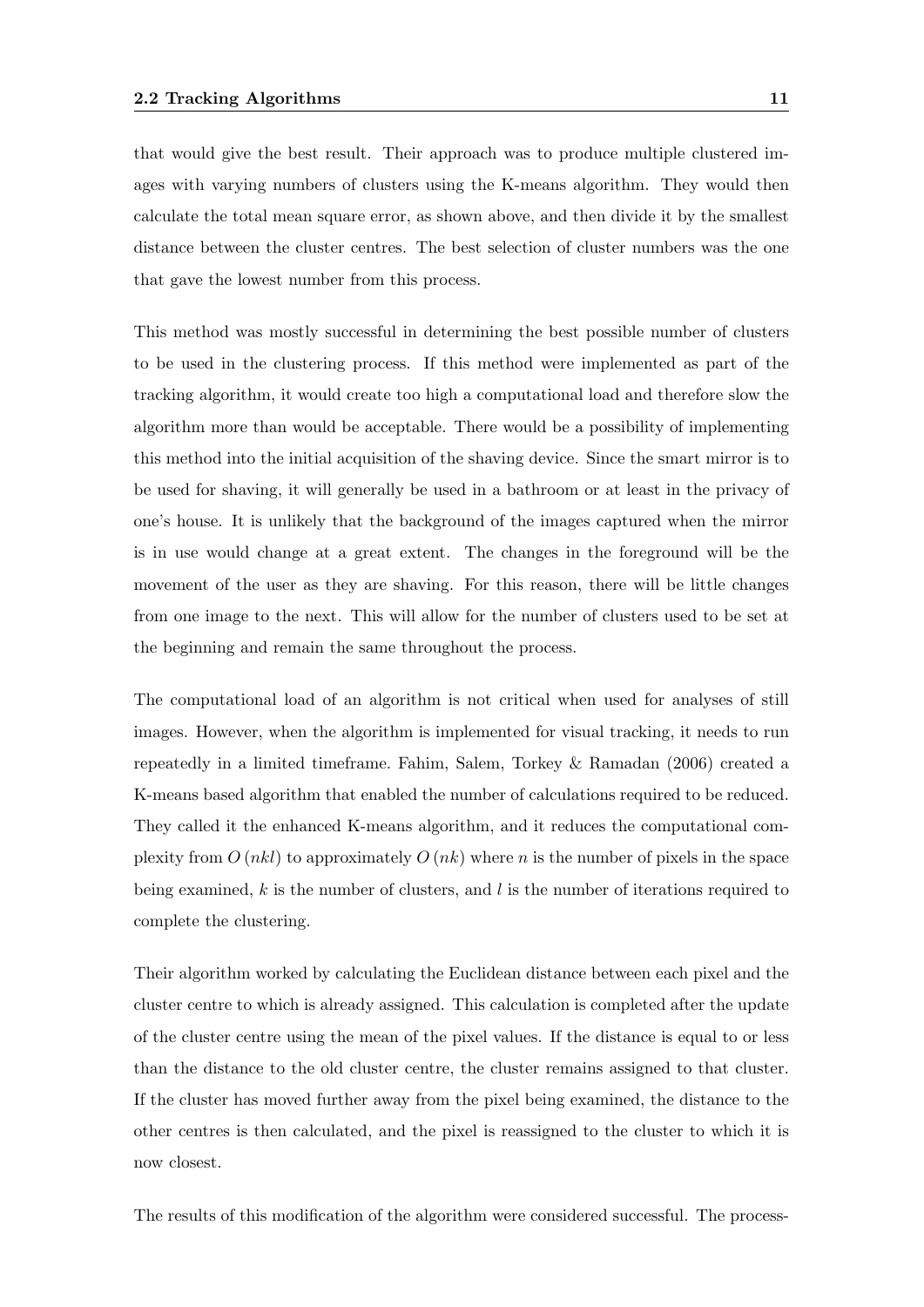ing time for the algorithm was reduced by up to 80% without compromising on accuracy or reliability.

Heisele, Kressel & Ritter (1997) also worked on improving the efficiency of a k-means tracking algorithm. Their research was used for following multiple objects in a series of images captured by a moving camera on a vehicle. The new method they proposed worked on the assumption that each picture in a video stream will only have an incremental difference from the previous image. Due to this, the cluster centres found for one frame can therefore be transferred as the seed points for the following image. The number of iterations required to reach the final clusters was significantly reduced as a result. Higher accuracy in the tracking of an object is also possible as varying the starting seed positions usually results in different final cluster positions. Using the cluster centres from the previous image ensures that the clusters are as similar as possible for each frame.

The results of testing of the proposed algorithm were successful with the tracking of pedestrians and vehicles proving to be robust and efficient. It proved that this method was successful in tracking non-rigid objects and handling occlusions.

### 2.2.2 Mean Shift Algorithm

The mean shift algorithm was first developed in 1975 by Fukunaga & Hostetler (1975). It is a non-parametric method of determining the modes of a probability density function (PDF). Using a selected similarity measure, the PDF shows the likelihood of a region of pixels containing specific properties (Fisher, Breckon, Dawson-Howe, Fitzgibbon, Robertson, Trucco & Williams 2014). This function can be used for clustering regions of similar pixels, and by examining the local maxima, it can be determined if that group of similar pixels represent the position of the tracked object in the image.

The mean shift differs from other mode finding algorithms, in that the PDF is not calculated but instead estimated (Szeliski 2010). Instead of creating a PDF for the whole image and then finding the mode, the mean shift function predicts the gradient of the PDF at a given point and then employs a hill-climbing technique to find the modes. This method means that when an area of an image, also known as a kernel, is examined, the mean shift algorithm returns the gradient of the PDF at the centre of the kernel. The gradient is determined by calculating the location of the mean of the values within the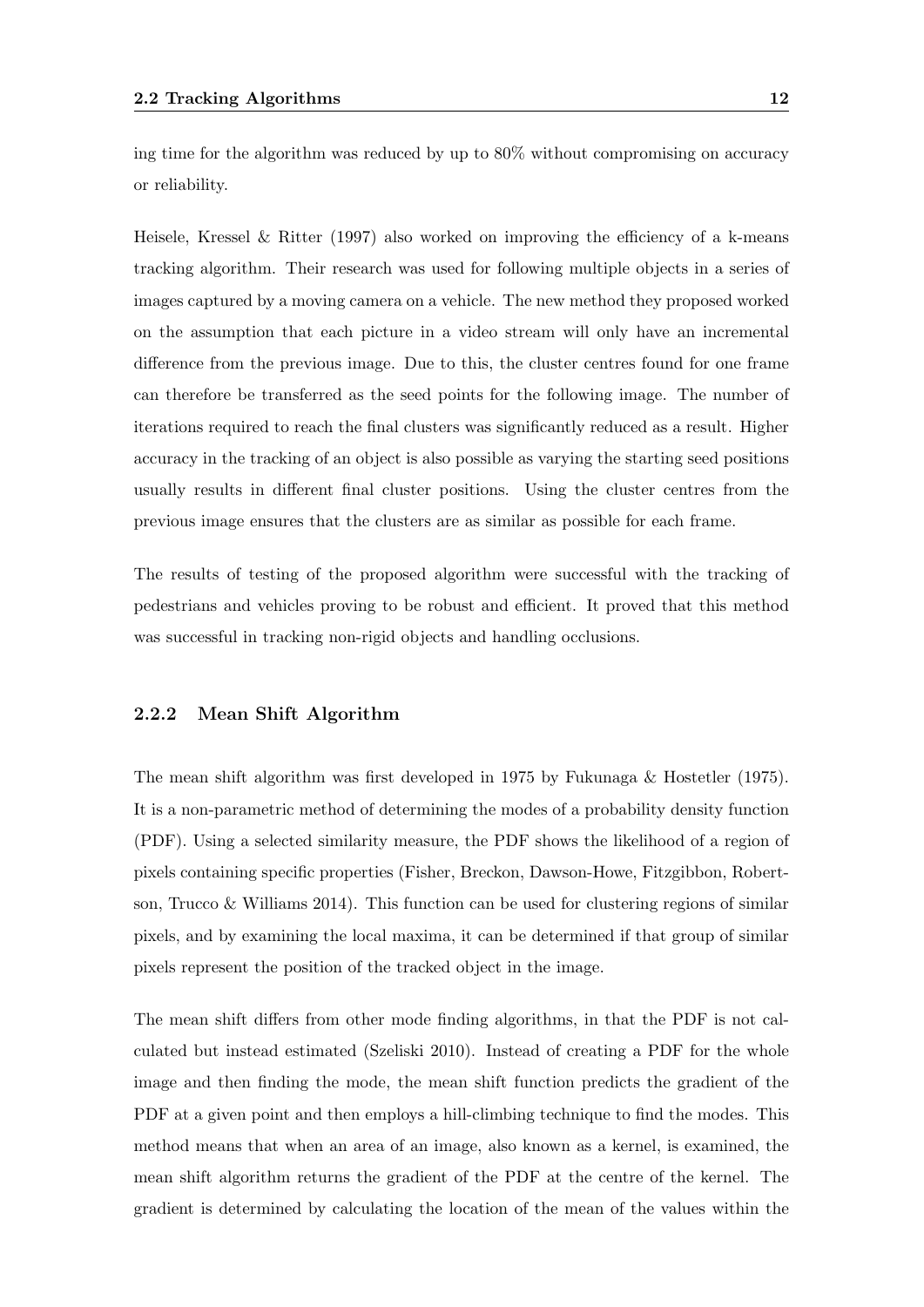kernel. The centre of the kernel is then set to be the mean of the pixels contained within the kernel. The kernels are merged with adjacent kernels that exhibit mean values that are close to each other, and the mean of the new kernel is recalculated. At this point, the local mode of the PDF has been found.

The equation for the mean shift algorithm generally takes the form:

$$
m(x) = \frac{\sum_{s \in S} K(s - x) s}{\sum_{s \in S} K(s - x)}
$$
\n(2.3)

where K is the kernel function, S is the kernel, x is the centre value of the kernel and s is each of the pixels within the kernel (Cheng 1995).

As previously stated, the kernel is the area of the image being examined. The kernel function applies a weighting to each of the values within the kernel with respect to their distance from the centre of the kernel. The selection of the kernel function to be used affects the performance of the mean shift algorithm. Szeliski (2010) compared the Epanechnikov kernel function with the Gaussian kernel function. The Gaussian kernel produces a smoother result but at the expense of speed when compared Epanechnikov kernel. These are only two of many kernel functions that are used when implementing a means shift algorithm. Figure 2.3 below shows a graphical representation of the weighting of a flat and a Gaussian kernel.



Figure 2.3: Graphical representation of (a) a flat and (b) a Gaussian kernel (Cheng 1995).

The flat kernel in the image above is truncated around the centre at a distance equal to the bandwidth  $(\lambda)$ . The equations for these kernel functions  $(K(x))$  are displayed below.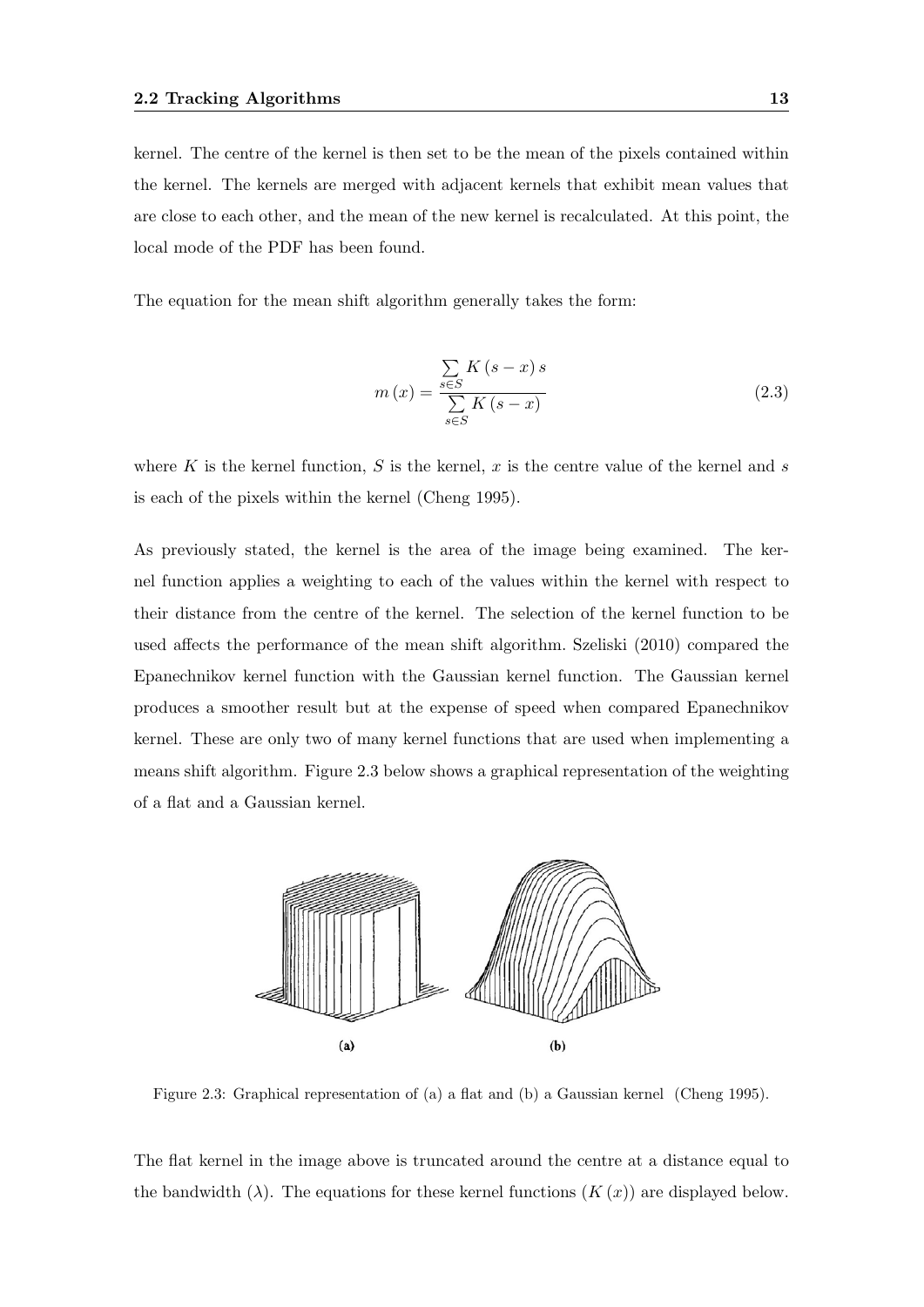Equation 2.4 represents the flat kernel while Equation 2.5 is used for a Gaussian kernel:

$$
K(x) = \begin{cases} 1 \text{ if } ||x|| \le \lambda \\ 0 \text{ if } ||x|| > \lambda \end{cases}
$$
 (2.4)

$$
K\left(x\right) = e^{-\beta \|x\|^2} \tag{2.5}
$$

where  $\beta$  represents the bandwidth of the Gaussian curve.

Mean shift clustering has been used extensively for tracking applications due to its robust nature, ability to be used for non-rigid objects and ease of implementation (Leichter, Lindenbaum & Rivlin 2010). However, the main disadvantage of this method is the large number of calculations required. The computational load created by this has made it impractical for use in real-time tracking without the inclusion of large amounts of computing power. As a result, there has been a great deal of research completed into methods of reducing the computational load of the algorithm.

Greengard  $&$  Strain (1991) manipulated the Hermite and Taylor series to create what they called the Fast Gauss Transform (FGT). Their work enabled the number of calculations required for each iteration of the Gaussian kernel to be reduced from  $O(N^2)$  to  $O(2N)$ where  $N$  represents the number of pixels in the kernel. Elgammal et al. (2003) successfully took this method and applied it to improve the processing time required for the mean shift algorithm. In 2003, when their research was published, the FGT was a relatively new mathematical method, and they considered it to be revolutionary in the way that it was changing the way that numerical analysis was being undertaken.

The graph in Figure 2.4 demonstrates the savings in the time required to complete the evaluation using the mean shift. The results that were given state that once the number of points to be assessed reaches between 60 and 80 points, it becomes more efficient to use the FGT than directly applying the Gaussian kernel and assessing the image. This value depends on the degree of accuracy desired, which is determined by the number of terms retained during the series transforms.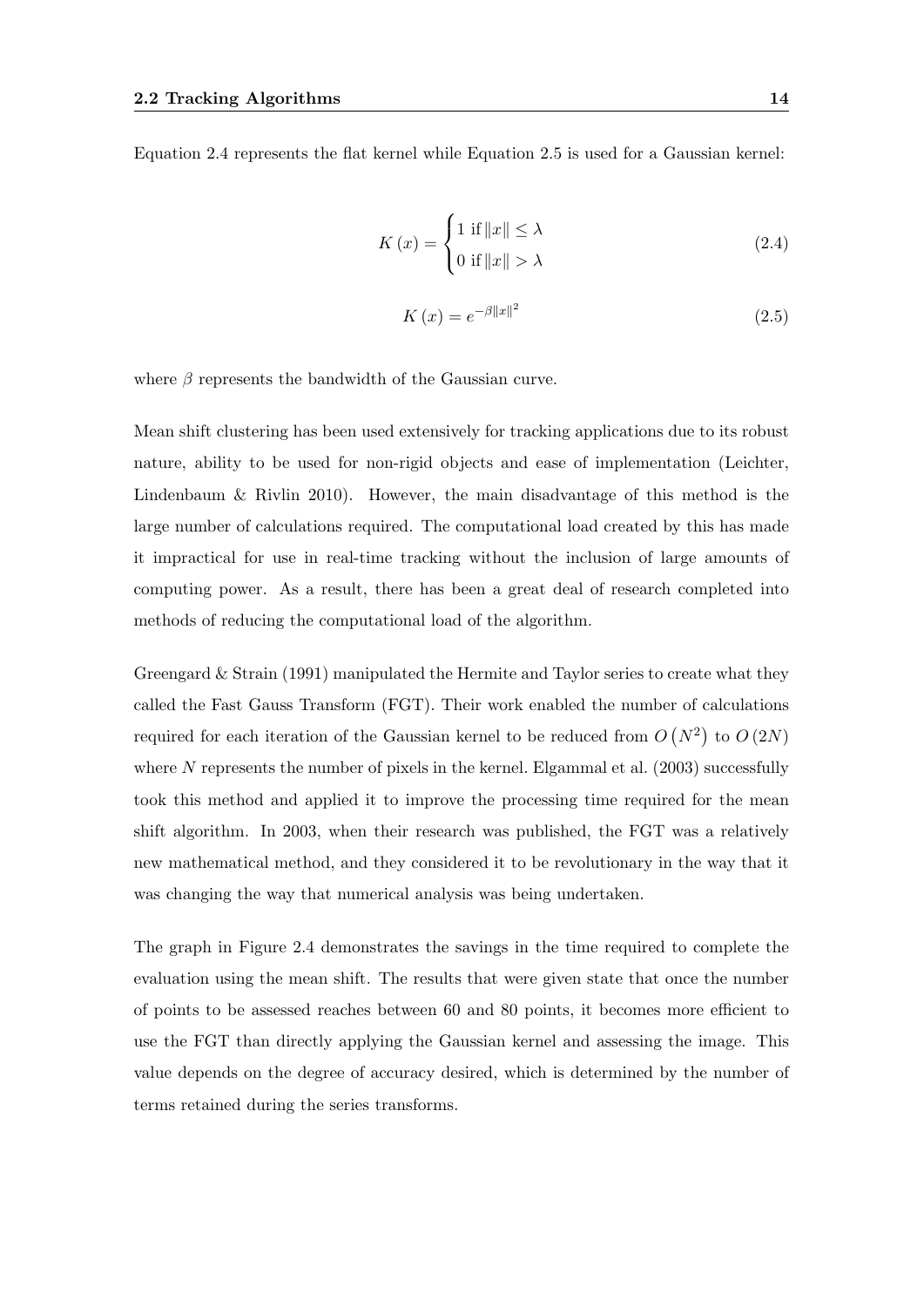

Figure 2.4: Processing time using FGT (Elgammal et al. 2003) .

#### 2.2.3 Cross Correlation

Correlation-based tracking works by taking a sample image of the object to be tracked, called a template, and comparing it with the picture in which it is to be found. Szeliski (2010) notes that using correlation for tracking requires image edges or changes in pixel properties within the template to be effective as opposed to clustering algorithms which require relative uniformity within sections of the target object.

Cross correlation is performed by calculating the correlation between the template and a region of the image using correlation (Hii et al. 2006). The area that exhibits the highest correlation value is considered to be the position of the object. The template needs to be tested at each possible position within the image. At each location, the correlation is calculated (Sebastian & Yap Vooi Voon 2007). The following formula describes this calculation for finding a  $N_x$  by  $N_y$  template within a  $M_x$  by  $M_y$  image:

$$
c(u, v) = f(x, y) t (x - u, y - v)
$$
\n(2.6)

where  $t(x, y)$  is the template,  $f(x, y)$  is the image being examined,  $u \in \{0, 1, 2, ..., M_x - N_x\},$  $v \in \{0, 1, 2, ..., M_y - N_y\}$  and are used to indicate the position of the template within the image.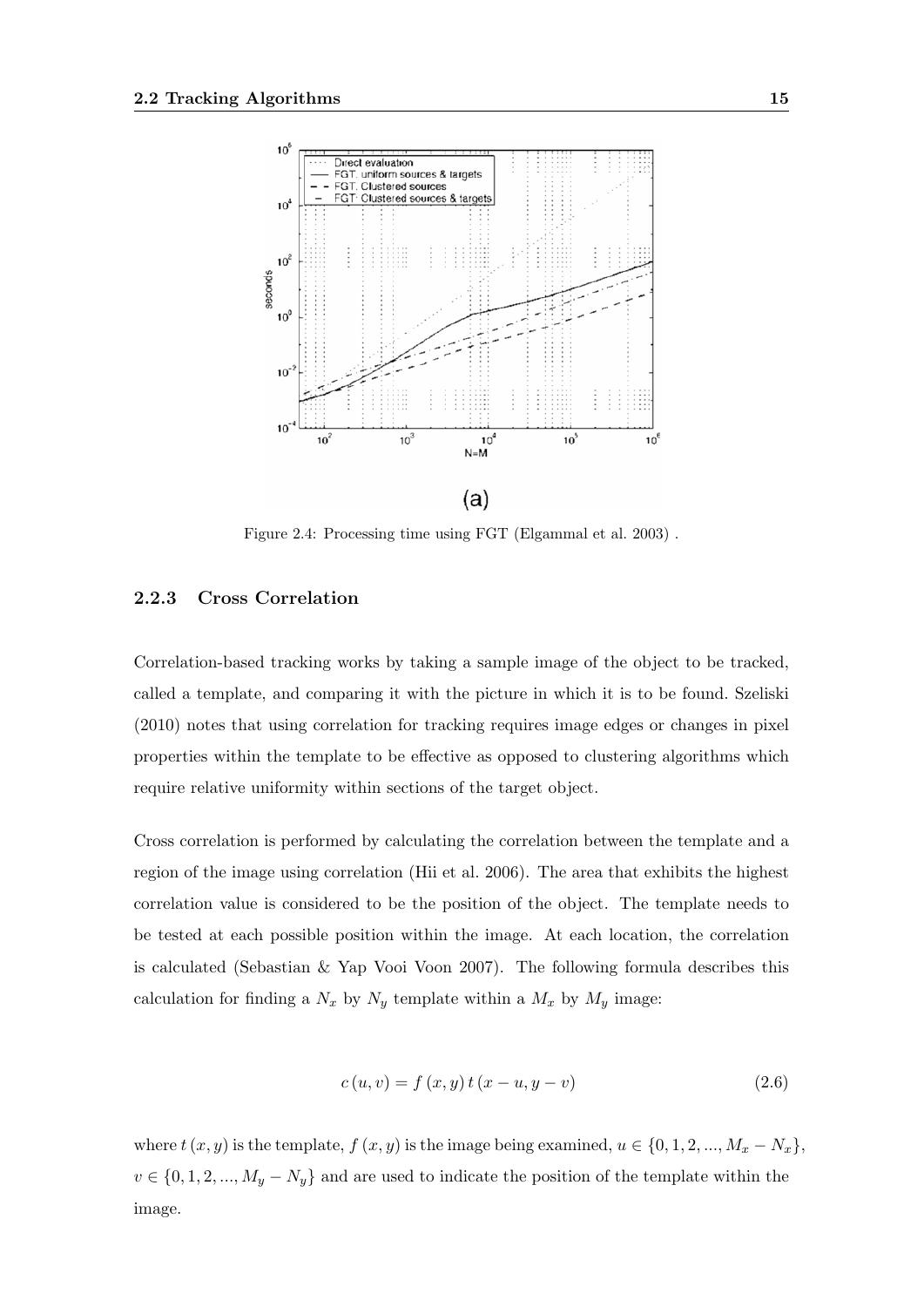The most commonly implemented variant of correlation tracking is Normalised Cross Correlation (NCC). By normalising the light intensities in the image, the tracking algorithm becomes more robust as it is able withstand variations in lumination and shadows. Normalisation also provides a higher resilience to noise within the image.

When implementing the NCC algorithm for a template with the dimensions  $N_x$  by  $N_y$ within an image with the dimensions  $M_x$  by  $M_y$ , a normalised cross correlation matrix is calculated using the following formula (Hii et al. 2006):

$$
\gamma(u,v) = \frac{\sum_{x,y} \left[ f(x,y) - \overline{f}_{u,v} \right] \left[ t \left( x - u, y - v \right) - \overline{t} \right]}{\sqrt{\sum_{x,y} \left[ f(x,y) - \overline{f}_{u,v} \right]^2 \sum_{x,y} \left[ t \left( x - u, y - v \right) - \overline{t} \right]^2}}
$$
(2.7)

where  $\bar{t}$  is the mean of the template and  $\bar{f}_{u,v}$  is the mean of the region of the image being examined.

While the NCC algorithm is considered a reliable, robust method of tracking, it does come with challenges. The computational load makes it impractical for real-time tracking purposes. The number of calculations required is in the order of  $N_xN_y (M_x - N_x) (M_y - N_y)$ . Tracking of a non-rigid object also poses a challenge for NCC as rotations or variations in the shape or size of the object reduces the similarity to the template.

One commonly used method for reducing the computational load of the NCC algorithm is by implementing a Fast Fourier Transform (FFT) for both the image and the template. The numerator used in Equation 2.7 can be calculated more efficiently in the frequency domain. Since correlation in the spatial domain is equivalent to multiplication in the frequency domain, the process can be expressed as:

$$
r(u, v) = \sum_{x,y} f(x, y) t (x - u, y - v)
$$
  

$$
\Downarrow
$$
  

$$
R(u, v) = F(u, v) T(u, v)
$$
  

$$
\Downarrow
$$
  

$$
r(u, v) = \mathfrak{F}^{-1} (R(u, v))
$$
  
(2.8)

As a result of this, the number of calculations is reduced to the order of  $M_xM_y \log(M_xM_y)$ . The process is demonstrated in Figure 2.5.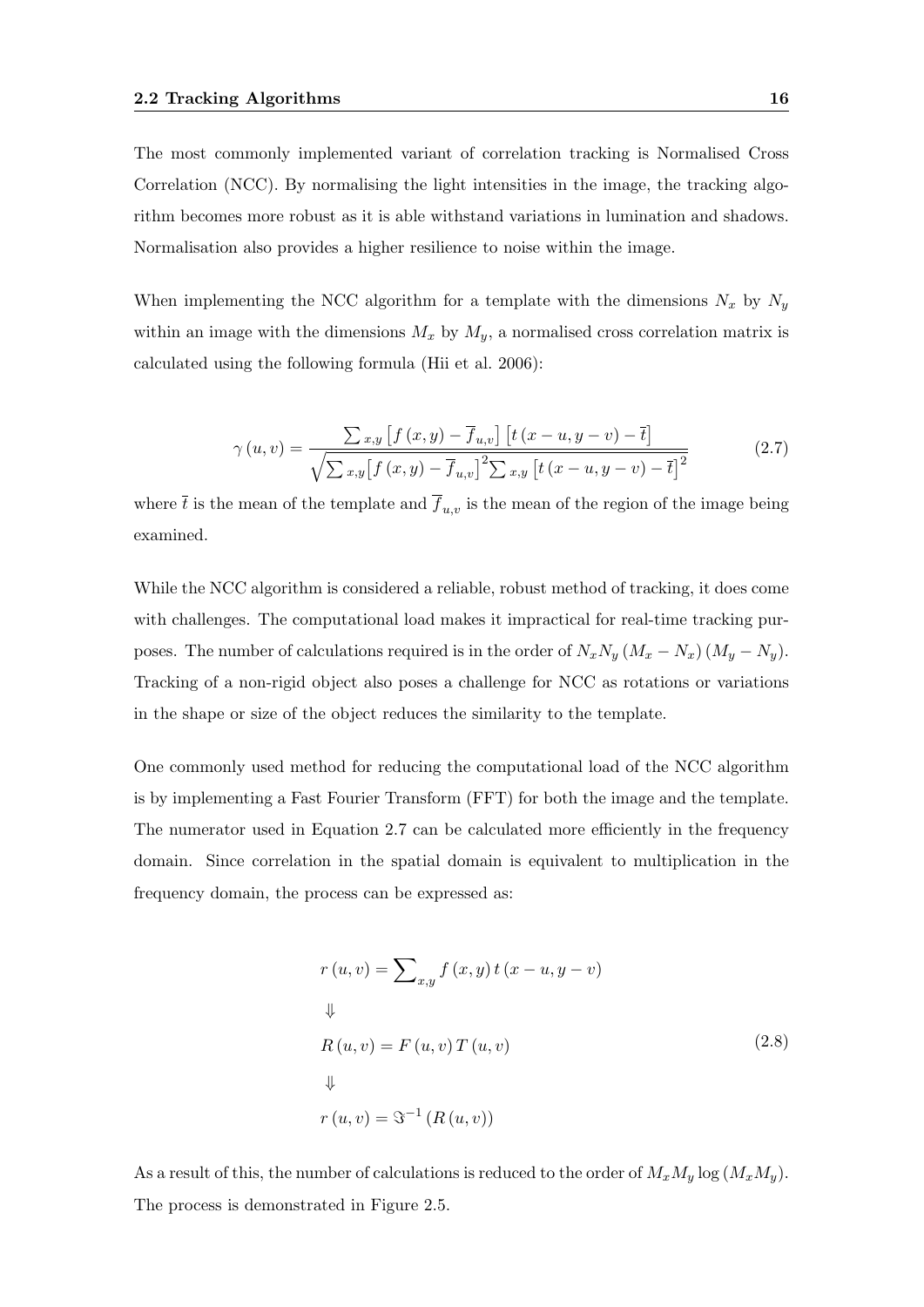

Frame 2

Figure 2.5: Flow chart of correlation using the Fast Fourier Transform method (Hii et al. 2006).

A further reduction in the processing load of the correlation algorithm was achieved by Viola et al. (2001). Their work made it possible to produce polynomials for each pixel that provided an approximation of the correlation coefficient at that point. The polynomials are found by implementing the integral image of the picture in which the object is to be found. The integral image is of a  $u$  by  $v$  image is expressed as:

$$
I(u, v) = \int_{x=0}^{u} \int_{y=0}^{v} f(x, y) dx dy
$$
 (2.9)

where  $f(x, y)$  is an integrable function of the image values.

The discrete representation of this is:

$$
I(x,y) = \sum_{x'=0}^{x} \sum_{y'=0}^{y} f(x', y')
$$
\n(2.10)

The following formula is used to implement this in practical terms:

$$
s(x, y) = s(x, y - 1) + f(x, y), I(x, y) = I(x - 1, y) + s(x, y)
$$
\n(2.11)

where  $s(x, y)$  is the cumulative column sum. The resulting integral image at any point  $(x, y)$  gives the sum of the pixels above and to the left of that point.

To find the position of the template within an image, the integral image is first calculated for both the template and image being examined. The value of the integral image of the template is compared to the image to determine where the closest fit is. In Figure 2.6 below, it is shown how the correlation is determined when the integral image of the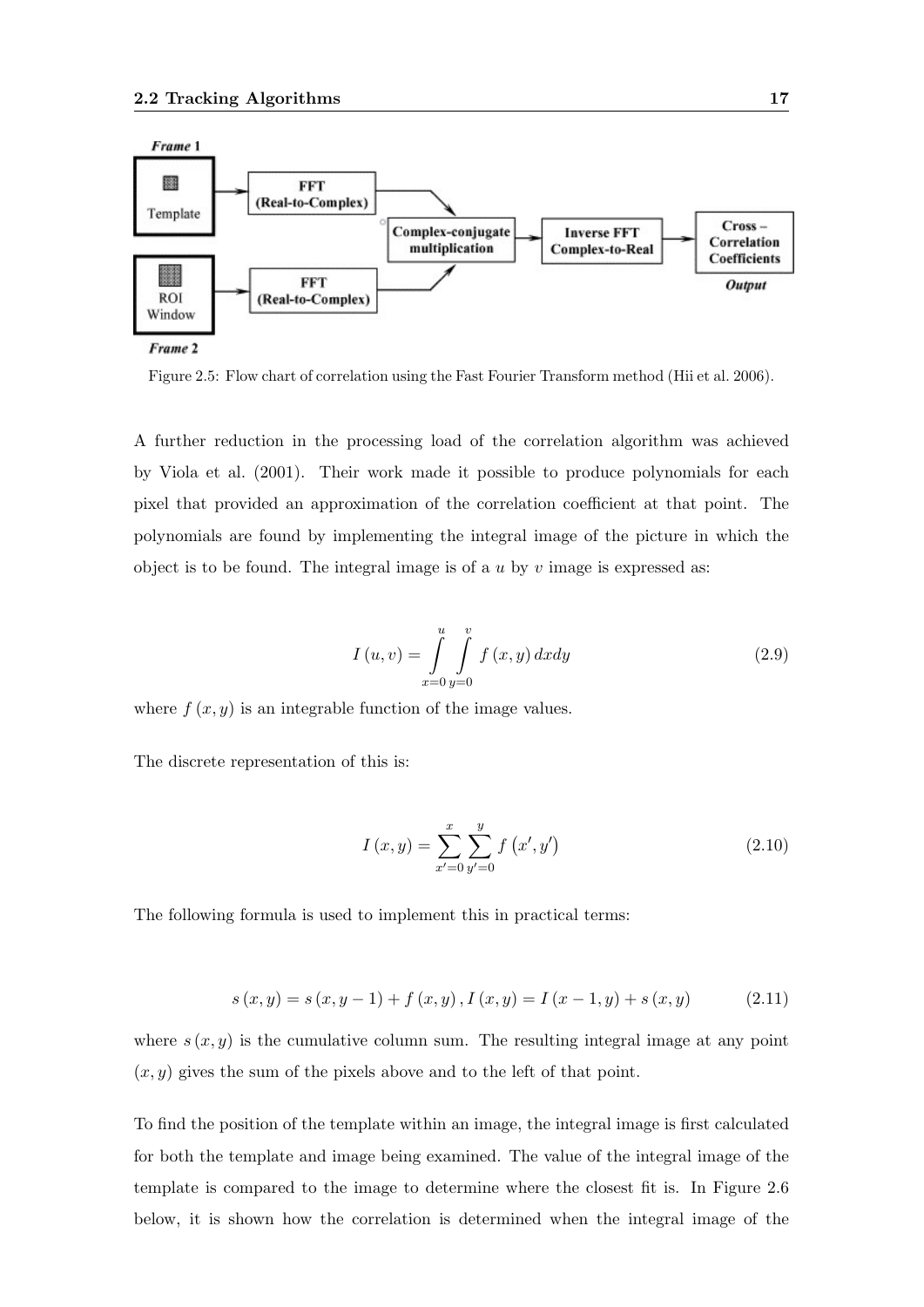template is compared to the integral image of the picture. The formula is:

$$
D_{correlation} = 4 + 1 - (2 + 3)
$$
\n(2.12)

where the numbers represent the integral image values as shown in Figure 2.6. The region marked as  $D$  is the location of at which the template is being tested.



Figure 2.6: Calculation of the correlation using an integral image (Viola et al. 2001) .

As can be seen, once the integral image has been calculated for both the template and the picture, the calculations required for each template comparison is significantly reduced. Some accuracy is lost in the comparison as this method only provides an approximation of the correlation. However, the results of initial testing were positive. When this method was used for detection of faces, there was close to 100% detection rate and was approximately 15 times faster than other algorithms to which it was compared.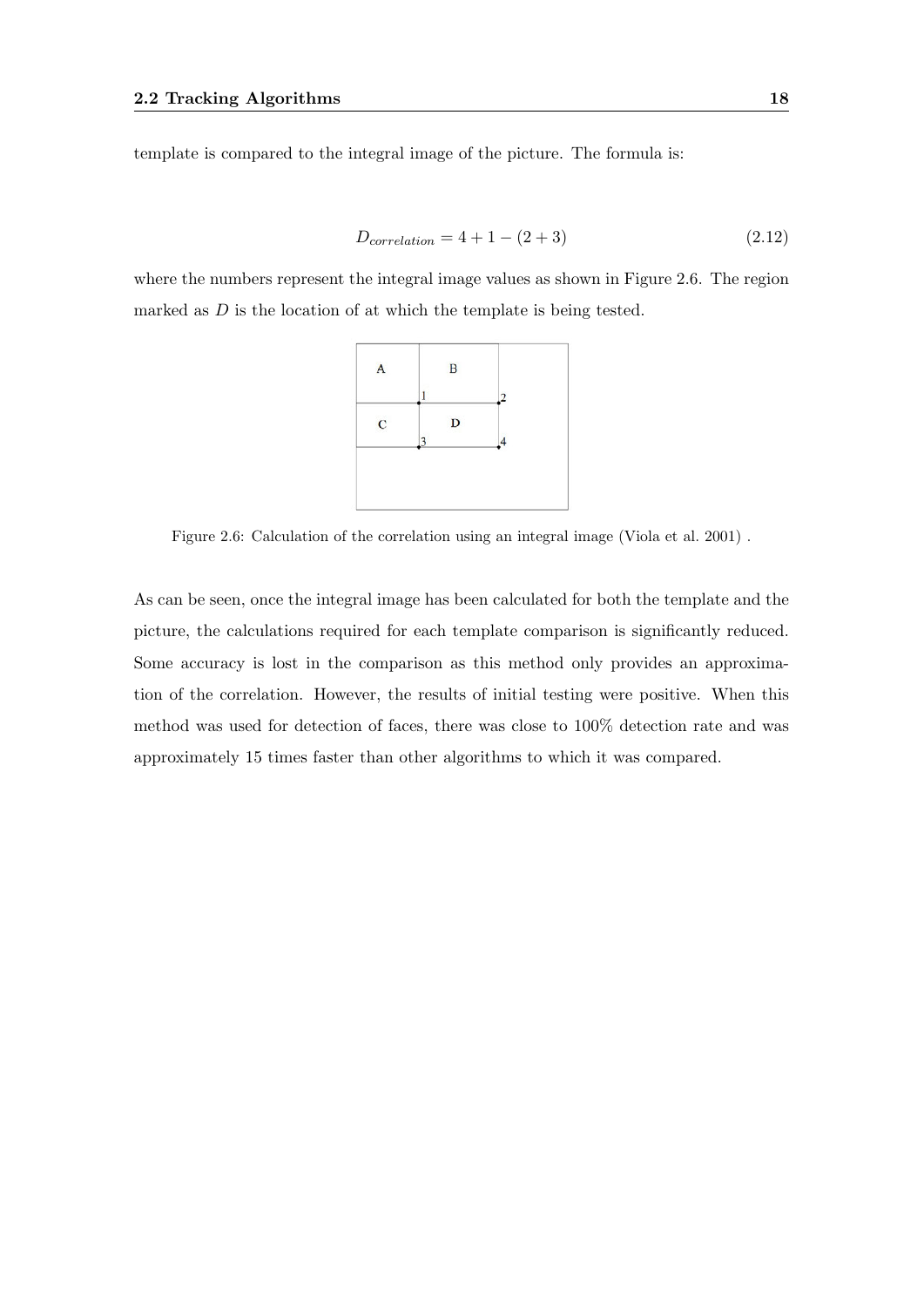### Chapter 3

# Methodology- Software Developement

The completion of this project required the work to be divided into two categories- software and hardware. By organising the project in this manner, it was easier to track the progress of tasks and ensure that other workstreams were not delayed by other incomplete work. Tasks required for the project often overlapped in their execution, or needed to be completed before other tasks could be started. They are addressed separately with this and the following two chapters. This chapter is dedicated to the development of the software. The next chapter covers the tracking algorithms and the chapter following that details the hardware component.

In the initial stages of the project, it became apparent that the software development would heavily depend on the selection and implementation of a tracking algorithm. This process was achieved by the examination of previous academic work to discover how tracking algorithms had been integrated into smart mirrors. A substantial volume of research relevant to this was found and is summarised in the literature review section. As is also stated there, none of the literature found contained details of a mirror using pure visual tracking from a single camera. All other designs required more complex hardware options. It was decided that for simplicity and cost-effectiveness, a tracking algorithm would be implemented that only needed a feed from a single video stream.

Due to a lack of knowledge or previous experience with tracking algorithms, a review of the literature covering this topic was undertaken. The amount of research completed and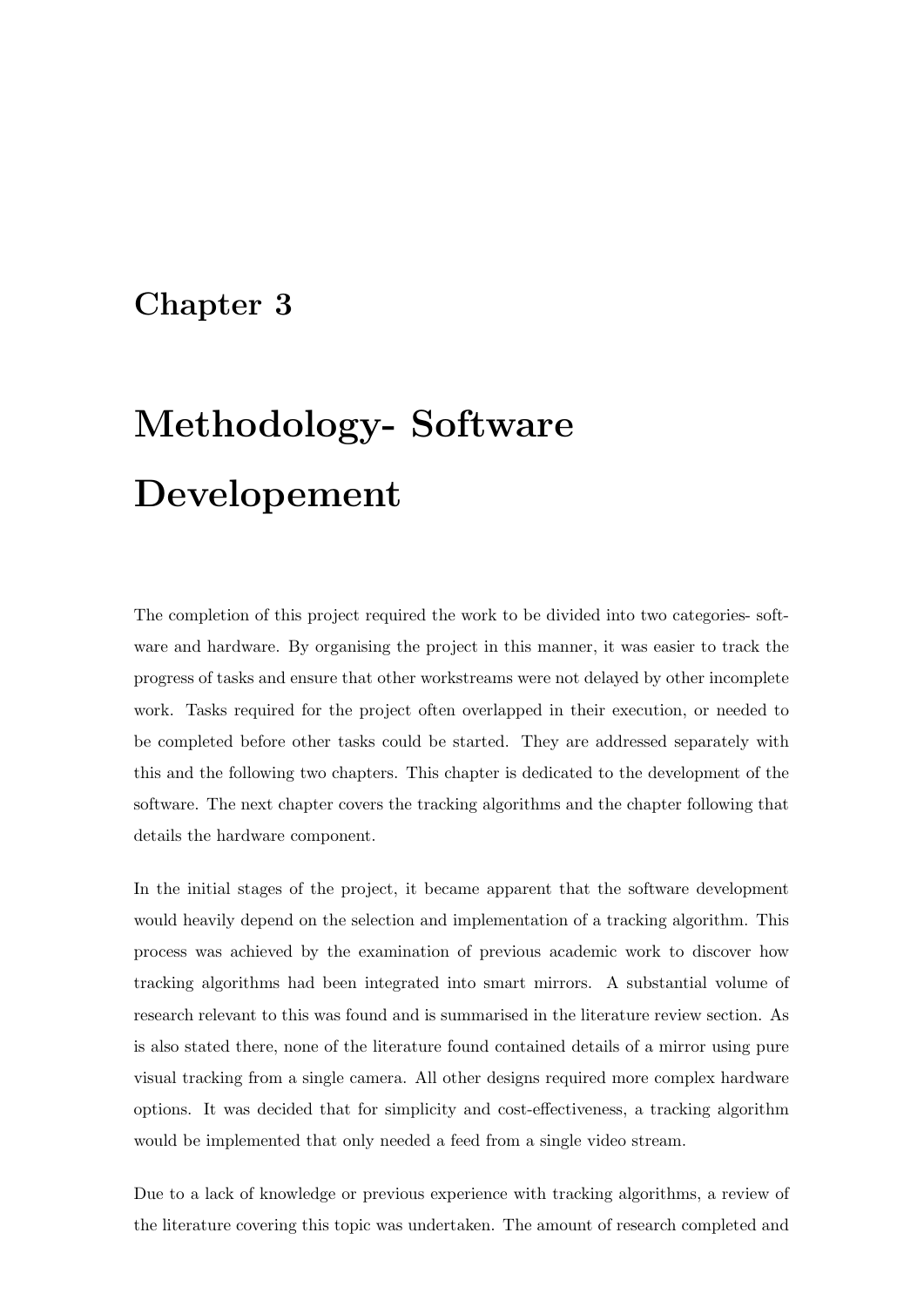the number of algorithms in existence was found to be far too numerous for an in-depth investigation of them all. For this reason, many algorithms were viewed briefly. However, only those that appeared on the first investigation to be appropriate were considered and researched more thoroughly.

It was decided that existing smart mirror software would be selected to serve as a platform on which this mirror was to be built. This decision was made for two reasons. The first is that this is not a new concept, and the required software had already been produced. The second factor influencing the decision was the time restraints of the project. To create a smart mirror program would require an extensive amount of work and therefore limit the working time to be sent on other aspects of the project.

Multiple viable options were found that met the required criteria. The software needed to be opensource and modular in design. Being opensource would make the software readily available and remove copyright concerns when implementing changes to the program for use in the project. Modular software was also advantageous as it would simplify the process of adding the required module and facilitate in removing unwanted features.

Before any other aspect of the program could be implemented, a method of controlling the camera was required. There are many different packages and libraries available to facilitate the control of the camera. However, many of these were found to be ineffective as problems were encountered in both installation and operation.

### 3.1 Smart Mirror Platform

Finding opensource smart mirror platforms that were available online was not a difficult task. A search on GitHub.com for "smart mirror" returned over 2500 results (GitHub search results- smart mirror 2020). Many of these platforms provided the same basic functionalities and even presented a very similar appearance. After considering many different platforms and reading reviews, it was decided that the MagicMirror<sup>2</sup> platform was the most appropriate.

This software was developed by Michael Teeuw, who is credited as being the first to create an opensource smart mirror software which was called MagicMirrror (Teeuw n.d.). The original MagicMirror platform has been superseded by MagicMirror<sup>2</sup>. This application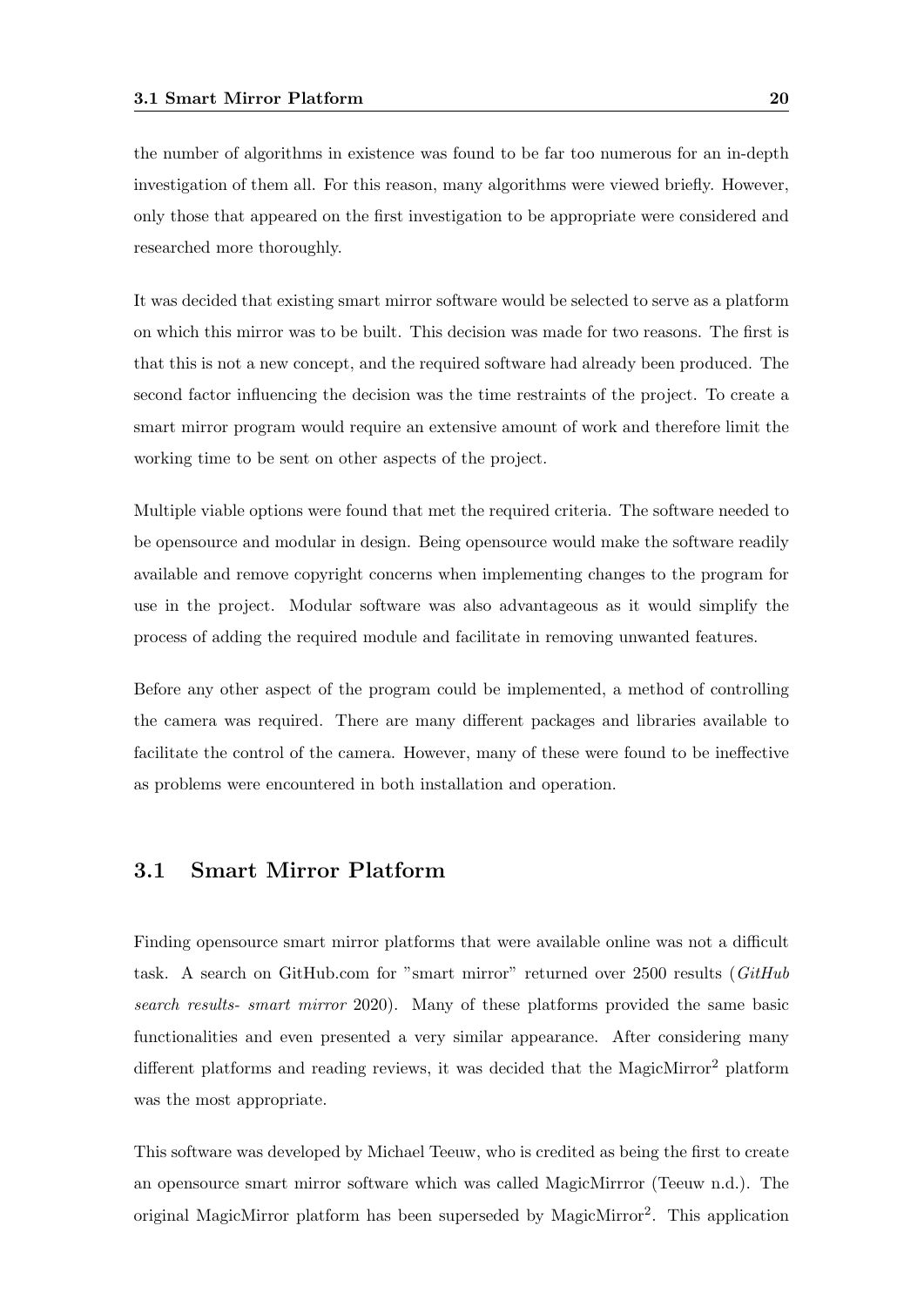was by far the most utilised of those found on GitHub. Github uses a star system to allow people to both follow a project listed on the site and show appreciation for the work of the programmer. MagicMirror<sup>2</sup> had over 12,700 stars attributed to it while the next closest smart mirror platform, smart-mirror by Even Cohen, had less than 20% of that number. It has also been voted the best Raspberry Pi project by the MagPI, the official Raspberry Pi magazine (The MagPi- Issue 50 2020).

Out of the smart mirror platforms examined, MagicMirror<sup>2</sup> was the only program that was genuinely modular in its design. The selected modules for the software are placed in a folder and then referenced within the configuration file. The range of modules available for the platform is extensive and is not rivalled by any other of the available programs. There are over 1000 modules available for MagicMirror<sup>2</sup> and these account for a considerable proportion of the over 2500 smart mirror search results found on GitHub. This high number of modules is due to the approach that Mr Teeuw has taken with the project. He has not only made the software available on GitHub but also set up a separate webpage containing a great deal of information on the platform. This website includes detailed instructions on the installation of the software and installation and configuration of the different modules. A list of modules is also found on the website with a description for each. Within this list, there is a template and instructions included to assist developers in creating new modules. All of the features mentioned above made the selection of MagicMirror<sup>2</sup> the logical choice to be used as a platform for this project (Teeuw 2016).

MagicMirror<sup>2</sup> was able to be installed and run on a Raspberry Pi during the project. However, many of the additional modules did not. With many of the modules being as old as six years, some relied upon superseded libraries and outdated dependencies and therefore required updating before they were functional.

### 3.2 Camera Interface

Most smart mirror software utilises existing web browsers to display the image on the screen (Gold et al. 2016). This method leads to the projects being written in JavaScript as the browsers can execute the code directly. Mr Teeuw (2016) used JavaScript to produce MagicMirror<sup>2</sup>. It was therefore desirable to implement the camera capture and display using JavaScript.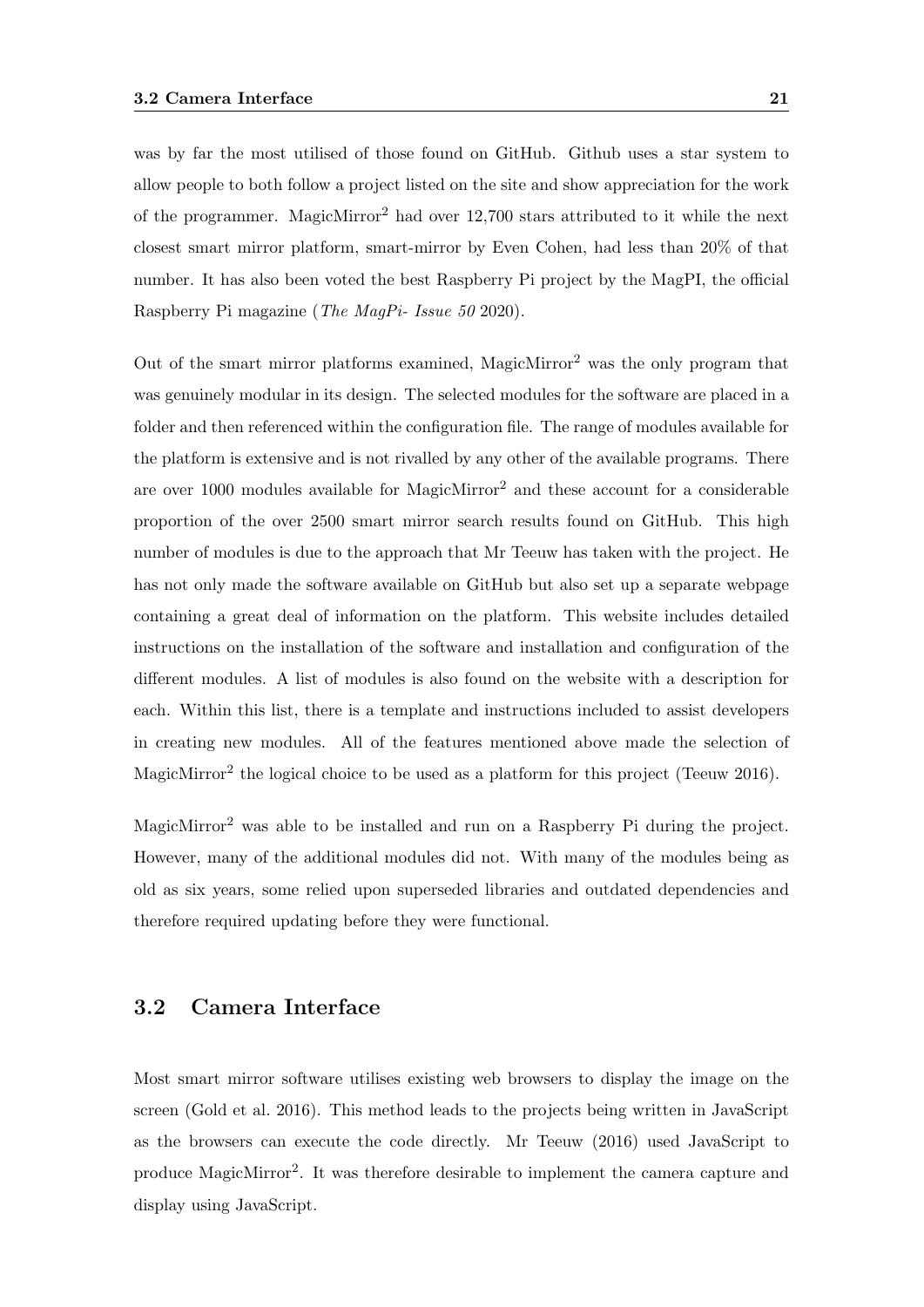Research into methods of accessing the video stream to perform the tracking revealed that there were multiple JavaScript libraries created to control the camera. However, few of those examined provided a method of accessing the data stream in which the tracking algorithm could be used. Most were written to take the input from the camera either save it to the Raspberry Pi or stream it to a website or a remote computer. Others only supported still image capture. Attempts were made to install multiple of these libraries that promised to fulfil the requirements; however, none were successful. Each module that was installed either failed in the installation process or received errors during implementation.

After unsuccessfully trying to interface with the camera using JavaScript, a decision was made to achieve this using Python. Despite the MagicMirror<sup>2</sup> platform being written in JavaScript, many of the available modules produced to run on the platform contained Python scripts. These scripts were called by the modules written in JavaScript. An example of this is the MMM- Selfie module (de Tena Rojas 2017). The configuration of the module and all user interfaces are implemented using JavaScript, but whenever the camera is accessed, a Python script is called to achieve this. As a result, it was decided to implement the camera access and tracking algorithm using Python.

Picamera offers a python interface for connecting with the Raspberry Pi camera that is widely implemented within the programming community. All modules that were examined relied on Picamera for access to the raspberry pi camera. The Raspberry Pi official website lists the Picamera as the library to be used for programming with the camera (Raspberry Pi Foundation n.d.a). The full documentation of the library can be found online, including programming examples (Jones 2016).

Picamera offers an extensive list of functions for capturing both still images and video from the Raspberry Pi camera module. While many of these were not used within the project, some were. Picamera allows for multiple configurations of the camera capture to be set using the splitter function. This function enabled the capture of two images with dissimilar properties to be taken in close succession. These images could be used for different purposes. The advantage of this was seen when a low-resolution image in the YUV colour format was required for tracking at the same time as a high-resolution image in RGB colour format was needed for display. More detail of the application of these functions will be provided in the section detailing the development of the tracking algorithms.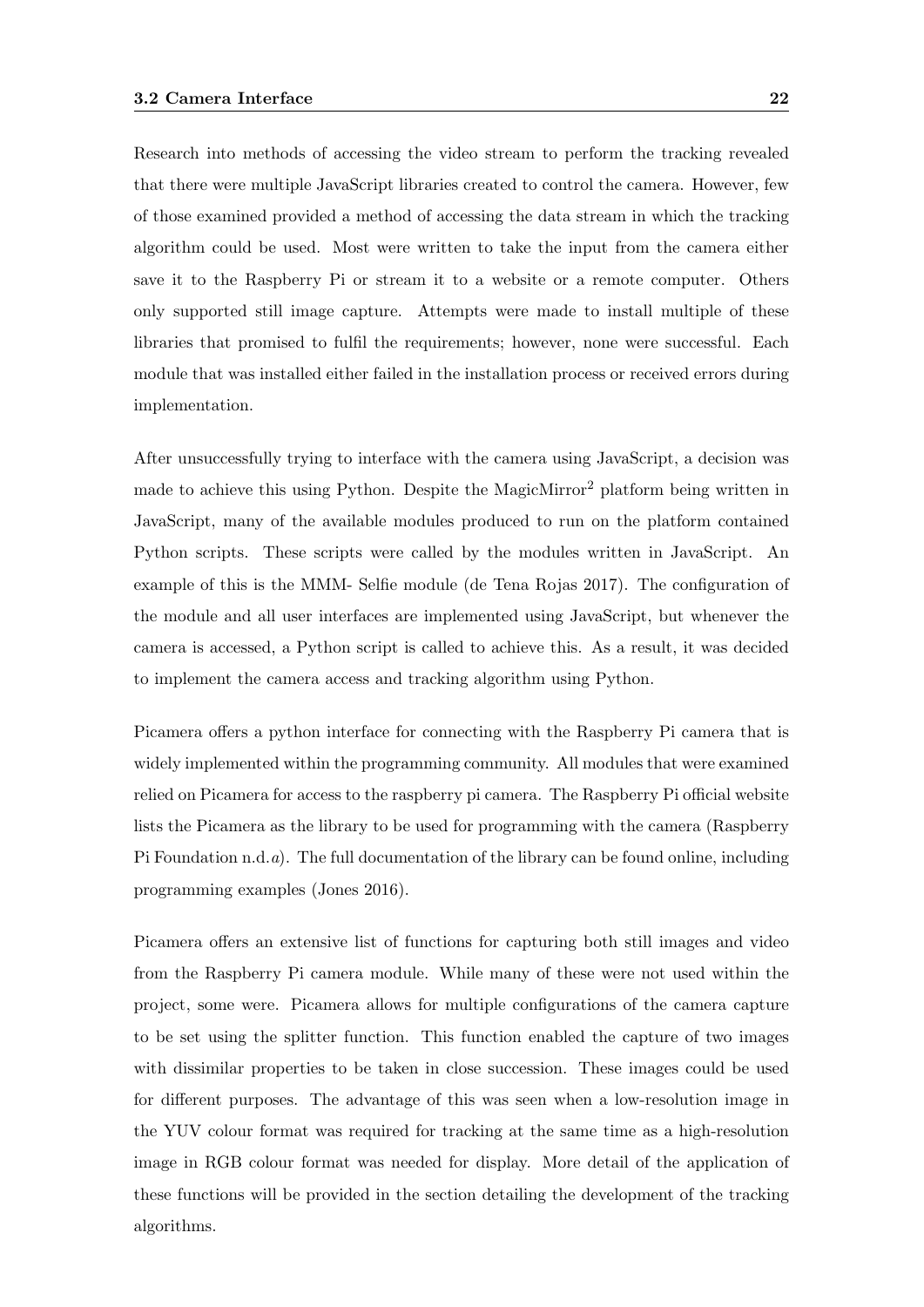### 3.3 Shaving Software

While the implementation of the shaving module for the MagicMirror<sup>2</sup> platform has not been completed, the basic functionality of the shaving software has been designed. There are three main functions of the software that must be considered when writing the program. These are:

- The method of acquiring the object to trace
- Determining the region of the face to be magnified
- The method of selecting the degree of magnification.

The intent was for the smart mirror to be able to track any object the user decided to use as a shaving implement. It was decided that the simplest way to achieve this was to have a timer that ran each time the shaving module began. This timer would count down for a period of 5 seconds at the end of which, the image captured would be used for acquisition.

Depending on the tracking method used, the mirror would display an identifying mark in the centre of the captured image, demonstrating where the shaving utensil was to be held for acquisition. For the K-means method, crosshairs would be displayed indicating the user was to position the shaving tool in the centre. The clustering algorithm would then be run when the timer finished. Once the clusters were found, as described in the next chapter, the cluster containing the pixel in the centre of the crosshairs would be identified as the target cluster. For each frame after this, the geographical centre of the target cluster would be regarded as the central location of the object.

The pixel values for each image were stored as a three-dimensional array in the program. In Python, the order of the indices are rows, columns and layer. By finding the mean of the first and second indices for each pixel within the target cluster, the location of the cluster centre would be determined.

In a similar manner, when using the cross correlation algorithm with the integral image, a box would be displayed in the image indicating the location from where the template would be taken. On completion of the timer, the integral image of the template would be calculated and stored for use in subsequent frames.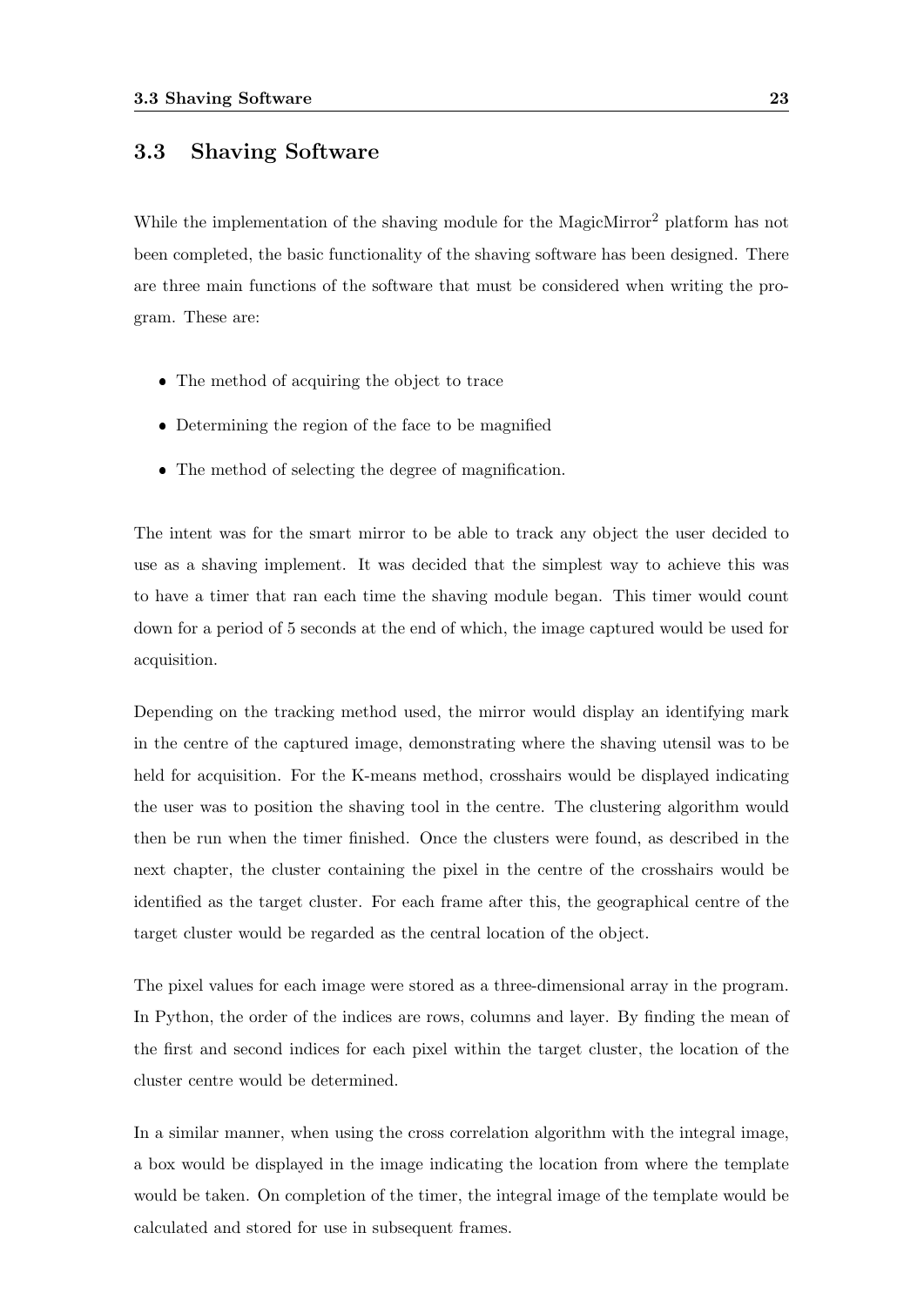Moving the area of the face that the program is magnifying with each frame would make it difficult for the user to gain a clear view of progress when shaving. For this reason, the smart mirror needs to select a region of the image that is to be magnified for display until the user is ready to proceed to another part of the face. The simplest method of achieving this would be for the user to hold the shaving implement stationary in the position they are about to shave. When the program detects that there has been little or no movement for a predetermined time, the centre of focus would be shifted. The mean of the positions that the shaving instrument has been held during this period would be calculated, and this would become the new centre of the magnified display.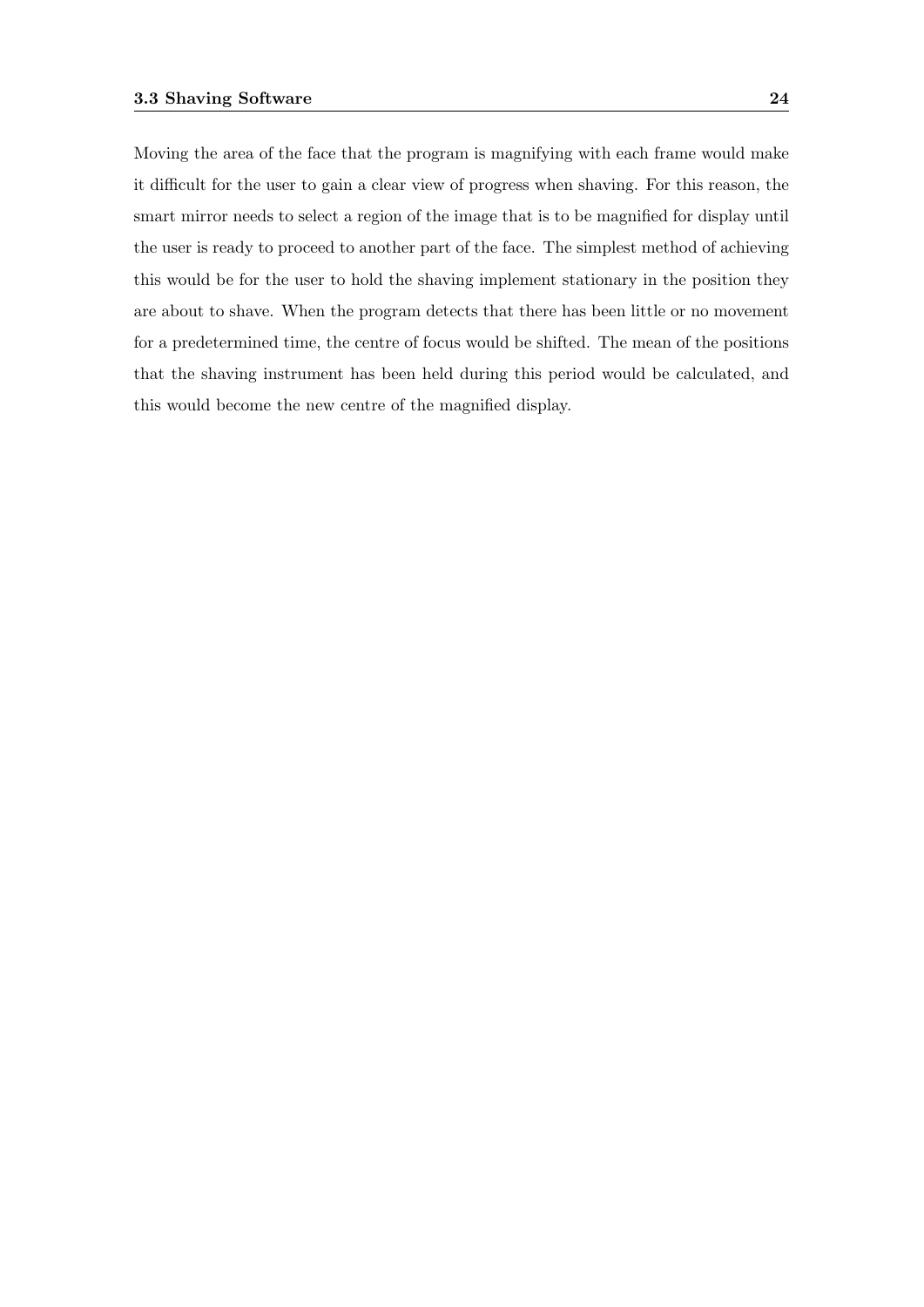### Chapter 4

# Tracking Algorithm Developement

Within this chapter, the development of the tracking algorithms will be discussed. The three algorithms that were developed are addressed separately in the order in which they were written. The basic K-means algorithm was written first and used as a platform for the development of the other algorithms. As a result, the communication with the camera and display of the image, along with other features, utilised the same string of commands in all three algorithms.

### 4.1 Basic K-means Algorithm

After an initial understanding of the MagicMirror<sup>2</sup> software was acquired, it was decided that implementing the tracking algorithm was the next logical task to complete. The algorithm was written and tested as a standalone program as proof of its effectiveness.

Due to having never used Python before, code for a simple program to receive data from the camera and display it on the screen was found online and used as a framework on which the program was to be based. The code used was written by Adrian Rosebrock (2015) and demonstrated the correct methods for setting the parameters to be used by the camera. The code also utilised the OpenCV library to display the image captured by the camera. In the MagicMirror<sup>2</sup> platform, all display features are handled by JavaScript code. Therefore, OpenCV will not be used in the final implementation of the mirror as it is a Python library. It was, however, utilised in the standalone tracking programs for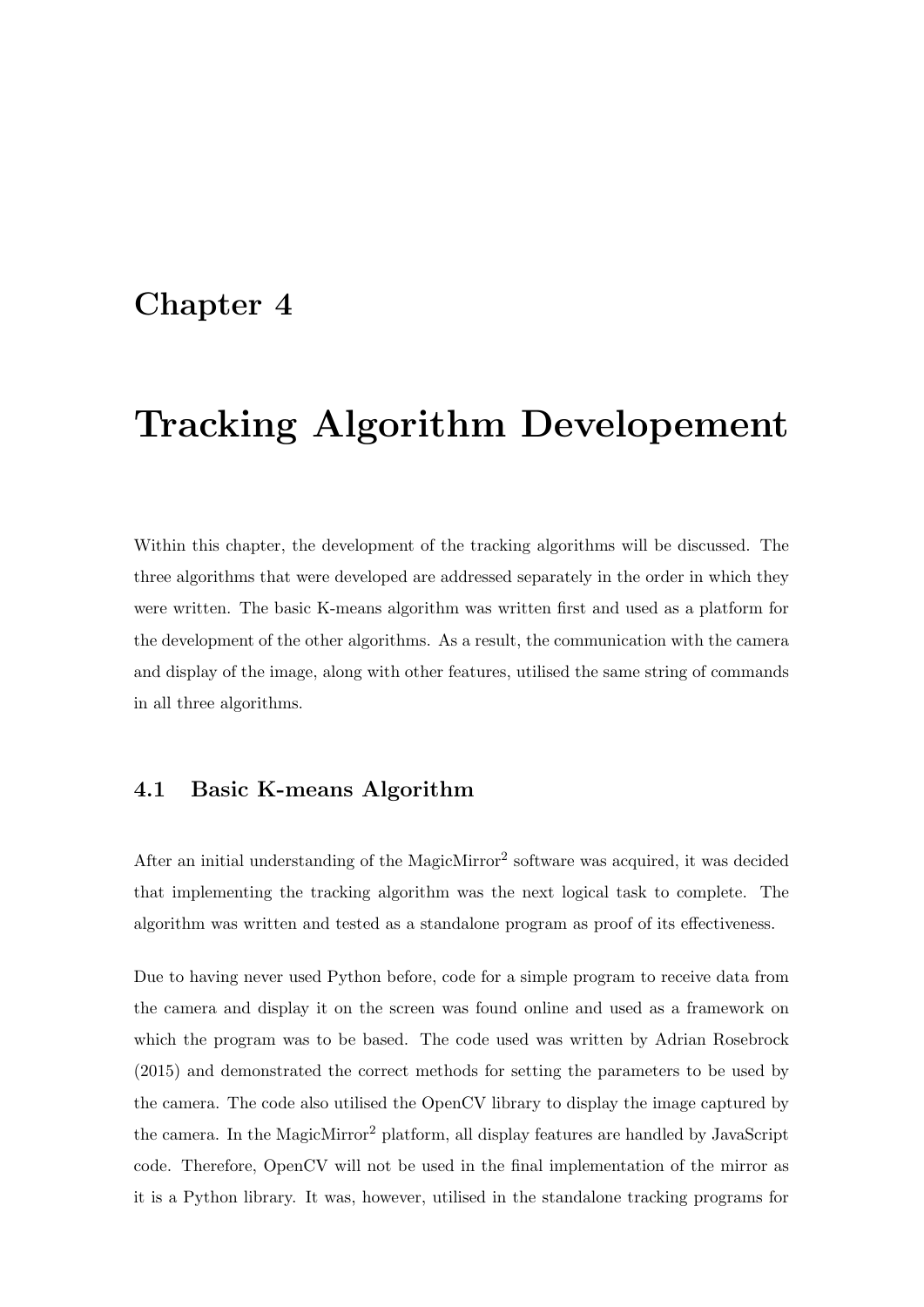display and development purposes.

The YUV colour format was selected for use in the tracking algorithms. This format gives the captured pixel data in luminance, represented by Y, and chrominance values, represented by the U and V. This colour format provides two advantages when used for tracking applications. Johnston, Bailey & Gribbon (2005) discusses the ability to remove the reliance on the brightness by only using the U and V components of the pixel values. The result is an algorithm that demonstrates a higher level of robustness when used in changing light conditions or where shadows may pass over an object being tracked.

The second advantage of using only the chrominance values is that each calculation of the Euclidean distance becomes a two-dimensional vector operation instead of a threedimensional calculation. As a result, the computational load of the algorithm is reduced.

However, the use of the YUV format posed separate issues that would not have been present had RGB format been selected. OpenCV is unable to correctly output the image when the image data is in YUV format. The luminance values were treated as the red values, and the two chrominance values were treated as the green and blue values, respectively. OpenCV contains commands that translate the YUV values into RGB for display. The numerical method for converting the YUV values to RGB is given as (Jones 2016):

$$
R = 1.164Y + 0.000U + 1.596V
$$
  
\n
$$
G = 1.164Y - 0.3192U - 0.813V
$$
  
\n
$$
B = 1.164Y + 2.017U + 0.000V
$$
  
\n(4.1)

Performing this calculation for each pixel or using the inbuilt function to do so created another point of delay in the tracking algorithm and was therefore not viable.

The solution to this was found by implementing the splitter function within the picamera library. This command enables multiple camera configurations to be established and called when required. Two image formats were used for the tracking algorithms. The first configuration was used to capture the images for display. The images were taken in the RGB format with a resolution of 368 by 640 pixels. The second configuration captured images in the YUV format and was only 94 by 160 pixels in size. This time the captured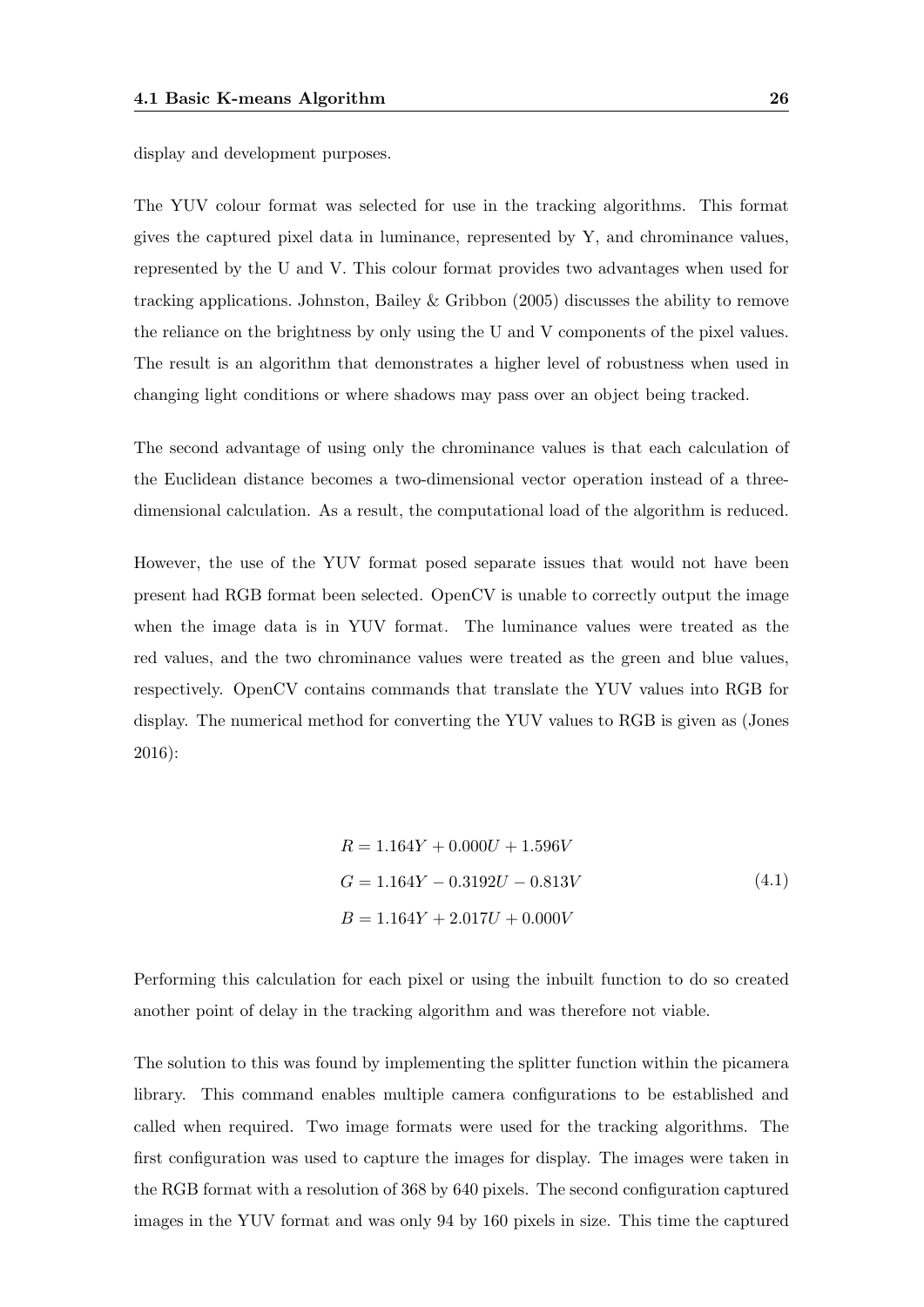frames were used for tracking. The difference in image size was an attempt to reduce the computational load of the tracking while maintaining higher image quality for displaying on the mirror.

Before a K-means algorithm can be implemented, the number of clusters must be determined. A considerable amount of research has been completed into this topic. Kodinariya & Makwana (2013) performed an investigation into different methods of determining the optimum number of clusters to be used when implementing the K-means algorithm. Many of the techniques covered in the paper required repeating the clustering process using different numbers of clusters. Each time the algorithm was run, key factors were recorded and compared to find the most appropriate number of clusters. Using a method that involves multiple iterations of the algorithm is not possible in this case as there would be a further increase in the delay in the tracking of the shaving implement.

One suggested method of determining the number of clusters to be used was the implementation of a "rule of thumb". The formula for this is given as:

$$
k \approx \sqrt{n/2} \tag{4.2}
$$

where  $n$  is the number of data points or pixels. With the size of the low-resolution image used for tracking was 94 by 160 pixels, and this gives a result of approximately 87 clusters. This number is far too high for use in image tracking. From the observations made during testing, it could be seen that a compromise must be reached when selecting the number of clusters to be used. A higher number of clusters will more accurately group items separately without accidentally adding other similarly coloured objects to the cluster. However, increasing the number of clusters significantly increases the processing time for the algorithm. It was observed that using cluster numbers below 20 caused the clustering to be often incorrect, and the object was lost. Subsequently, the number of clusters used for testing of the tracking was set at 25.

As mentioned in Chapter 2, in the original K-means algorithm, the initial cluster centres were randomly assigned. To create these clusters, a function was written to generate random values in an array. These values ranged from 0 to 255 as the values for the pixels are each stored in an eight-bit format. When this function was implemented, it was observed that as many as 75% of the clusters failed to have any pixels assigned to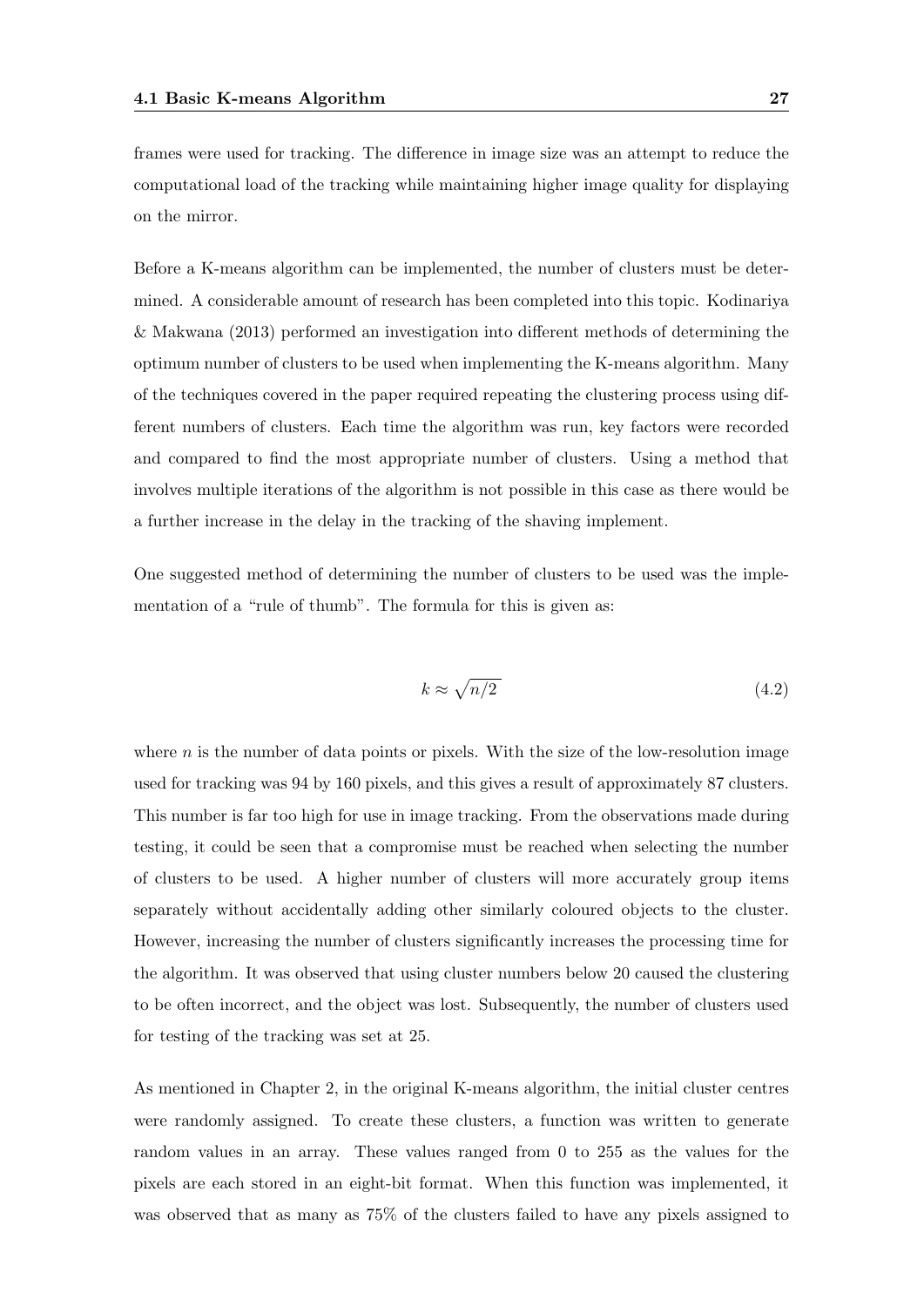them. While this did sometimes improve after subsequent iterations of the algorithm, there appeared to be a disproportionate number of pixels in a small number of clusters. Further investigation revealed that the U and V values within the image tended to closely follow a Gaussian distribution. To achieve a more even distribution of the pixels between the clusters, the random cluster centres were also made to have a Gaussian distribution. This was done by using a random number generation function that returned values with a predetermined mean and standard deviation. After experimenting with different values, it was decided that a mean of 128 and a standard deviation of 10 was most effective. The code detected any values that fell outside the 0 to 255 range and replaced them with another random number, this time with a standard deviation of 30.

Before the clustering began, the program ran for five seconds displaying the images captured by the camera. During this time, only the images for display were taken, and no tracking data was collected. A set of green crosshairs were displayed in the middle of the image by changing the red, green and blue values of the desired pixels in the image to be displayed to 0, 255, 0, respectively. The images were then displayed on the screen. On completion of the five seconds, the tracking would commence, and the second camera configuration for tracking would also be used.

The basic K-means algorithm was structured in a loop. On each iteration of the loop, the cluster function was called. This function was provided with a three-dimensional array containing the YUV values for the current image. The cluster function began by setting the required variables and calling another function that returned the randomised initial cluster centres. To assign the pixels to the closest cluster, a temporary variable was created with the value of positive infinity stored in it. The Euclidean distance between the first pixel being examined and each of the cluster centres was calculated in turn. After each of these calculations, if the calculated distance was less than what was stored in the variable, it would replace it. Every time a lower Euclidean distance between the pixel and cluster was found, the cluster number was also stored in a temporary variable. Once the calculation of the distances between the pixel and clusters was complete, the closest cluster number was stored in a two-dimensional array in the position corresponding with the pixel location in the image. Nested loops were implemented to cycle through the pixels enabling the closest cluster to be determined for each pixel.

At the same time as the cluster allocations were stored, an array to be used for calculation of the new cluster centres was populated. In the row corresponding to the cluster number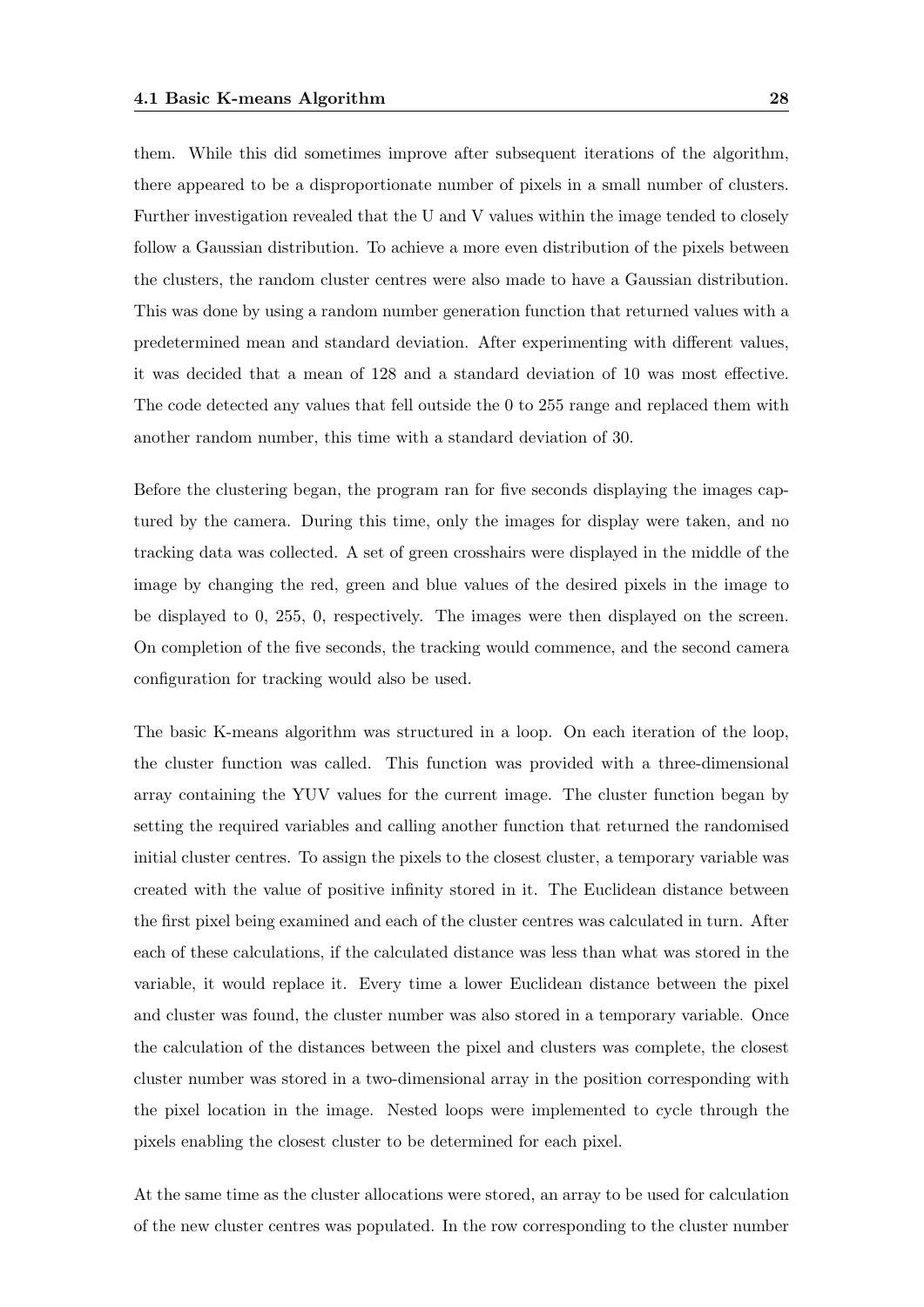that the pixel was assigned to, the pixels U and V values were summed with the second and third values, and the first value was incremented by one to provide a count of pixels assigned to the cluster. Once all pixels had been assigned to clusters, the new cluster centres were calculated by dividing the summed U and V values by the tally. These results were regarded as the new cluster centres. By comparing these new cluster centres with the previous cluster centres, it could be determined if the algorithm had reached equilibrium. If the two cluster sets were not identical, the process would restart, this time using the cluster centres that had been calculated in the previous iteration. Once the clustering had been completed, the function would return the cluster values and the array containing the cluster assignment information for the pixels.

On the first iteration of the cluster function, the cluster that contained the pixel at the centre of the crosshairs was considered the target cluster. In each iteration after this, the cluster returned that had the lowest Euclidean distance to the original target cluster was labelled the new target cluster.

The position of the centre of the target cluster was found by calculating the mean location of all pixels assigned to that cluster. The crosshairs were relocated to the cluster centre in the output image to show the position. Displaying the crosshairs will not be used when the tracking algorithm is implemented into the mirror program and is only used for indicating the effectiveness of the algorithm.

When programming the algorithm, there were often multiple methods that could be used for executing a calculation or a command. One example of this is the calculation of the Euclidean distance. As this calculation is effectively finding the magnitude of a vector, the standard formula used is:

$$
|\bar{A}| = \sqrt{a_1^2 + a_2^2 \dots + a_n^2}
$$
 (4.3)

where  $a_1, a_2... a_n \in \overline{A}$ .

This calculation could be achieved using the math.sqrt and pow (for power) functions built into the math library in Python. The same result could be found using the linalg.norm function found in the Numpy library. The latter of the two options mentioned was selected for the programs as testing revealed a slight improvement in computational time between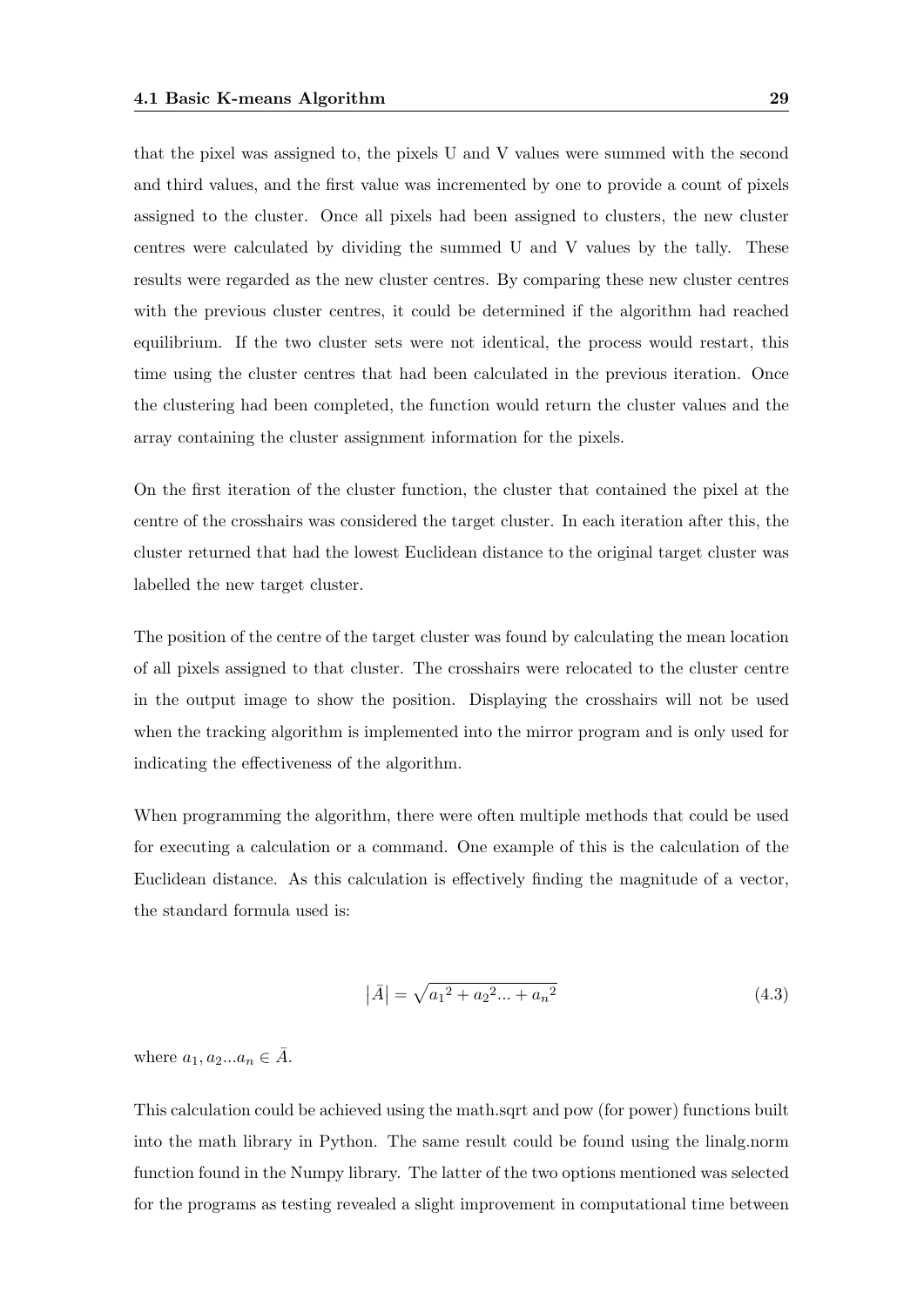the two.

Numpy is a library of functions written to address the limitations encountered when using arrays in Python. The Python language does not support arrays. Instead, there is a data type called lists. While lists can provide similar functionality to an array, they are only intended for one-dimensional implementation. Multidimensional lists can be created when an item in the list is itself a list. However, the indexing of a single item within this arrangement is very onerous. The use of the Numpy library simplifies the use of arrays as is required for image processing. It also provides multiple functions to interact with arrays, some of which were used in the algorithms. Two of these functions were the linalg.norm and the array equal functions. The use of the former is described above. The array equal function tests two arrays, element by element, to determine if they are the same. This was used to assess if there had been any change in the cluster centres after each iteration of the clustering process.

The full Python script for the K-means test program is included in Appendix B.

#### 4.2 K-means with Modifications

In the literature review, two methods of improving the speed of the algorithm by reducing the number of calculations required to complete the clustering were discussed. The first was developed by Fahim et al. (2006). The reduction in computational load was achieved by testing the Euclidean distance between each pixel and the cluster that they were assigned to in the previous iteration. If the distance had not increased, the pixel remained assigned to the same cluster.

The second optimisation method covered in the literature was the work of Heisele et al. (1997). Their work demonstrated that tracking of an object in a video stream could be made more efficient by reusing the cluster centres found by the algorithm in the next frame. The theory behind this method was that only an incremental change occurred from one image in the video to the next, and therefore, the clusters would be similar if not the same from one frame to the next.

By combining these two methods, it was believed that an even more significant reduction in the computational load could be achieved. The cluster centres form one frame would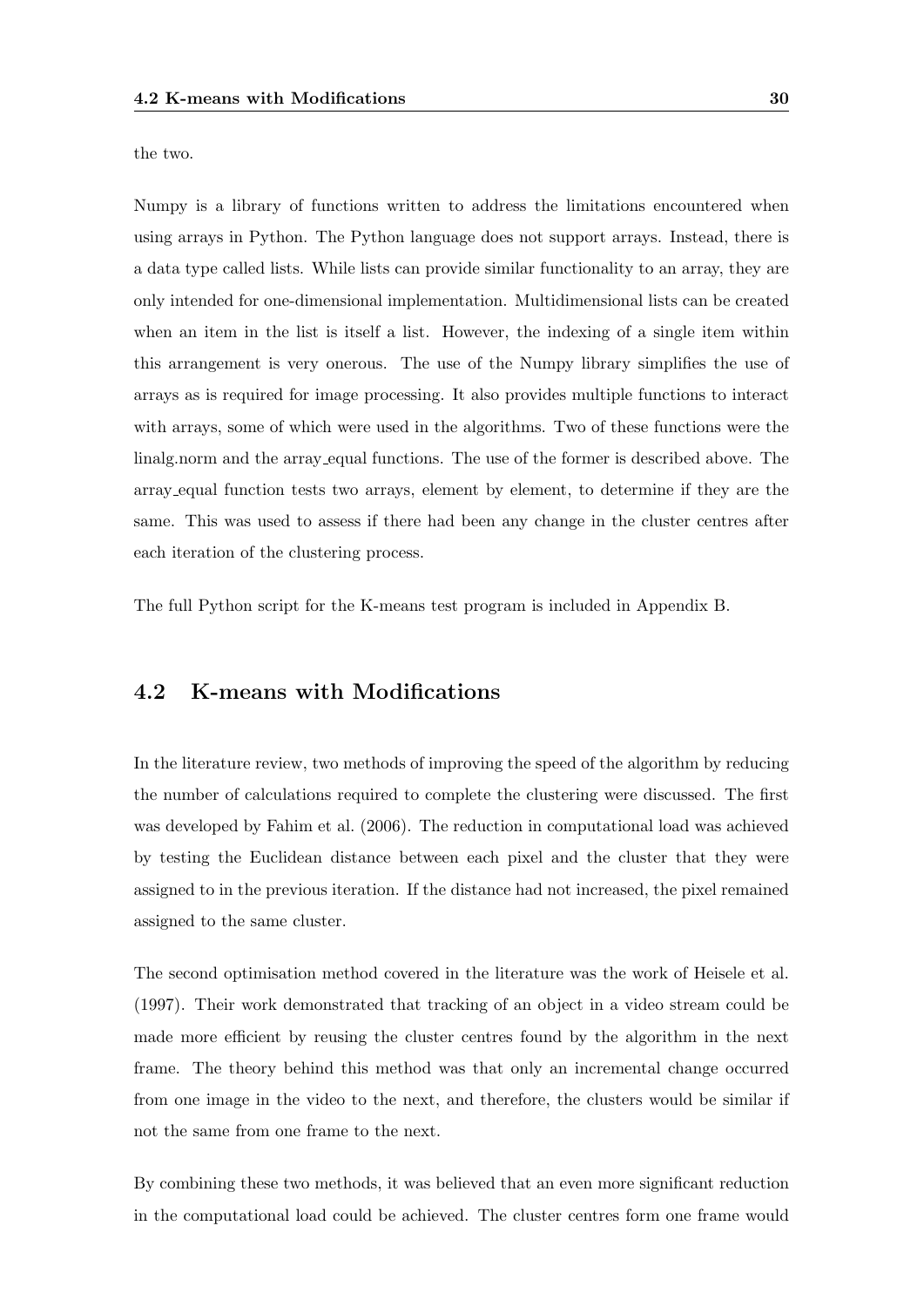be used as the initial cluster values, sometimes called seeds, in the proceeding frame. The incremental changes in the image from one frame to the next would also mean that areas of the image that had little or no change could often be reassigned to the same clusters as before. This could be tested by assessing if the Euclidean distance between the pixels and the cluster centre to which they were previously assigned has increased. If it has not, it can be assumed that the pixel remains assigned to the same cluster. This method is the same as is used for subsequent iterations of the algorithm on an image.

The optimised K-means algorithm was programmed by modifying the basic K-means implementation that was described above. All functions remained the same except for the cluster function. One significant difference between this function in the two algorithms was the variables that were passed to and from the function. In the basic K-means algorithm, this function only requires the image data to be provided. However, for the optimised version, the additional variables needed by the function are:

- an array containing the previous cluster centres
- an array the same dimension as the pixel count of the image containing the previous cluster allocations
- the distances from each pixel to the assigned cluster.

The function was written to only call for the generation of random cluster centres on the initial iteration. Each time it is run after this, the previous cluster centres were used, and if the Euclidean distance had not increased, the distances to the other clusters would not be assessed.

The changes described above were made possible by returning additional variables from the function. In the basic K-means algorithm, only the list of cluster centres and an array showing which of these the pixels were assigned were returned. In addition to this, the modified K-means algorithm required the Euclidean distances also to be returned.

The complete listing of the program is included in Appendix C.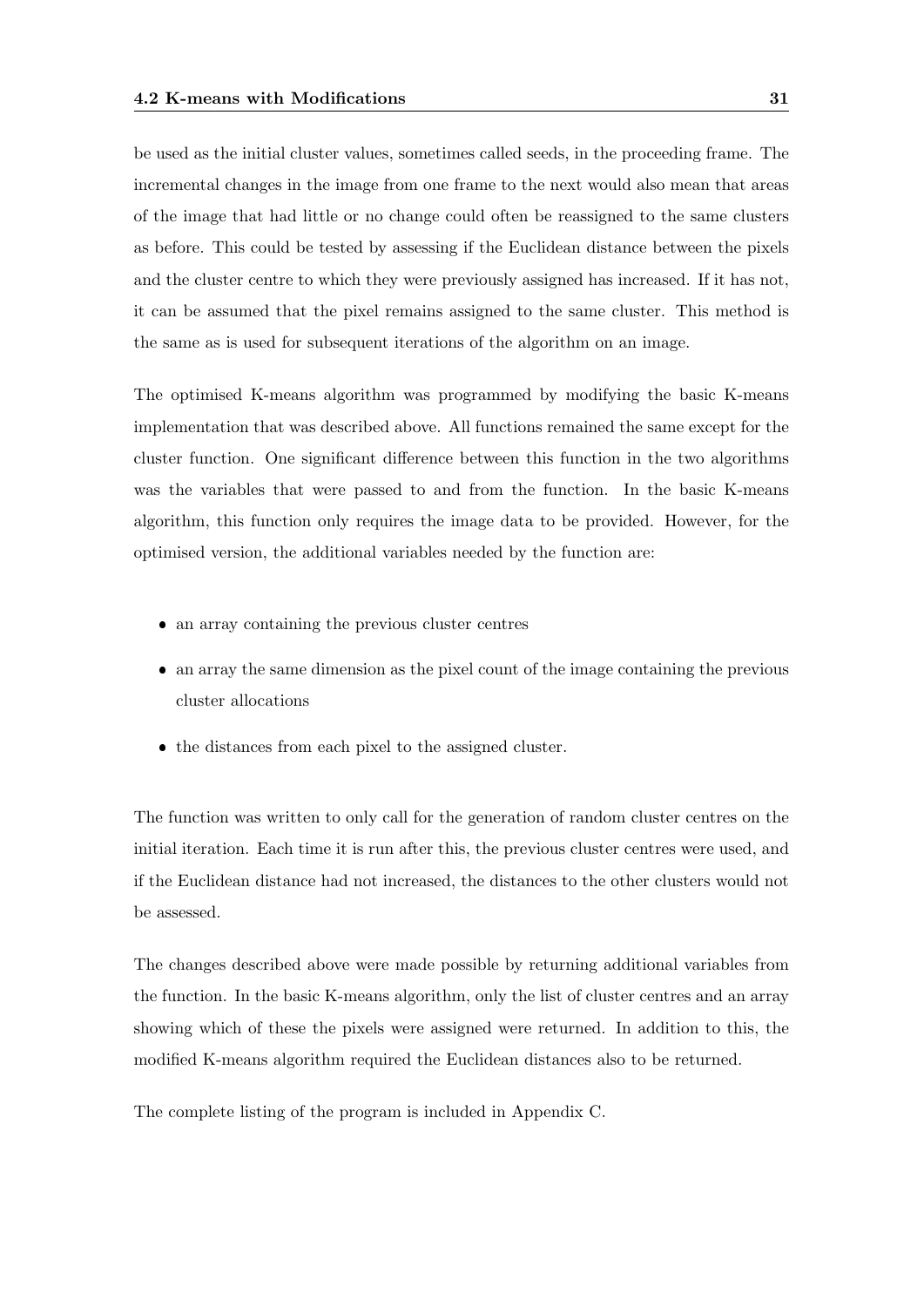#### 4.3 Cross-Correlation using an Integral Image

The implementation of the cross-correlation algorithm required more changes than was needed for the second K-means algorithm. The first change made was to replace the code that produced the crosshairs with a box indicating the outline of the template location.

In the same manner as the K-means algorithm operated, the cross-correlation program also waited for five seconds before starting the tracking. When the time was completed, the group of pixels in the centre of the tracking image were taken as the template.

The integral image of the template did not need to be calculated. Instead, the sums of the pixel values were calculated for the region of the image. When using the YUV format, only the U and V values were summed. Initially, the calculations were completed using nested loops that cycled through each of the pixels in the image. Another Numpy function, numpy.sum, was discovered that was able to find the sum of the items stored in an array. The two methods were tested and the numpy.sum function was selected as it returned the result in a shorter time.

The function that was written to perform the cross-correlation receives the image data and the sum of the template values previously calculated. The integral image is calculated first. There were multiple methods tested for calculating this. One method was to run the numpy.sum function for each point in the image. The function would be given a rectangular area or the image from the top-left pixel to the pixel being examined. The code required for this method was concise and required less programming than any other option. However, this method was not used. Other options that were tested proved to be more efficient. It was believed that the slower computation was due to repeated calculations that were not required in other methods.

Another method that was tested used the previously calculated integral image values to reduce the number of values to be added. The value of the integral image at the top left of the image is equal to the pixel value or:

$$
II(1,1) = i(1,1) \tag{4.4}
$$

where  $II(x, y)$  is the integral image at the position  $(x, y)$  and  $i(x, y)$  is the pixel value at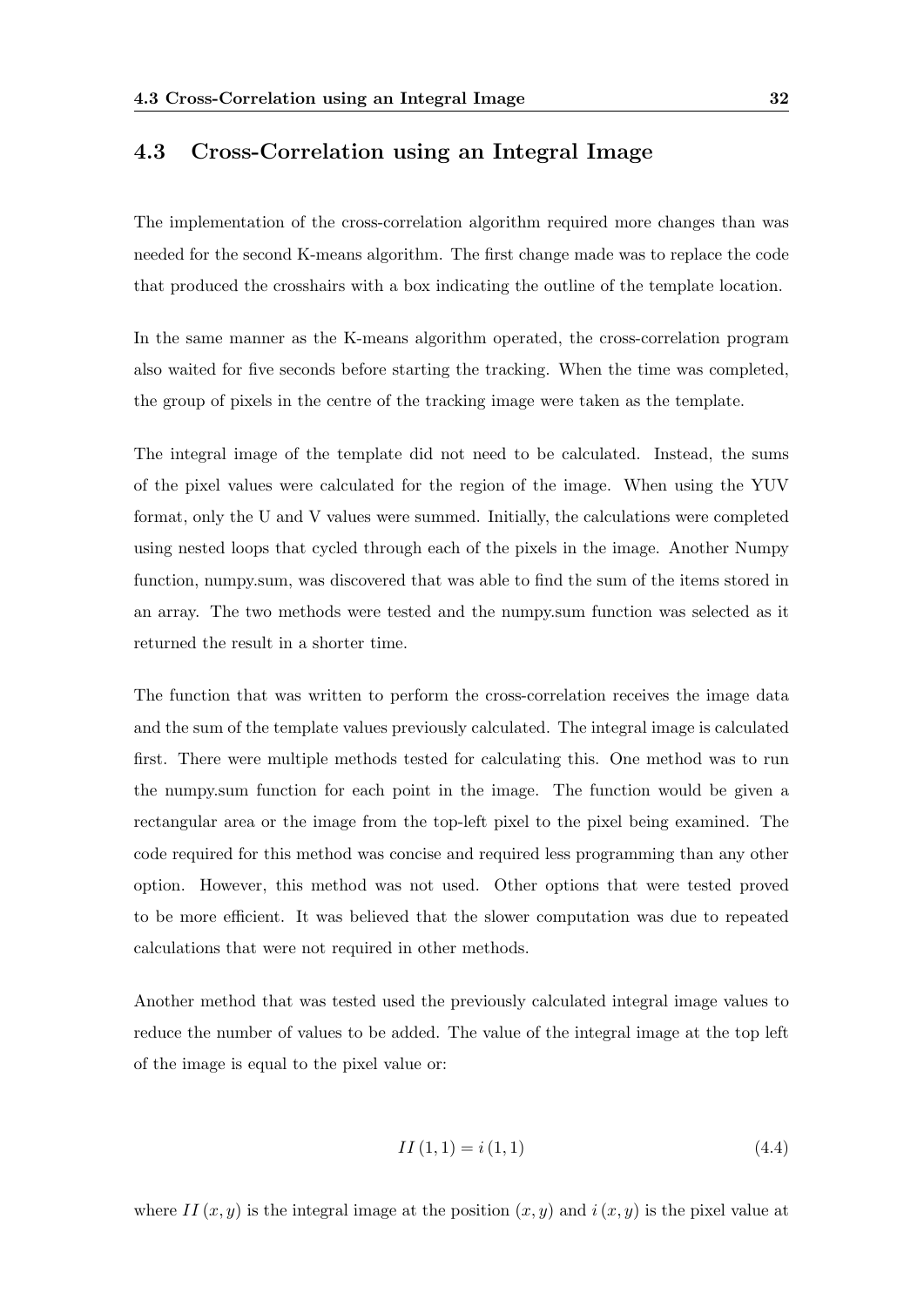the position  $(x, y)$ .

The first row and first column were calculated using the formulas 4.5 and 4.6, respectively:

$$
II(x,1) = II(x-1,1) + a(x,1)
$$
\n(4.5)

$$
II(1, y) = II(1, y - 1) + a(1, y)
$$
\n(4.6)

For a N by M pixel image,  $x = 2, 3, 4...N$  and  $y = 2, 3, 4...M$ .

Once these values have been found, the remaining integral image values are found using the formula below:

$$
II(x, y) = II(x - 1, y) + II(x, y - 1) - II(x - 1, y - 1) + i(x, y)
$$
\n(4.7)

As in equations 4.5 and 4.6,  $x = 2, 3, 4...N$  and  $y = 2, 3, 4...M$ .

This equation means that a maximum of four numbers needs to be added or subtracted for each integral image value. When using the numpy.sum method, the number of values needing to be used for each calculation is equivalent to the number of pixels above and to the left of the one being examined.

Once the integral image had been formed, Equation 2.12 was used to assess the correlation between the template and each location in the image.

The initial cross-correlation program was written using images for tracking in the YUV colour format. As explained earlier, the motivation for this was to reduce the computational load and provide better immunity to variations in light. Unfortunately, the use of this colour format was ineffective. The cross-correlation became highly inaccurate when using this format with the tracking repeatedly giving incorrect results. As a result, the code was changed to use all three pixel colour values and the images were captured in the RGB format. Testing proved that the accuracy of the algorithm outweighed the additional computational expense.

Appendix D contains the code produced for this algorithm.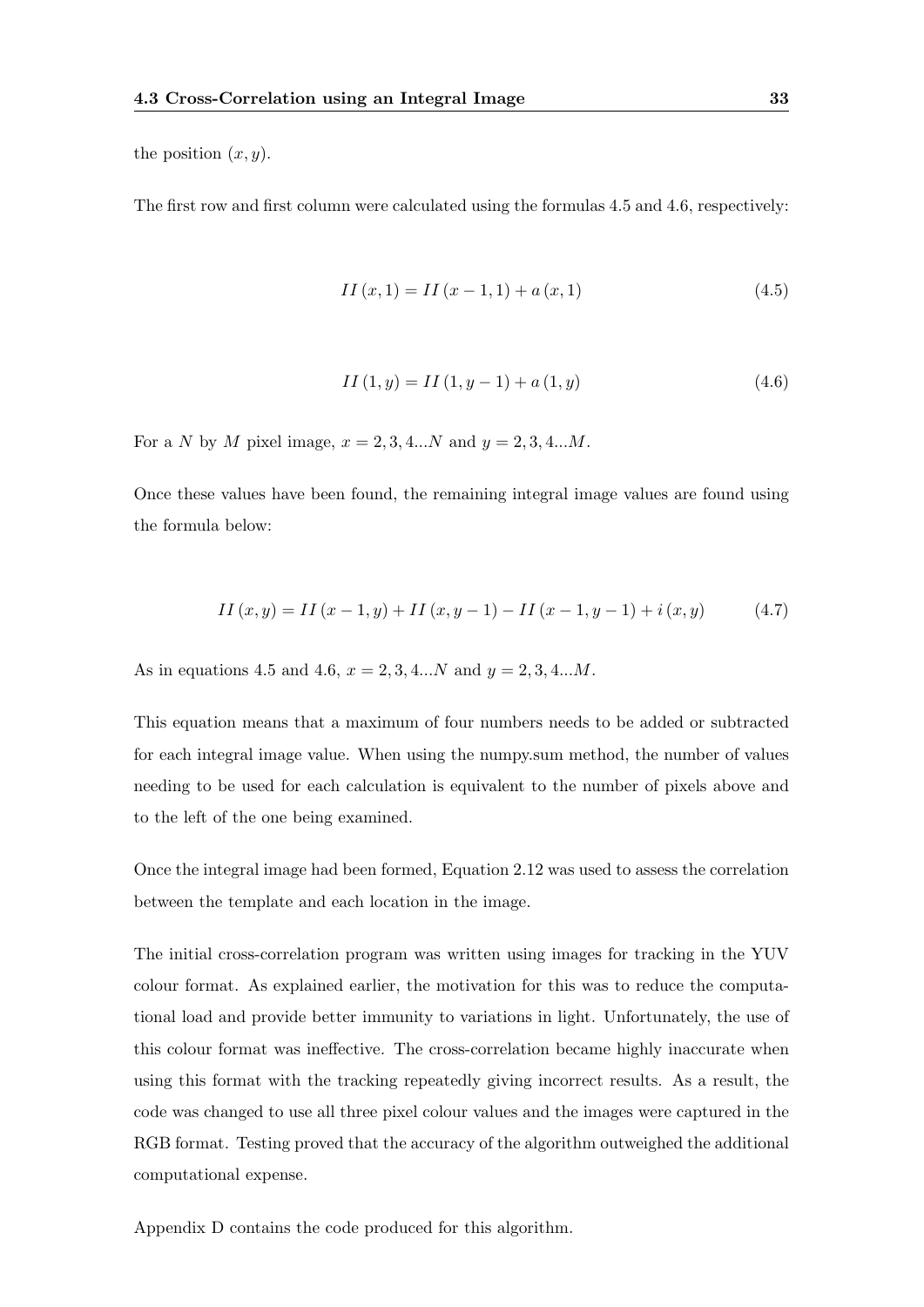## Chapter 5

## Hardware Development

Due to time constraints and limitations encountered as a result of COVID 19, a working prototype of the smart mirror has not been constructed. Some thought and research have been completed into the design, and many of the components have been acquired. There are numerous websites dedicated to the construction of a smart mirror that can be achieved with only minimal tools required. As previously stated, the basic makeup of a smart mirror is an LCD monitor behind one way or unidirectional glass. This is usually held together with a custom made frame that can support all components when mounted on a wall.

#### 5.1 Required Components

The monitor chosen for the design was a Lenovo 24 inch backlit LCD monitor. This was chosen as it was available at a low cost and would be suitable for the task required. The selected monitor is not of great importance as this will not create any noticeable difference in the final result. The only significant difference this selection made to the design was the way that the frame mounted to the monitor.

A computer to run the smart mirror software on was also required. The computer was required to be small enough to be mounted within the frame holding the mirror together. There are multiple single-board computers currently available on the market. After reading reviews and looking at previous smart mirror builds, it was decided to purchase a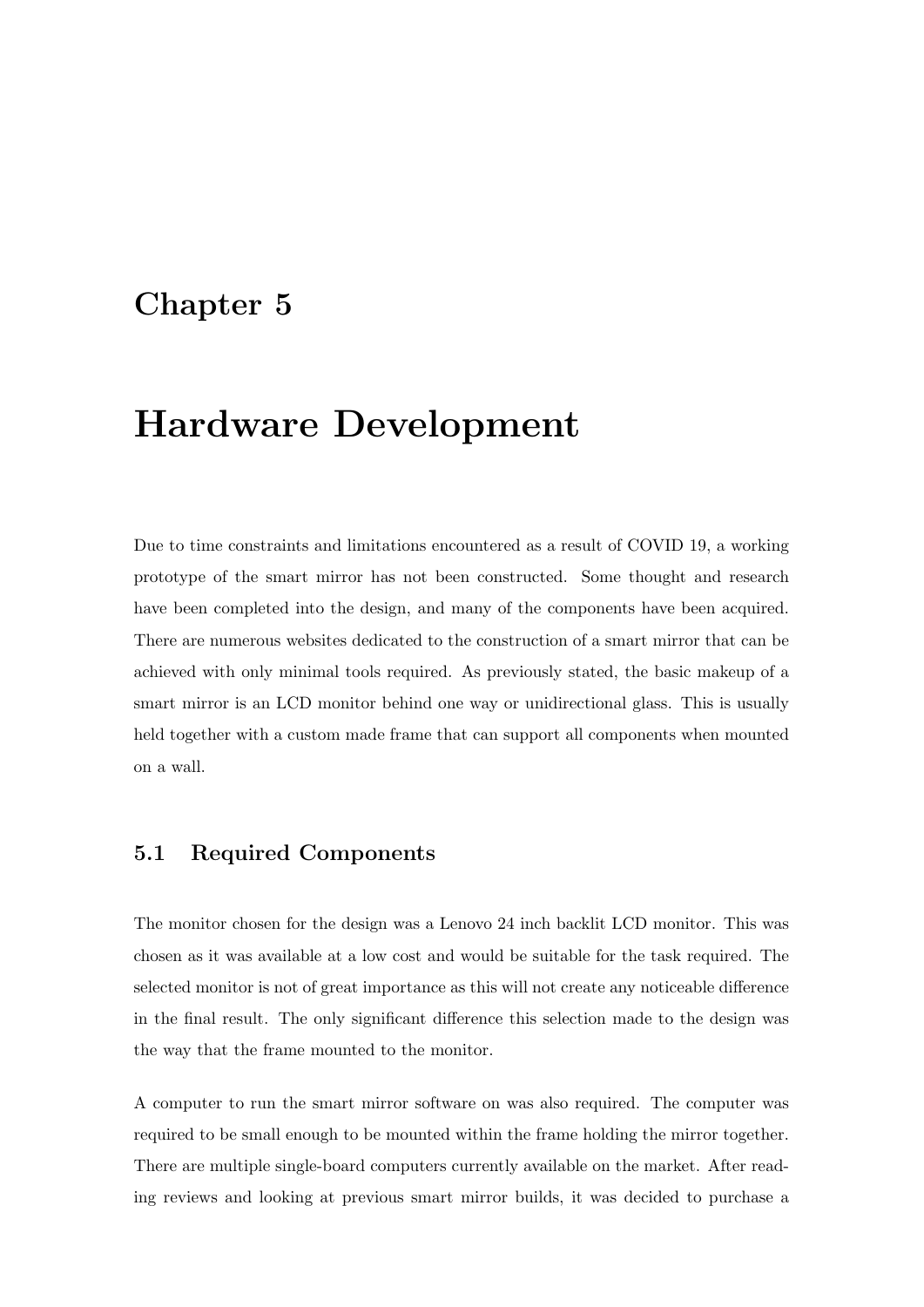Raspberry Pi 4 Model B board. The 8Gb version was selected as this computer was the fastest available at the time the project was undertaken. There were many reasons for choosing the Raspberry Pi over other available systems.

The Raspberry Pi is very popular for both hobby and commercial applications. Due to this, there is an extensive range of online resources to assist in using the system. Multiple forums can be found with discussions of different applications of both hardware and software compatible with the system. This popularity has also lead to the vast majority of smart mirror programs available on the internet being intended for use on a Raspberry Pi. Discussions regarding this can be found in Chapter 3 and formed a considerable part of the decision to use a Raspberry Pi.

Another advantage of the Raspberry Pi over many other similar platforms is the wide range of accessories and auxiliary components that are compatible. Both the Raspberry Pi Foundation and third party manufacturers offer accessories that enhance and expand the capabilities of the Raspberry Pi. One such accessory used in this project was the Raspberry Pi Camera Board V2. There are multiple camera boards available for the Raspberry Pi. The V2 that was chosen is approximately the middle of the range and is capable of capturing 1080p30 video.

The Raspberry Pi does lack the ability to drive speakers directly from the board. There is an inbuilt 3.5mm audio jack located on the device. However, the power output is insufficient to drive anything other than a set of headphones. There are multiple options for connection of speakers to the device. One is to feed from the audio jack to an amplifier which in turn provides the required power to the speakers. PiAustralia, the official Raspberry Pi website in Australia, has modules available to perform this function (Raspberry Pi Foundation n.d.b). These modules also receive their power supply from the IO pins on the Raspberry Pi. While this reduces the hardware requirements, there are disadvantages to this configuration. The speakers will be limited in the volume they can achieve as the power supply for the Raspberry Pi is limited to 15W. Using the Raspberry Pi for power will also increase the heating of the unit and the power supply due to the increased current drawn. An externally powered amplifier feeding more powerful speakers would be desirable to enable the use of audible response from the mirror and streaming of videos and music.

Another option available for audio connection within the smart mirror would be to use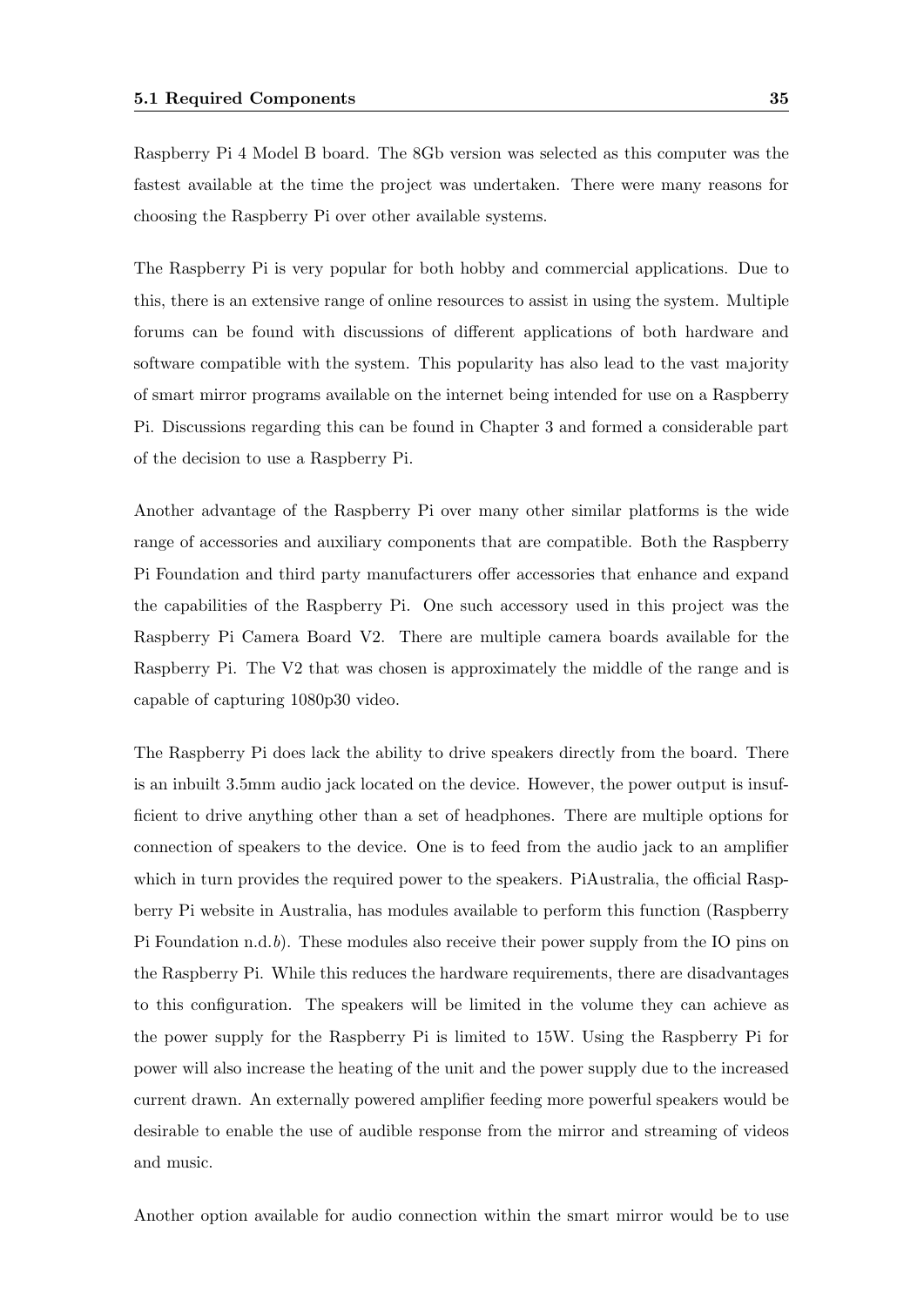a Bluetooth connection between the Raspberry Pi and the speaker. The Raspberry Pi 4 has Bluetooth 5.0 capability built into the unit, giving it the ability to send audio to two different devices simultaneously.

The final option for the audio output would be to select a monitor with inbuilt speakers. The connection between the Raspberry Pi and the monitor is through one of two onboard microHDMI ports. These ports can send both visual and audio information simultaneously to a monitor.

While the Raspberry Pi is a single-board computer system, it does not possess a hard drive. There is a microSD card slot for inserting a card to be used as a hard drive. The most common method of installing an operating system is to insert a microSD card containing the NOOBS (New Out Of the Box Software) operating system installation software. These can be purchased from many different suppliers, or any microSD card can be loaded with NOOBS by following the guide found on the Raspberry Pi Foundation website (Raspberry Pi Foundation n.d.b).

Interaction with the smart mirror was intended to be achieved using voice control. This requires a microphone to detect the user's speech. The Raspberry Pi does not have a microphone input port. One of the four available USB ports would be used for this purpose. Further work would need to be completed to determine the type of microphone that would be most appropriate for this application.

The final component to be considered in the design of the smart mirror was the power supplies. When all other components are connected and running, there will be three separate power outlets required. These are for the Raspberry Pi, the monitor and the selected speaker system. To reduce the number of cables needed for the unit, a power board would be installed on the inside of the frame. Four outlet power boards are inexpensive and readily available.

#### 5.2 Arrangement of Components

The selection of the monitor will mainly determine the layout of the mirror. The frame holding the mirror together would be required to attach to the monitor securely as well as supporting the other components.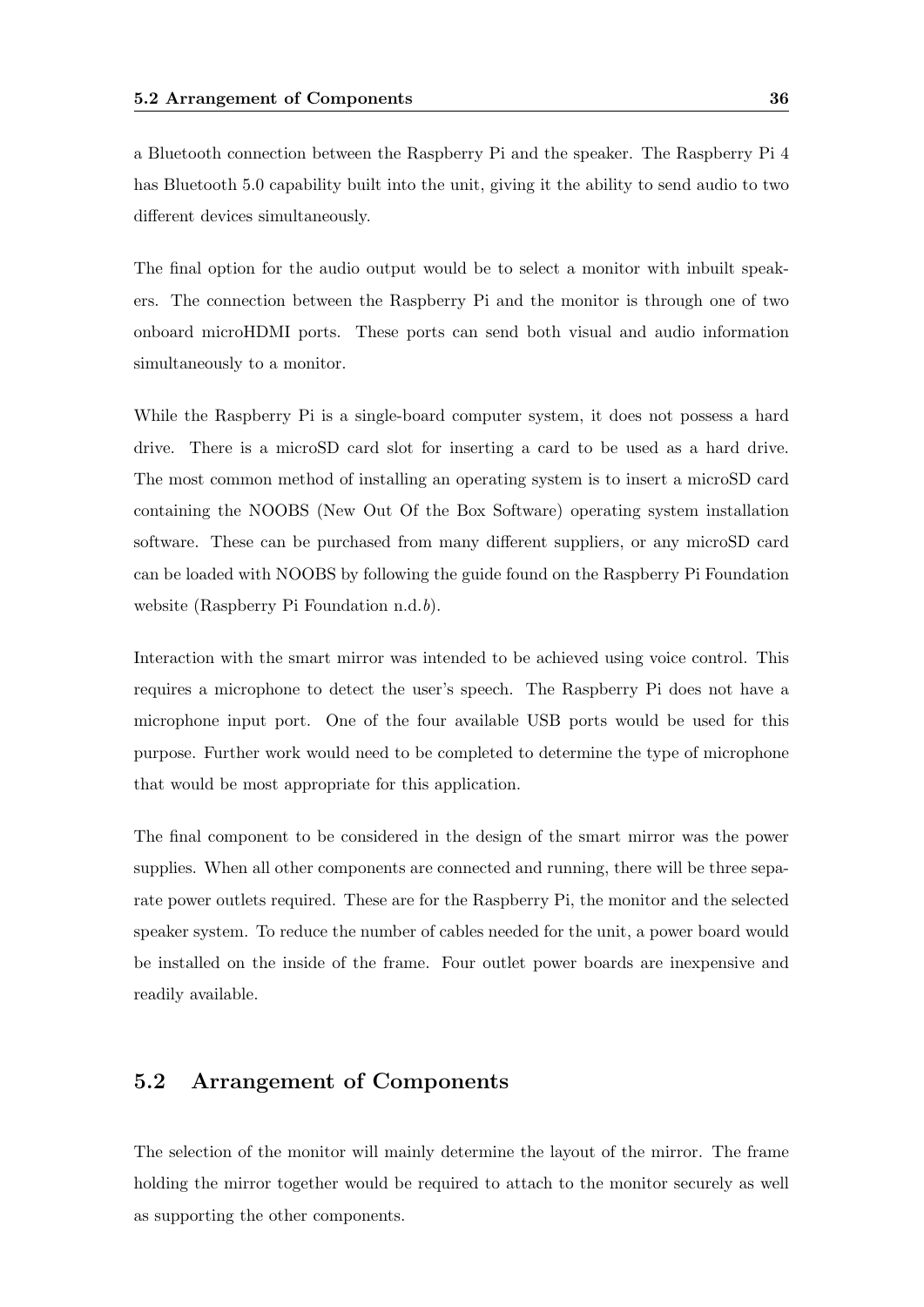The position of the camera has an effect on the image captured. As the image is intended for assisting in shaving, it would be beneficial for the camera to be below the display rather than above. This will enable the user to gain a view under his chin while minimising the need to lift his head. If the camera were located above the screen, it would be more difficult to achieve this view.

Another consideration when planning the positioning of the components is the length of the connections between parts. The camera board is supplied with a ribbon cable of approximately 120mm in length. This limits the distance that the camera can be located from the Raspberry Pi. The Picamera library contains functions for rotating and flipping the images as desired without increasing the computational load.

Care must be taken during design and construction to prevent light coming through the rear of the mirror and hitting the back of the unidirectional mirror. Any light that does protrude through will stop the mirror from reflecting, and the outline of the components behind the glass will be visible. Some examples of smart mirrors that were encountered during research for this project used a fully enclosed back on the frame for this purpose. This is not the most desirable method as the airflow will be restricted and may cause heating issues for the equipment inside the frame.

The monitor has a series of four threaded holes in the rear. These holes are intended for use with a wall bracket or on a monitor stand and would form a secure method of attaching the monitor to the frame if a plate was placed directly across the rear of the frame.

A basic diagram has been included in Figure 5.1 of the front elevation of the proposed smart mirror design. This illustration shows the camera mounted below the monitor. When observing the mirror, this would not be visible due to the unidirectional glass.

The rear elevation shown in Figure 5.2 demonstrates a proposed mounting location for the main components. While they are not shown in the diagram, speakers would be housed in each side of the frame, and a microphone would be mounted in the bottom. The depth of the structure would partially be dependent on the size of the speakers selected. The timber used would need to be sufficiently wide to allow for a hole to be cut, allowing the speakers to be recessed into the wood.

The metal plate used in the frame will provide much of the structural support for the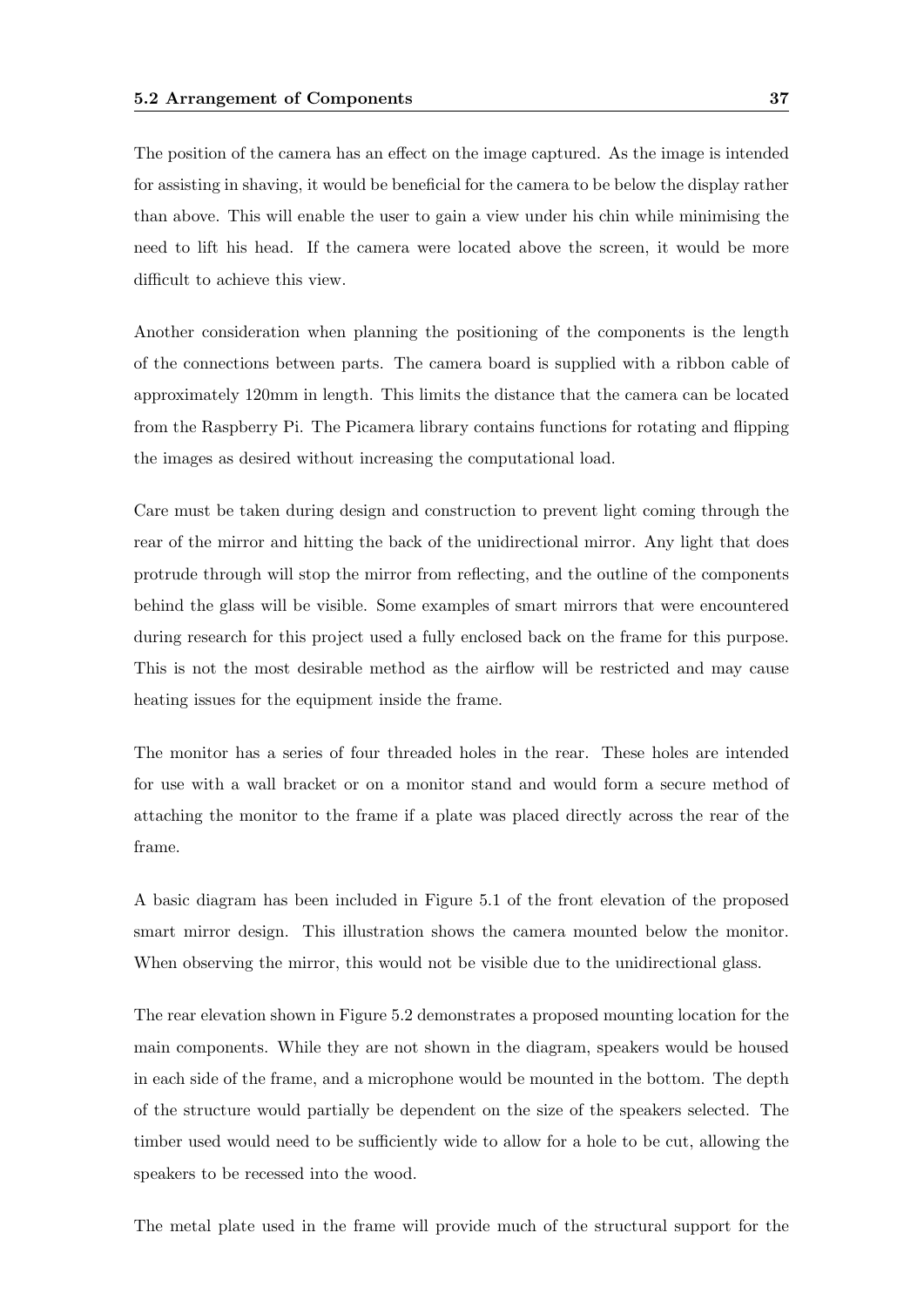

Figure 5.1: Basic representation of the front view of the assembled smart mirror.



Figure 5.2: Rear elevation of proposed smart mirror design.

mirror. It will provide sufficient strength to support the monitor as well as the frame. This frame will, in turn, support all the other components. Holes will be able to be cut into the plate to allow for hanging of the mirror on a wall. The proposed holes should be made in a keyhole shape, as shown in Figure 5.3 to allow a screw head to fit through the larger bottom of the hole and slide into the slot to prevent the mirror falling. A series of these holes could be created to allow for different mounting situations and various support spacings.



Figure 5.3: Keyhole shape for mounting holes.

As previously mentioned, a power board is to be mounted in the bottom of the frame, and all other components will receive their power from this. The direction and orientation of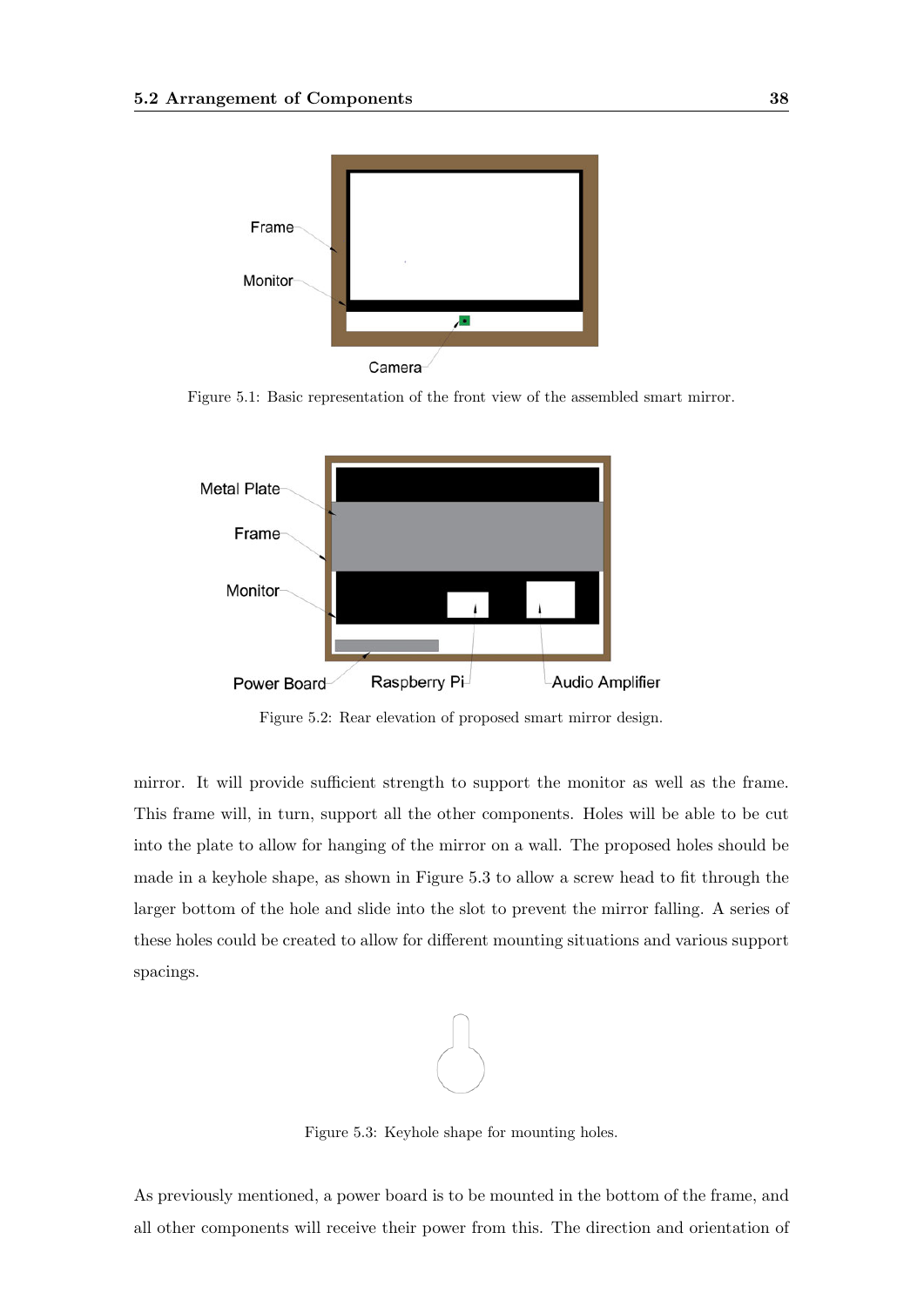the powerboard will need to be decided upon to fit the required power plugs and adaptors for the selected equipment.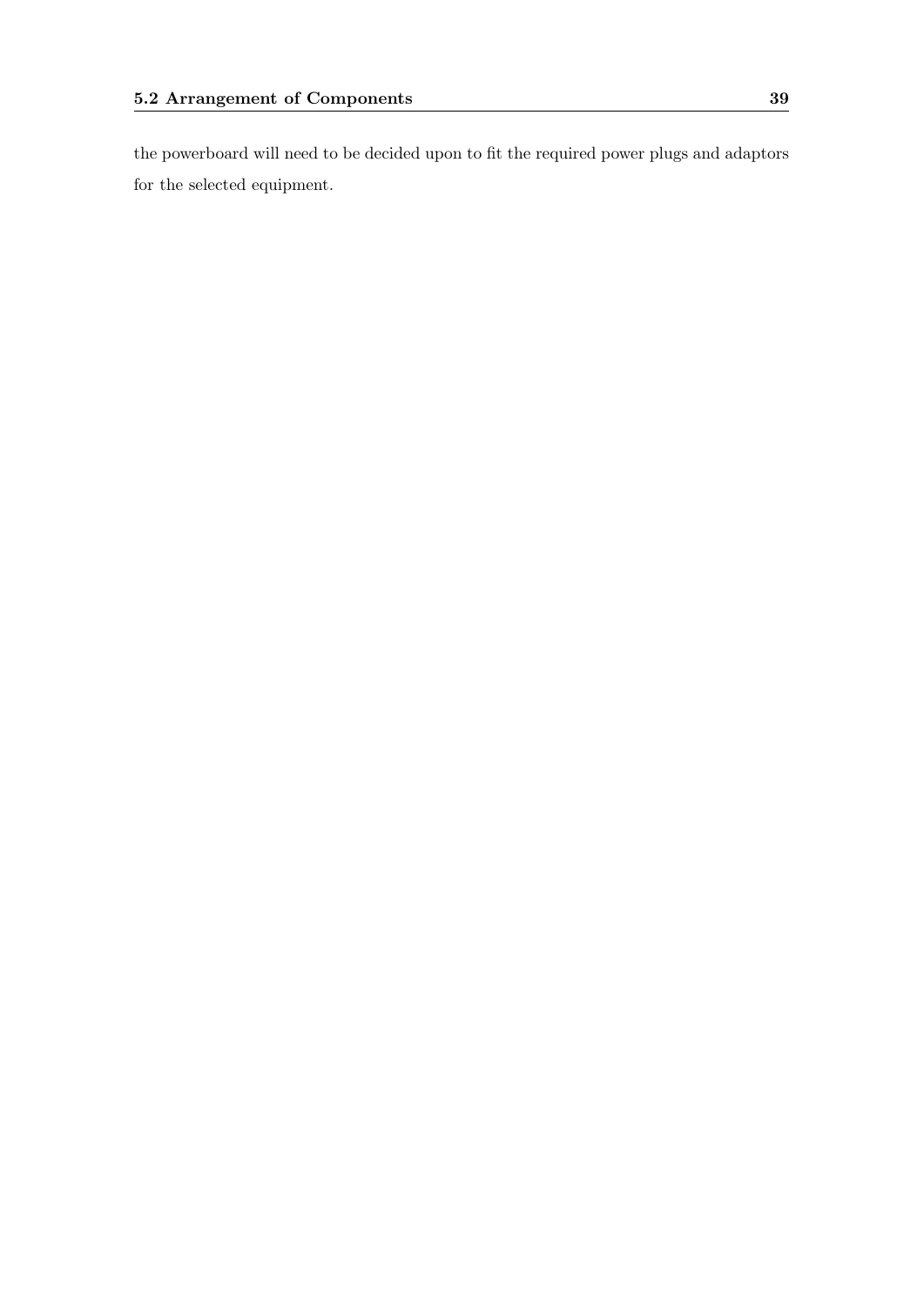## Chapter 6

## Results

This chapter will discuss some of the final results found while completing the project. Many of the discoveries made during the implementation and testing of the tracking algorithms are included in Chapter 4. The reason for this was that the information found had a strong influence on the ongoing development of the tracking programs.

The two algorithms that were implemented and tested were the K-means and the crosscorrelation algorithms. The K-means was tested in the original form as well as with modifications applied to improve the computational efficiency. The techniques tested to improve the speed were:

- reusing cluster centre values from one frame to the next and
- testing if the Euclidean distance to the previously assigned cluster had increased before testing the distance to other cluster centres.

The traditional cross-correlation technique requires an extremely high number of calculations. For a  $N_x$  by  $N_y$  image using a  $M_x$  by  $M_y$  template, the calculation of a single correlation value in one position the uses Equation 2.6. For the more robust normalised cross-correlation, the formula is displayed in Equation 2.7. This equation results in a considerable increase in the complexity and computational load of each calculation. For this reason, the cross-correlation algorithm was only implemented using the integral image, as previously discussed.

Both variations of the K-means algorithms produced and the cross-correlation tracking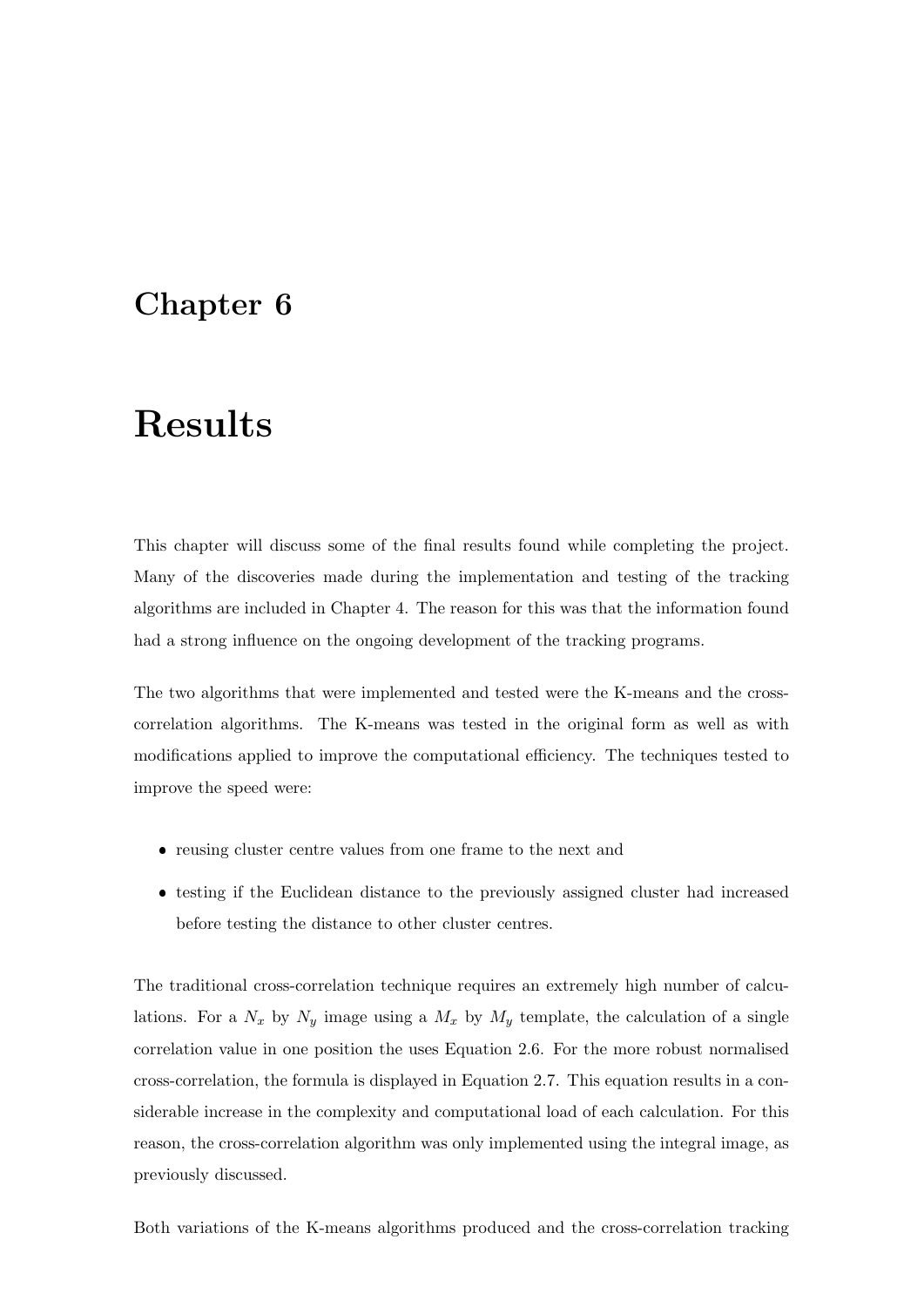algorithms were successful in tracking an object during testing. Various pens were selected as test specimens for the tracking. This provided a wide range of colours and patterns within the targets needing to be required. Successful tracking of different targets was needed as the smart mirror is intended to acquire any shaving implement the user chooses.

The efficiency of the K-means algorithm was improved by using the YUV colour format rather than the RGB format. Conversely, the cross-correlation algorithm was unable to accurately track the object using the YUV format but demonstrated a much higher accuracy using RGB formatted images.

The greatest challenge when implementing the algorithms was reducing the time taken for the object to be acquired within the following frames. The times taken for performing the tracking in a single frame are demonstrated in Table 6.1. These times are given as average values. For all but the modified K-means algorithm, the observed tracking times were consistent from one frame to the next. The variation in the time taken for the modified K-means can be attributed to the degree of change from one frame to the next. When there was very little change in the image, the tracking was completed in a much faster time than when large differences were observed.

|                        | <b>Basic K-means</b> | <b>Modified K-means</b> | Cross-correlation |
|------------------------|----------------------|-------------------------|-------------------|
| Initial<br>Acquisition | 22s                  | 24s                     | 0.74s             |
| Proceeding<br>Frames   | 22s                  | $9.2s - 24.5s$          | 0.74s             |

Table 6.1: Tracking Algorithm Testing Results.

It was also noted that the modified K-means algorithm required a longer time to perform the initial acquisition process. While this was not expected, it can be explained. The modifications to the algorithm do successfully reduce the number of computations required; however, there is an increase in the number of variables used and stored. In the basic K-means algorithm, only the cluster centres and a record of which cluster each pixel was assigned to was stored. With the modifications, the distances to the closest cluster for each pixel was also stored and returned.

Checking the distance to the assigned cluster before checking the distance to other clusters also slowed the algorithm down. In the code used, with 25 clusters, this would mean that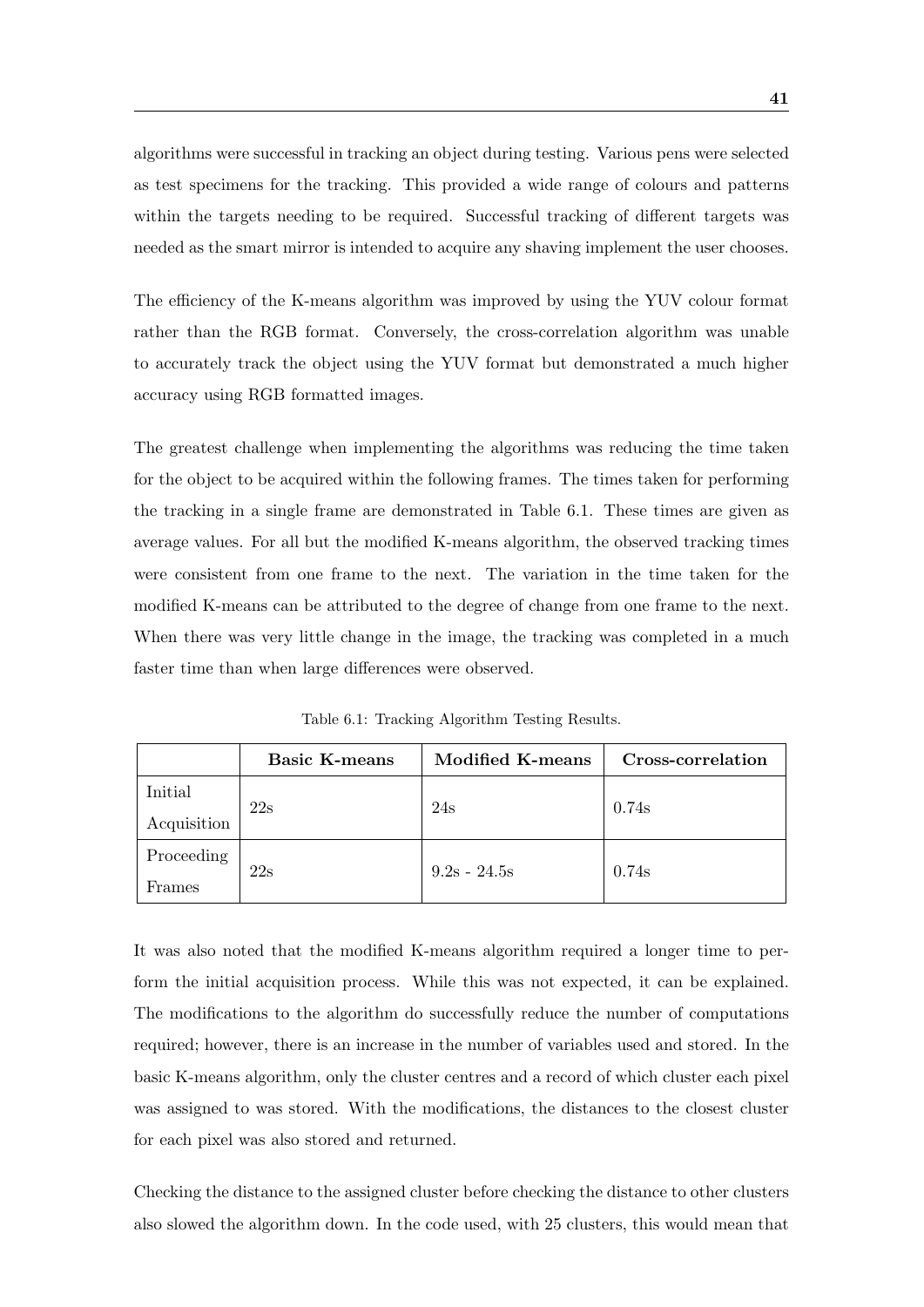the pixel distance would need to be calculated for 26 clusters instead of 25. However, once the initial clustering was complete, these additional processing tasks were outweighed by the reduction in computational load as previously discussed.

One disadvantage of the cross-correlation algorithm discussed in the literature was a weakness when tracking non-rigid objects. During the testing of this algorithm, the pen being tracked was rotated in all directions at different times. The algorithm did not have an issue with continuing the tracking even when this occurred. It is believed that there are two contributing factors influencing this unexpected outcome. First, the use of the integral image means that instead of seeking the exact template, on approximation is used. This approximation only tests for the sum of the pixel values instead of the exact correlation of each pixel. While this can cause a reduction in the accuracy when tracking an object, it has the benefit of removing the reliance on the orientation of the template.

The second influencing factor that may have increased the resilience to non-rigidity is the use of a square template. Had a rectangular template been used instead of a square one, the rotation of the object would have hade a greater influence on the pixels selected in the template. This was not deliberately implemented in the algorithm, but on reflection, may have been beneficial for the algorithm.

The cross-correlation algorithm also proved resilient to occlusions and displayed the ability to reacquire the object once it had left the view of the camera and returned. As the algorithm was set to continue seeking the same template, once the camera was able to gain a clear view of the object again, the tracking would continue. This would prove beneficial if a traditional razor was being used that required rinsing the hair from the blade. The K-means algorithm did not display the same ability as once the clustering was performed without the object in the frame, the cluster centres had moven from the desired values and therefore acquired the wrong pixels.

The testing of the algorithms demonstrated that significant savings could be made in the time required by selecting and implementing the correct algorithms. Using additional optimisation techniques can also produce savings in the computational load. From the algorithms chosen and implemented, the cross-correlation algorithm was by far the more efficient algorithm.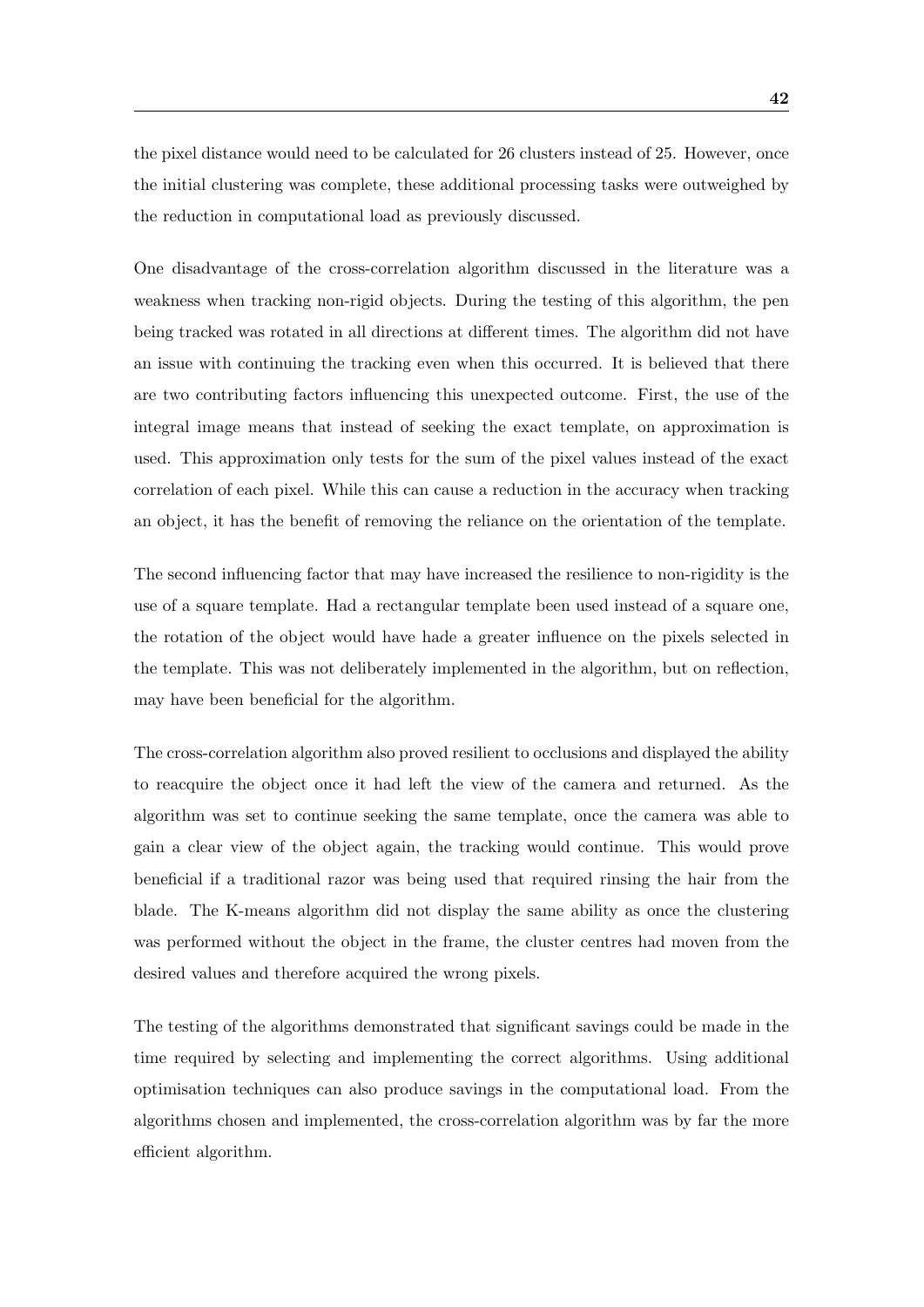### Chapter 7

## Conclusions and Further Work

#### 7.1 Conclusion

There were two main research objectives to be achieved within this project. The first was the development of a tracking algorithm to be used by the mirror. As can be seen from the previous chapters, both of the K-means and the cross-correlation algorithms were successful in the tracking of a representative sample. However, the time taken for the location of the object within the image is beyond what is considered acceptable in the current form. The results of the cross-correlation algorithm proved promising with an acquisition time that was much lower than that of the K-means variations. In the future work proposed below, suggested actions are provided to achieve an acceptable outcome concerning the tracking.

Construction of a working smart mirror was not achieved during this project. In Chapter 5, required components and an outline of the design were discussed. Many of the factors that need to be considered during the construction were also addressed. Not having a completed mirror did not hinder the ability to continue with the development of the tracking algorithms as the essential components had been acquired and were able to be used and tested arranged on a desk.

One additional finding that came as a result of the testing result is the limitations that exist within the Python language. While there are a vast variety of functions available, making the language versatile, not everything desired was achievable. One reason for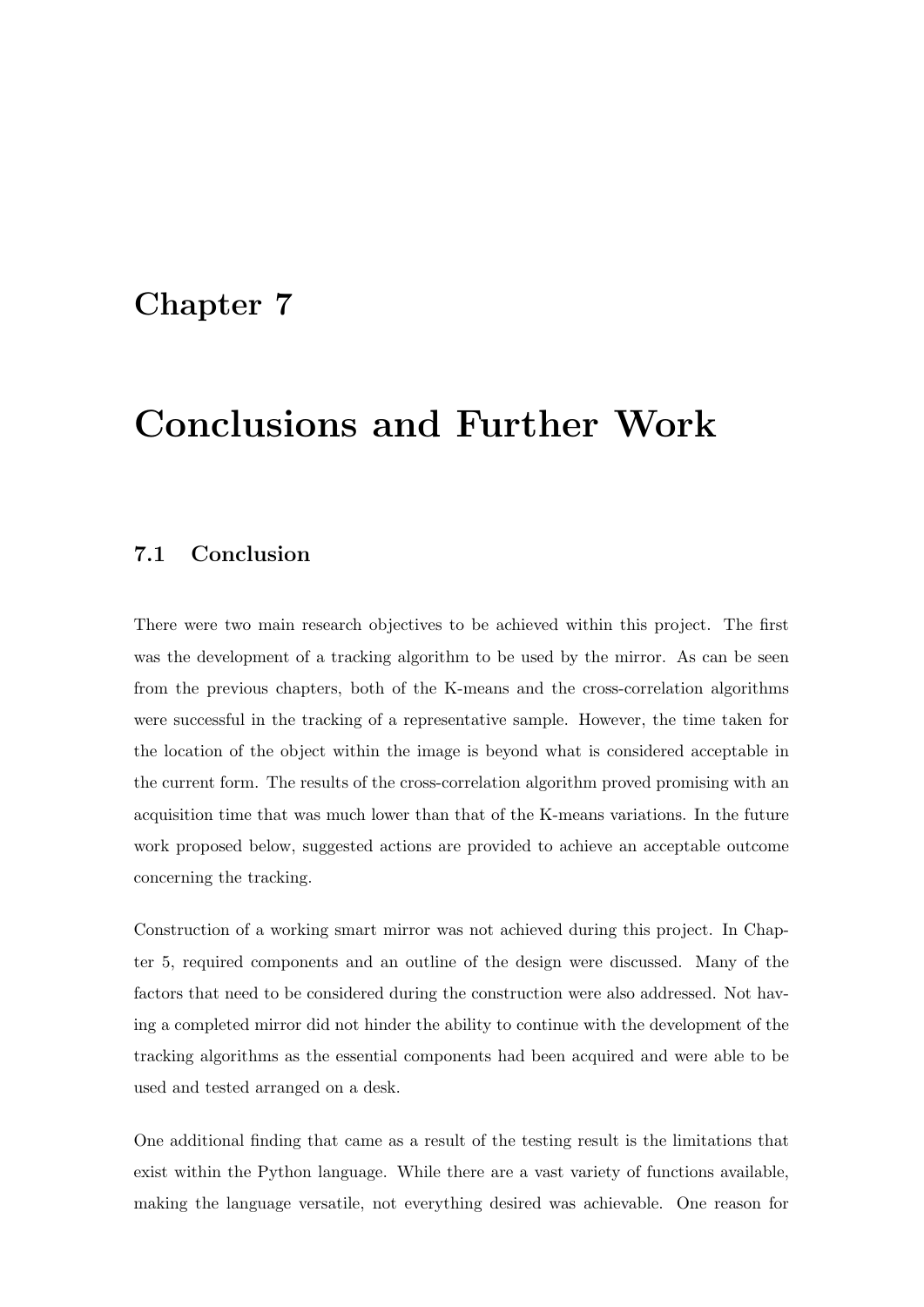the unexpected slow tracking speed was found to be the way that the Python uses the processor cores. When running HTOP, a performance analyses tool, on the Raspberry Pi, it was noted that only one of the four cores available were being used for the calculations. Python does support multiprocessing; however, when trying to implement this, it was found that it is not supported within a loop for repeated calls. The process would work on the first iteration of the loop but would stop and return an error on the second. The error stated that a process could only be called once, thereby meaning it could not be implemented within a loop. As the camera acquisition is performed within a loop, due to the indefinite duration of the capture period, this made the use of multiprocessing unachievable. Figure 7.1 demonstrates a screen capture from the Raspberry Pi displaying the processor and memory used during the running of the basic K-means tracking algorithm.

|              |                                                                     |            |          |                       |                        | pi@raspberrypi: ~  |                        |                  |                                   |                               |            | $\vee$ $\wedge$ | $\boldsymbol{\mathsf{x}}$ |
|--------------|---------------------------------------------------------------------|------------|----------|-----------------------|------------------------|--------------------|------------------------|------------------|-----------------------------------|-------------------------------|------------|-----------------|---------------------------|
|              | File Edit Tabs                                                      | Help       |          |                       |                        |                    |                        |                  |                                   |                               |            |                 |                           |
|              |                                                                     |            |          |                       |                        |                    |                        |                  |                                   |                               |            |                 |                           |
| 1            | L                                                                   |            |          |                       | 0.0%                   |                    |                        |                  | Tasks: $58$ , $75$ thr; 2 running |                               |            |                 |                           |
| $\mathbf{2}$ | T.                                                                  |            |          |                       | $0.7%$ ]               |                    |                        |                  | Load average: 1.02 0.78 0.68      |                               |            |                 |                           |
| З<br>4       | $\blacksquare$<br>п                                                 |            |          |                       | 1111100.0%<br>$3.3%$ ] |                    |                        | Uptime: 00:33:04 |                                   |                               |            |                 |                           |
|              | $Mem[$                                                              |            |          |                       | 234M/7.64G]            |                    |                        |                  |                                   |                               |            |                 |                           |
| Swp[         |                                                                     |            |          |                       | 0K/2.00G               |                    |                        |                  |                                   |                               |            |                 |                           |
|              |                                                                     |            |          |                       |                        |                    |                        |                  |                                   |                               |            |                 |                           |
|              | <b>PID USER</b>                                                     | <b>PRI</b> | NI       | <b>VIRT</b>           | RES.                   |                    | <b>SHR S CPU% MEM%</b> |                  | TIME+                             | Command                       |            |                 |                           |
| 7649 pi      |                                                                     | 20         | Θ        | 254M                  |                        | 58724 38268 R 100. |                        | 0.7              |                                   | 1:10.89 python Basic_K-me     |            |                 |                           |
|              | 538 root                                                            | 20         | Θ        |                       |                        | 159M 77600 60044 S | 2.0                    | 1.0              |                                   | 2:36.92 /usr/lib/xorg/Xor     |            |                 |                           |
| 1096 pi      |                                                                     | 20         | Θ        | 163M                  |                        | 48512 37164 S      | 1.3                    | 0.6              |                                   | 0:09.10 lxterminal            |            |                 |                           |
| 1123 pi      |                                                                     | 20         | Θ        | 8088                  | 2708                   | 2248 R             | 0.7                    | 0.0              | $0:25.65$ htop                    |                               |            |                 |                           |
|              | 582 root                                                            | 20         | Θ        |                       |                        | 159M 77600 60044 S | 0.7                    | 1.0              |                                   | 0:05.94 /usr/lib/xorg/Xor     |            |                 |                           |
| 670 pi       |                                                                     | 20         |          | 0 64256 16504 12440 S |                        |                    | 0.0                    | $\theta$ . 2     |                                   | $0:03.39$ openbox --config-   |            |                 |                           |
|              | 503 Debian-sn                                                       | 20         |          | 0 35444 10344         |                        | 7244 S             | 0.0                    | 0.1              |                                   | 0:02.57 /usr/sbin/snmpd -     |            |                 |                           |
|              | 449 nobody                                                          | 20         | Θ        | 4320                  | 2196                   | 2024 S             | 0.0                    | 0.0              |                                   | $0:01.75$ /usr/sbin/thd --t   |            |                 |                           |
| 7658 pi      |                                                                     | 20         | Θ        |                       |                        | 254M 58724 38268 S | 0.0                    | 0.7              |                                   | 0:01.11 python Basic_K-me     |            |                 |                           |
| 675 pi       |                                                                     | 20         | Θ        |                       |                        | 149M 30188 23576 S | 0.0                    | 0.4              |                                   | 0:09.80 lxpanel --profile     |            |                 |                           |
| 607 pi       |                                                                     | 20         |          | 0 54456 11132         |                        | 9932 S             | 0.0                    | 0.1              |                                   | 0:01.43 /usr/bin/lxsessio     |            |                 |                           |
| 1185 pi      |                                                                     | 20         | Θ        |                       |                        | 129M 42300 29116 S | 0.0                    | 0.5              | 1:05.00 geany                     |                               |            |                 |                           |
|              | 125 root                                                            | 20         |          | 0 21412               | 9668                   | 8724 S             | 0.0                    |                  |                                   | 0.1 0:02.30 /lib/systemd/syst |            |                 |                           |
|              | 520 ntp                                                             | 20         | $\Theta$ | 7976                  | 2828                   | 2460 S             | $\Theta$ . $\Theta$    | 0.0              |                                   | 0:00.73 /usr/sbin/ntpd -p     |            |                 |                           |
|              | F1Help F2Setup F3SearchF4FilterF5Tree F6SortByF7Nice F8Nice +F9Kill |            |          |                       |                        |                    |                        |                  |                                   |                               | $F100$ uit |                 |                           |

Figure 7.1: Screen capture of FTOP system analyses tool.

#### 7.2 Future Work

From the previous discussion, it can be seen that a working mirror was not able to be produced during this project. The steps required to achieve this will be discussed as suggested work to be completed in the future.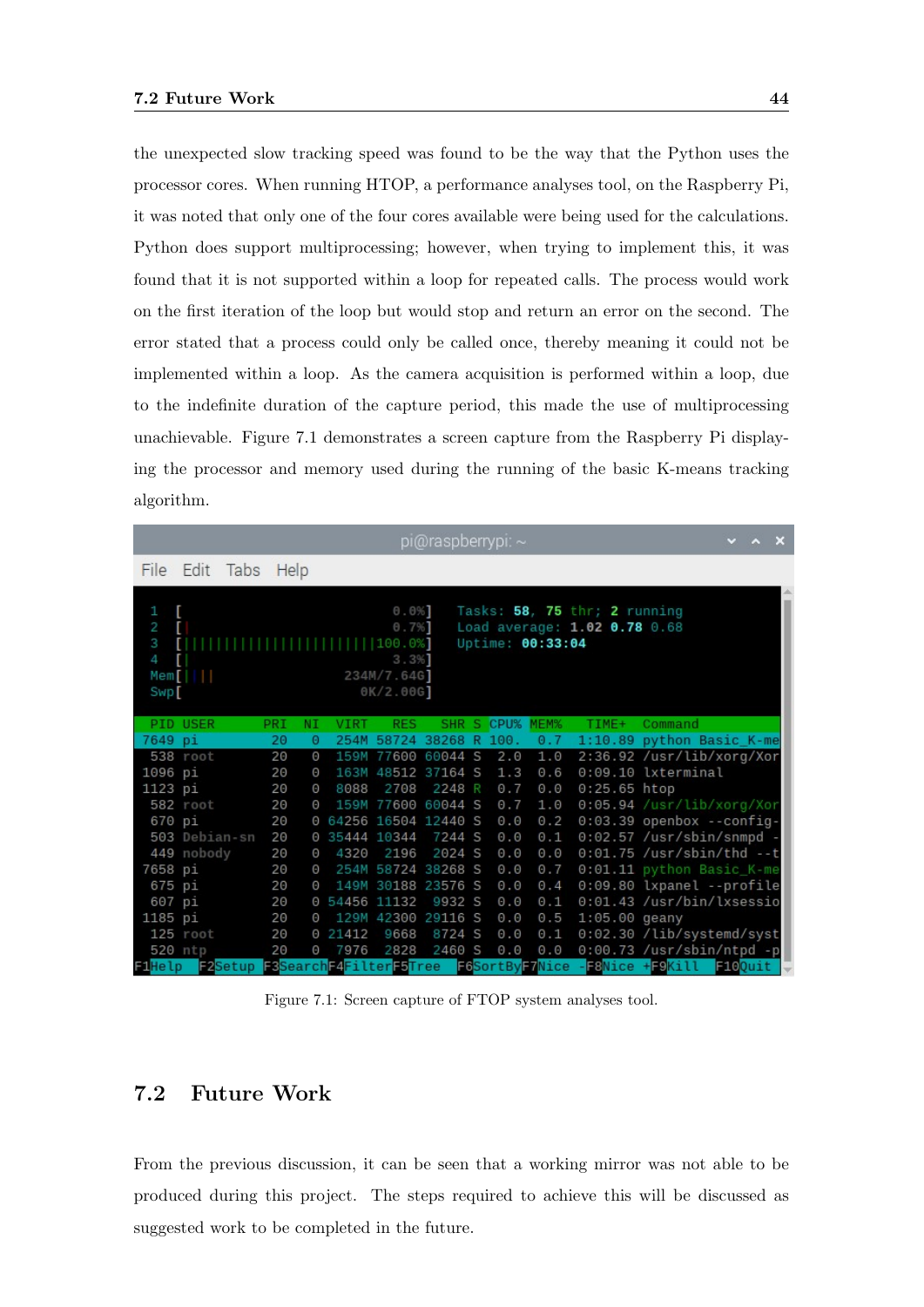Further development of the tracking algorithms is required for the successful completion of the smart mirror. The K-means algorithm was proven to be more efficient when using the modifications. However, the time taken for each iteration was far too long. Two methods of reducing the computational load that have not yet been tested were formulated. In the first method, the calculation of the Euclidean distance to the assigned cluster would not be calculated. Instead, a record of the cluster centres that had moved in the previous iteration would be kept. If a cluster centre had not moved, the pixels assigned to that cluster would not be recalculated. This has the advantage of requiring less Euclidean distance calculations to be made. If the cluster centre was found to have moved, the process would continue for each pixel assigned to that cluster in the same way as it is currently executed.

The second method devised takes into account that the magnitude of distance will always be greater than or equal to the x or y components of the same distance. Because of this, the Euclidean distances will be calculated only for the cluster centres that exhibit a x and y component less than or equal to the previous Euclidean distance. This will result in many of the calculations required being a less onerous addition instead of the usual Euclidian calculations that require both squaring of components and the square root function.

While these two suggested methods have the potential to reduce the load created by the algorithm, it is not expected to achieve a sufficient reduction in time to make the algorithms practical for real-time tracking in this situation. Therefore, the cross-correlation algorithm appears to be the most viable of the options explored.

Another language could be used to achieve an algorithm that is capable of running with sufficient speed on a Raspberry Pi. Briggs (2006) performed research to analyse the efficiency of performing mathematical calculations in Python, C and C++. The results demonstrated a vast difference in the speed at which the calculations were completed.  $C++$  was found to provide a significantly more efficient method of completing calculations. Additional computational savings could be made by implementing the code in  $C++$ . C++ offers more comprehensive and robust multiprocessing libraries than Python.This would enable the use of all four of the Raspberry Pi cores. While this has not been tested, there is the potential for a reduction in computational time by more than 75%.

Access to the camera in the  $C_{++}$  language would be able to be achieved using a library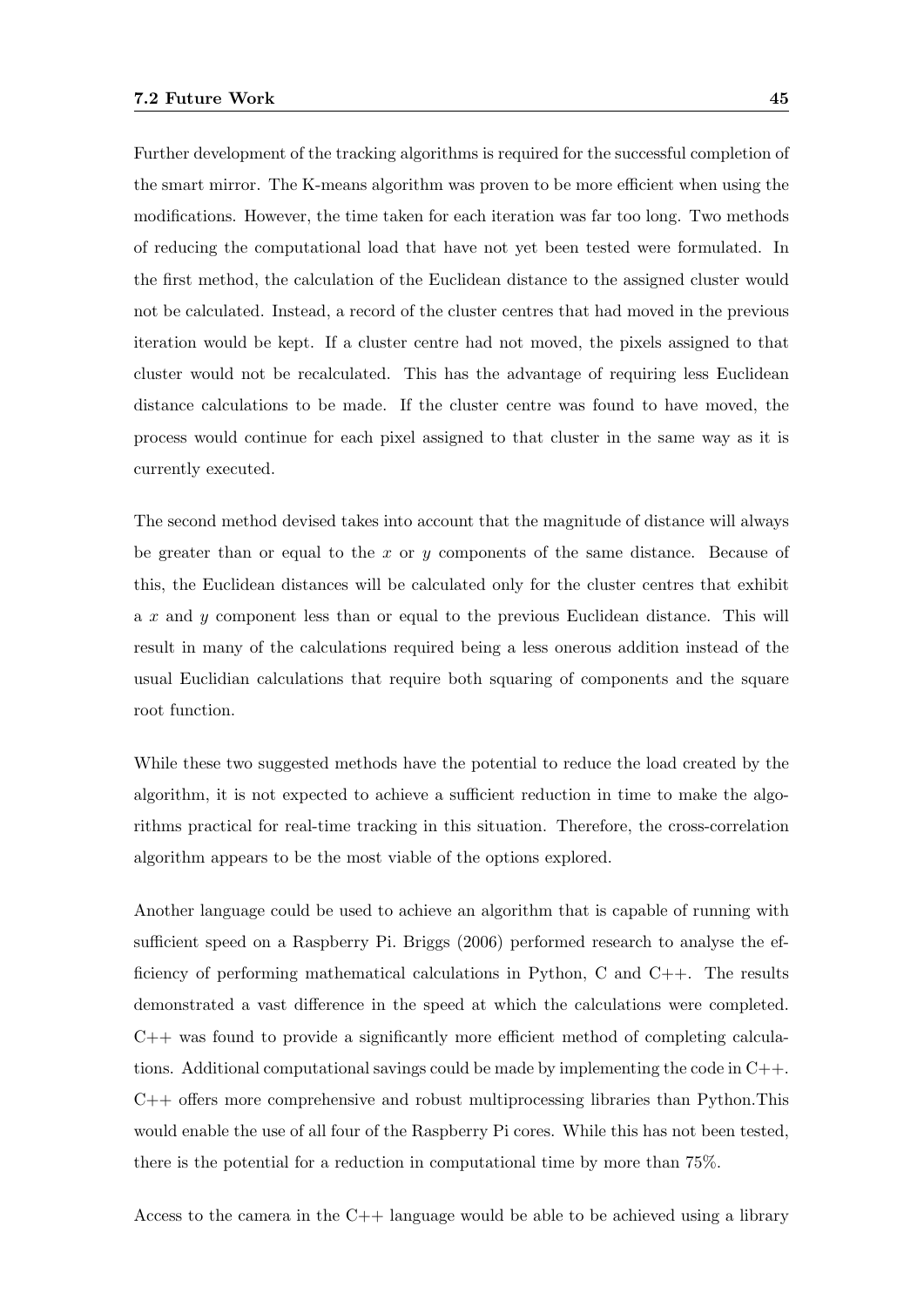such as raspicam'(Aplications of Artificial Vision n.d.). This library offers full control of the camera for both still and video functions.

There are other methods that may be considered when trying to implement the tracking of the shaving device. The tracking algorithm could be run as a separate program or process. By doing this, the main process would be able to continue providing the image to the screen while the secondary process performs the tracking. As the focal point of the image will not be changed with each frame, the program can continue supplying a video stream trained on a stationary point until the tracking process gives the command to change the focal point. Given that this focal point will not need to relocate frequently, the tracking algorithm can be set to operate at a lower frequency than that of the video display. The standard frame rates for a video is either 30 or 60 frames per second. This method would allow the image to be displayed on the screen at 30 frames per second, while the tracking algorithm runs only three times per second. This would require the tracking to be complete in 333ms, which may be achievable given what has been previously discussed.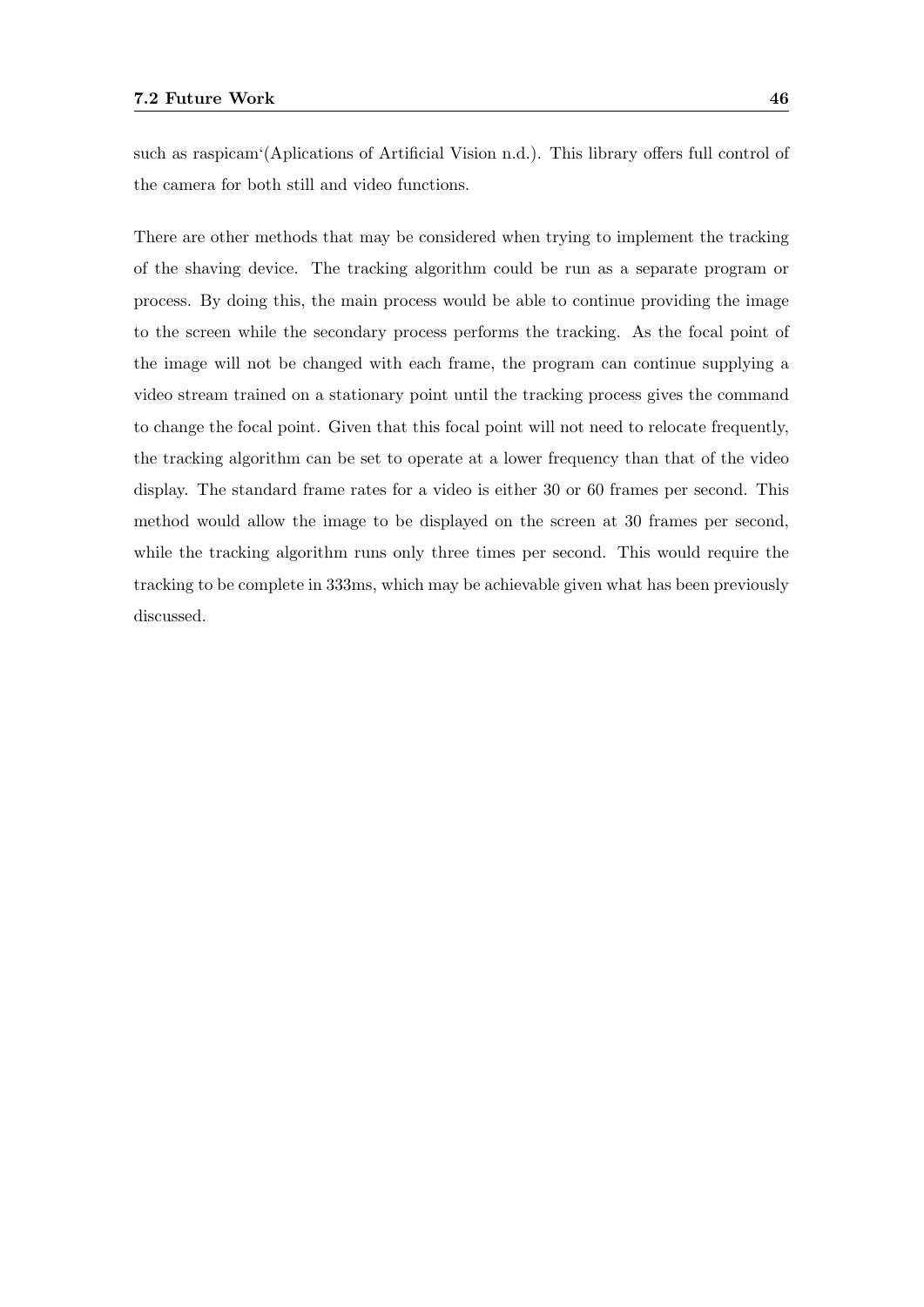## References

- Akshaya, R., Raj, N. N. & Gowri, S. (2018), Smart mirror- digital magazine for university implemented using raspberry pi, in '2018 International Conference on Emerging Trends and Innovations In Engineering And Technological Research (ICETIETR)', pp. 1–4.
- Ali, A., Jalil, A., Niu, J., Zhao, X., Rathore, S., Ahmed, J. & Iftikhar, M. A. (2016), 'Visual object tracking—classical and contemporary approaches', Frontiers of Computer Science **10**(1), 167–188.
- Aplications of Artificial Vision (n.d.), 'Raspicam', http://www.uco.es/investiga/ grupos/ava/node/40. [Online; accessed October-2020].
- Bianco, S., Celona, L. & Napoletano, P. (2018), Visual-based sentiment logging in magic smart mirrors, in '2018 IEEE 8th International Conference on Consumer Electronics - Berlin (ICCE-Berlin)', pp. 1–4.
- Bonnain, S. (2018), 'Interactive mirror with an app store', https://www.kickstarter.com/projects/743717037/ eve-smart-mirror-interactive-smart-mirror-with-an/description. [Online; accessed April-2020].
- Briggs, K. (2006), 'Implementing exact real arithmetic in python,  $c++$  and  $c'$ , *Theoretical* Computer Science  $351(1)$ , 74 – 81. Real Numbers and Computers. URL: http://www.sciencedirect.com/science/article/pii/S0304397505006080
- Channu, M. H., Bheemashappa, N. S. & Sudharshan, K. (2019), 'Smart mirror table', International Journal of Scientific Research and Review 7(3), 2533–2537.
- Cheng, Y. (1995), 'Mean shift, mode seeking, and clustering', IEEE transactions on pattern analysis and machine intelligence 17(8), 790–799.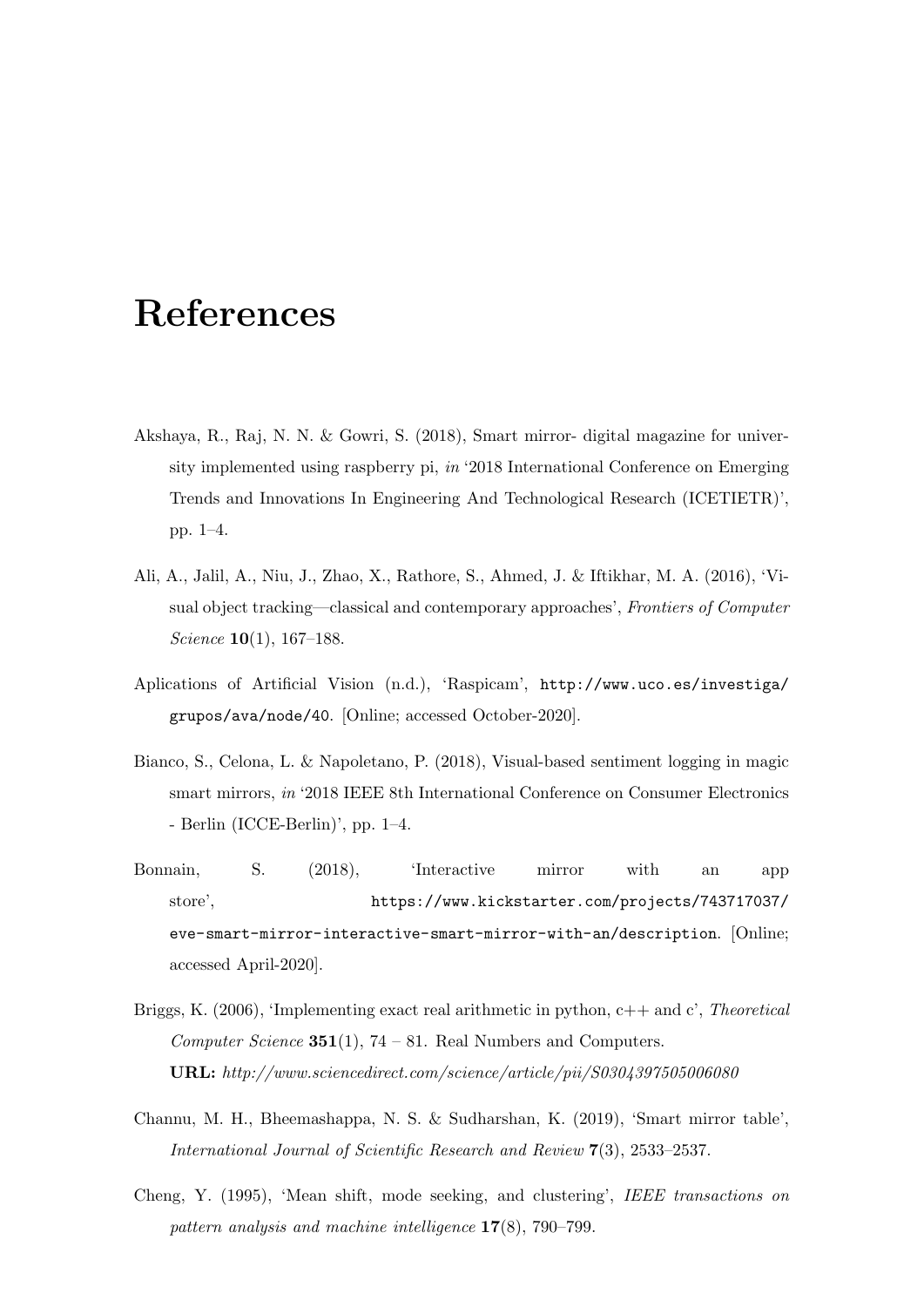- Colantonio, S., Coppini, G., Germanese, D., Giorgi, D., Magrini, M., Marraccini, P., Martinelli, M., Morales, M. A., Pascali, M. A., Raccichini, G. et al. (2015), 'A smart mirror to promote a healthy lifestyle', Biosystems Engineering 138, 33–43.
- Collins, R. T. (2003), Mean-shift blob tracking through scale space, in '2003 IEEE Computer Society Conference on Computer Vision and Pattern Recognition, 2003. Proceedings.', Vol. 2, IEEE, pp. II–234.
- Comaniciu, D., Ramesh, V. & Meer, P. (2003), 'Kernel-based object tracking', IEEE Transactions on pattern analysis and machine intelligence 25(5), 564–577.
- Darrell, T., Gordon, G., Woodfill, J. & Harville, M. (1998), A virtual mirror interface using real-time robust face tracking, in 'Proceedings Third IEEE International Conference on Automatic Face and Gesture Recognition', pp. 616–621.
- Davies, E. R. (2012), *Computer and machine vision: theory, algorithms, practicalities*, Elsevier Science & Technology.
- de Tena Rojas, A. (2017), 'Mmm- selfie', https://github.com/Txukie/MMM-Selfie. [Online; accessed July-2020].
- Ding, J.-R., Huang, C.-L., Lin, J.-K., Yang, J.-F. & Wu, C.-H. (2007), Magic mirror, in 'Ninth IEEE International Symposium on Multimedia (ISM 2007)', IEEE, pp. 176– 185.
- Elgammal, A., Duraiswami, R. & Davis, L. S. (2003), 'Efficient kernel density estimation using the fast gauss transform with applications to color modeling and tracking', IEEE transactions on pattern analysis and machine intelligence 25(11), 1499–1504.
- Evens, P. (2020), 'Build a Magic Mirror', https://magpi.raspberrypi.org/articles/ build-a-magic-mirror. [Online; accessed May-2020].
- Fahim, A., Salem, A., Torkey, F. A. & Ramadan, M. (2006), 'An efficient enhanced kmeans clustering algorithm', Journal of Zhejiang University-Science A 7(10), 1626– 1633.
- Fisher, R. B., Breckon, T. P., Dawson-Howe, K., Fitzgibbon, A., Robertson, C., Trucco, E. & Williams, C. K. I. (2014), Dictionary of Computer Vision and Image Processing, John Wiley & Sons, Incorporated, Somerset.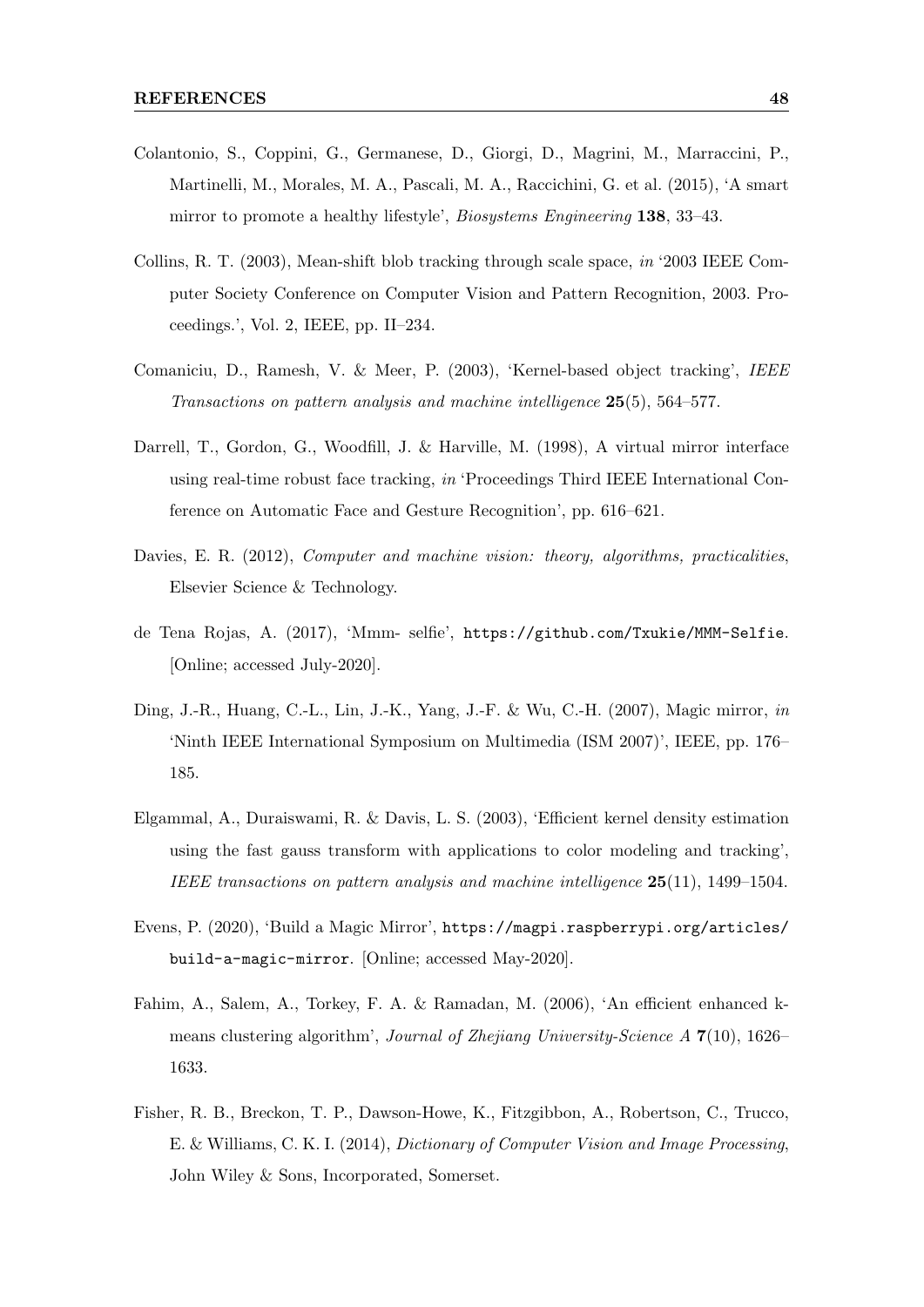- Fukunaga, K. & Hostetler, L. (1975), 'The estimation of the gradient of a density function, with applications in pattern recognition', IEEE Transactions on information theory  $21(1), 32-40.$
- GitHub search results- smart mirror (2020), https://github.com/search?q=smart+ mirror. [Online; accessed August-2020].
- Gold, D., Sollinger, D. & Indratmo (2016), Smartreflect: A modular smart mirror application platform, in '2016 IEEE 7th Annual Information Technology, Electronics and Mobile Communication Conference (IEMCON)', pp. 1–7.
- Greengard, L. & Strain, J. (1991), 'The fast gauss transform', SIAM Journal on Scientific and Statistical Computing 12(1), 79–94.
- Heisele, B., Kressel, U. & Ritter, W. (1997), Tracking non-rigid, moving objects based on color cluster flow, in 'Proceedings of IEEE Computer Society Conference on Computer Vision and Pattern Recognition', IEEE, pp. 257–260.
- Hii, A., Hann, C., Chase, J. & Van Houten, E. (2006), 'Fast normalized cross correlation for motion tracking using basis functions', Computer methods and programs in *biomedicine* **82** $(2)$ , 144–156.
- Hossain, M. A., Atrey, P. & Saddik, A. E. (2007), 'Smart mirror for ambient home environment', IET Conference Proceedings pp. 589–596(7).
- Iwabuchi, E., Nakagawa, M. & Siio, I. (2009), Smart makeup mirror: Computeraugmented mirror to aid makeup application, in J. A. Jacko, ed., 'Human-Computer Interaction. Interacting in Various Application Domains', Springer Berlin Heidelberg, Berlin, Heidelberg, pp. 495–503.
- Jin, K., Deng, X., Huang, Z. & Chen, S. (2018), Design of the smart mirror based on raspberry pi, in '2018 2nd IEEE Advanced Information Management, Communicates, Electronic and Automation Control Conference (IMCEC)', IEEE, pp. 1919–1923.
- Johnston, C., Bailey, D. & Gribbon, K. (2005), Optimisation of a colour segmentation and tracking algorithm for real-time fpga implementation, in 'Proceedings of Image and Vision Computing New Zealand', pp. 422–427.
- Jones, D. (2016), 'Picamera documentation', https://www.picamera.readthedocs.io/ release-1.12/index.html. [Online; accessed August-2020].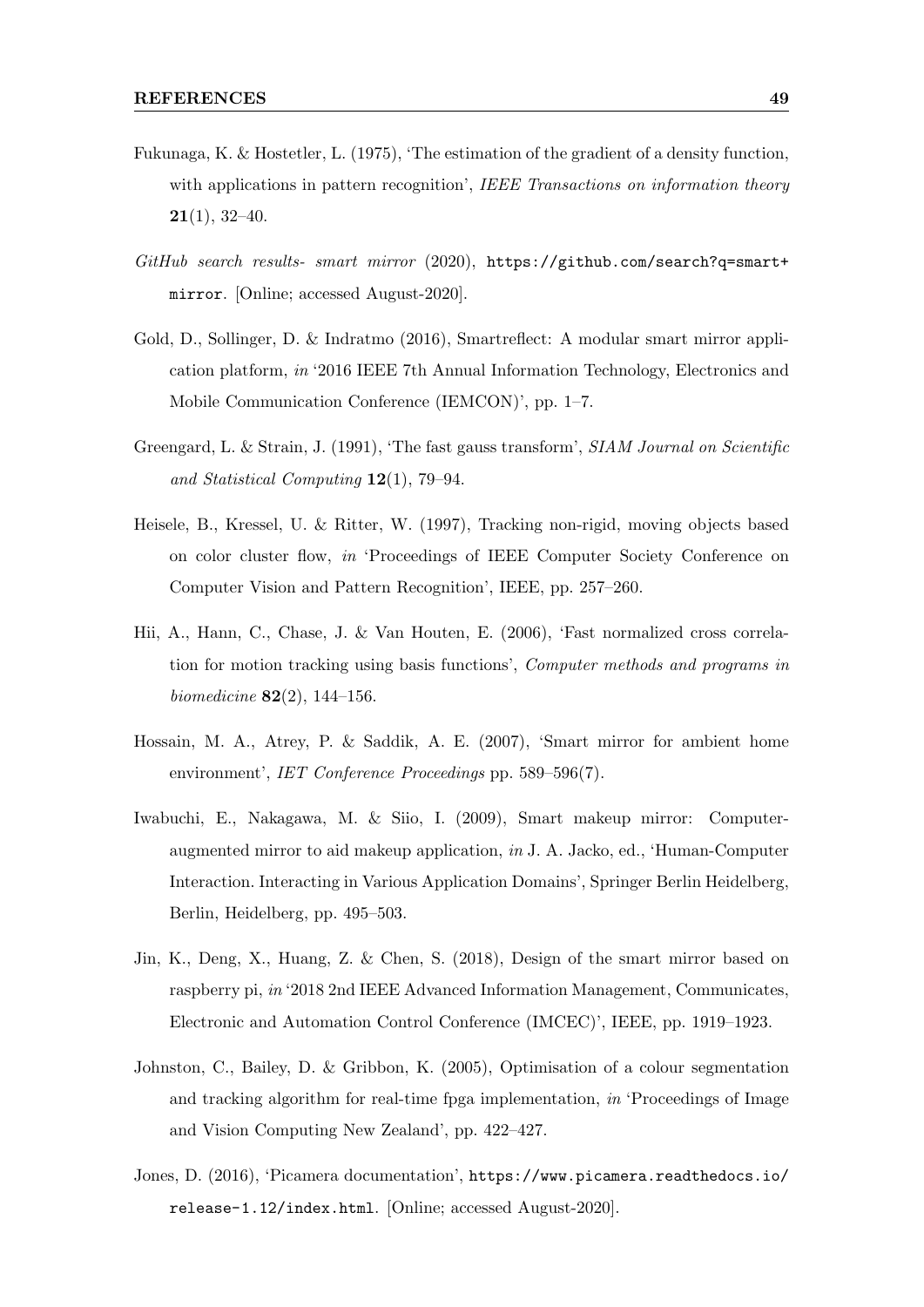- Kim, Y., Park, H. & Paik, J. (2018), Deep tracking using convolutional features and adaptive frame update, in '2018 IEEE 8th International Conference on Consumer Electronics - Berlin (ICCE-Berlin)', pp. 1–3.
- Kodinariya, T. M. & Makwana, P. R. (2013), 'Review on determining number of cluster in k-means clustering', International Journal 1(6), 90–95.
- Leichter, I., Lindenbaum, M. & Rivlin, E. (2010), 'Mean shift tracking with multiple reference color histograms', Computer Vision and Image Understanding 114(3), 400– 408.
- Meine, R. K. (2000), 'System and method for displaying information on a mirror'. US Patent 6,560,027.
- Miotto, R., Danieletto, M., Scelza, J. R., Kidd, B. A. & Dudley, J. T. (2018), 'Reflecting health: smart mirrors for personalized medicine', NPJ digital medicine 1(1), 1–7.
- Na, S., Xumin, L. & Yong, G. (2010), Research on k-means clustering algorithm: An improved k-means clustering algorithm, in '2010 Third International Symposium on Intelligent Information Technology and Security Informatics', pp. 63–67.
- Oliver, A., Munoz, X., Batlle, J., Pacheco, L. & Freixenet, J. (2006), Improving clustering algorithms for image segmentation using contour and region information, in '2006 IEEE International Conference on Automation, Quality and Testing, Robotics', Vol. 2, pp. 315–320.
- Parzen, E. (1962), 'On estimation of a probability density function and mode', The Annals of Mathematical Statistics 33(3), 1065–1076. URL: http://www.jstor.org/stable/2237880
- Rahman, A. S. M. M., Tran, T. T., Hossain, S. A. & Saddik, A. E. (2010), Augmented rendering of makeup features in a smart interactive mirror system for decision support in cosmetic products selection, in '2010 IEEE/ACM 14th International Symposium on Distributed Simulation and Real Time Applications', pp. 203–206.
- Rahman, H., Iyer, S., Meusburger, C., Dobrovoljski, K., Stoycheva, M., Turkulov, V., Begum, S. & Ahmed, M. U. (2016), Smartmirror: an embedded non-contact system for health monitoring at home, in 'International Conference on IoT Technologies for HealthCare', Springer, pp. 133–137.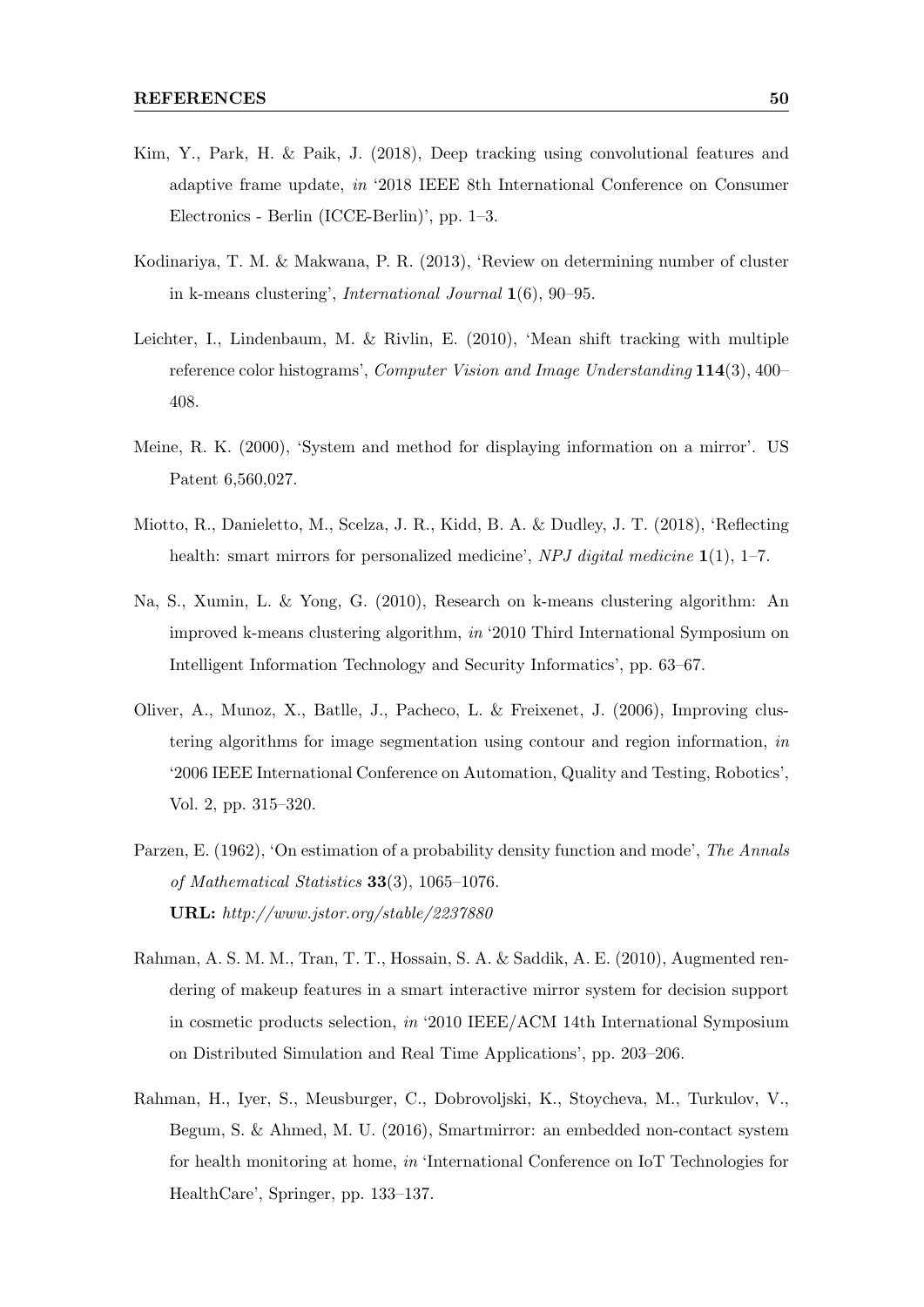- Raspberry Pi Foundation (n.d.a), 'Getting started with the camera module', https://www.projects.raspberrypi.org/en/projects/ getting-started-with-picamera/4. [Online; accessed July-2020].
- Raspberry Pi Foundation (n.d.b), 'Raspberry pi home page', https://www.raspberrypi. org. [Online; accessed July-2020].
- Ray, S. & Turi, R. H. (1999), Determination of number of clusters in k-means clustering and application in colour image segmentation, in 'Proceedings of the 4th international conference on advances in pattern recognition and digital techniques', Calcutta, India, pp. 137–143.
- Rosebrock, A. (2015), 'Access the raspberry pi camera with opencv and python', https://www.pyimagesearch.com/2015/03/03/ accessing-the-raspberry-pi-camera-with-opencv-and-python/. [Online; accessed July-2020].
- Rowley, H. A., Baluja, S. & Kanade, T. (1998), 'Neural network-based face detection', IEEE Transactions on pattern analysis and machine intelligence 20(1), 23–38.
- Sebastian, P. & Yap Vooi Voon (2007), Tracking using normalized cross correlation and color space, in '2007 International Conference on Intelligent and Advanced Systems', IEEE, pp. 770–774.
- sklearn.cluster.MeanShift (2019), https://scikit-learn.org/stable/modules/ generated/sklearn.cluster.MeanShift.html#sklearn.cluster.MeanShift. [Online; accessed May-2020].
- Steinley, D. (2006), 'K-means clustering: a half-century synthesis', British Journal of Mathematical and Statistical Psychology 59(1), 1–34.
- Szeliski, R. (2010), Computer vision: algorithms and applications, Springer Science & Business Media.
- Tatiraju, S. & Mehta, A. (2008), 'Image segmentation using k-means clustering, em and normalized cuts', *Department of EECS* 1, 1-7.
- Teeuw, M. (2016), 'MagicMirror<sup>2</sup>', https://magicmirror.builders/. [Online; accessed May-2020].
- Teeuw, M. (n.d.), 'Magic mirror', https://michaelteeuw.nl/tagged/magicmirror. [Online; accessed August-2020].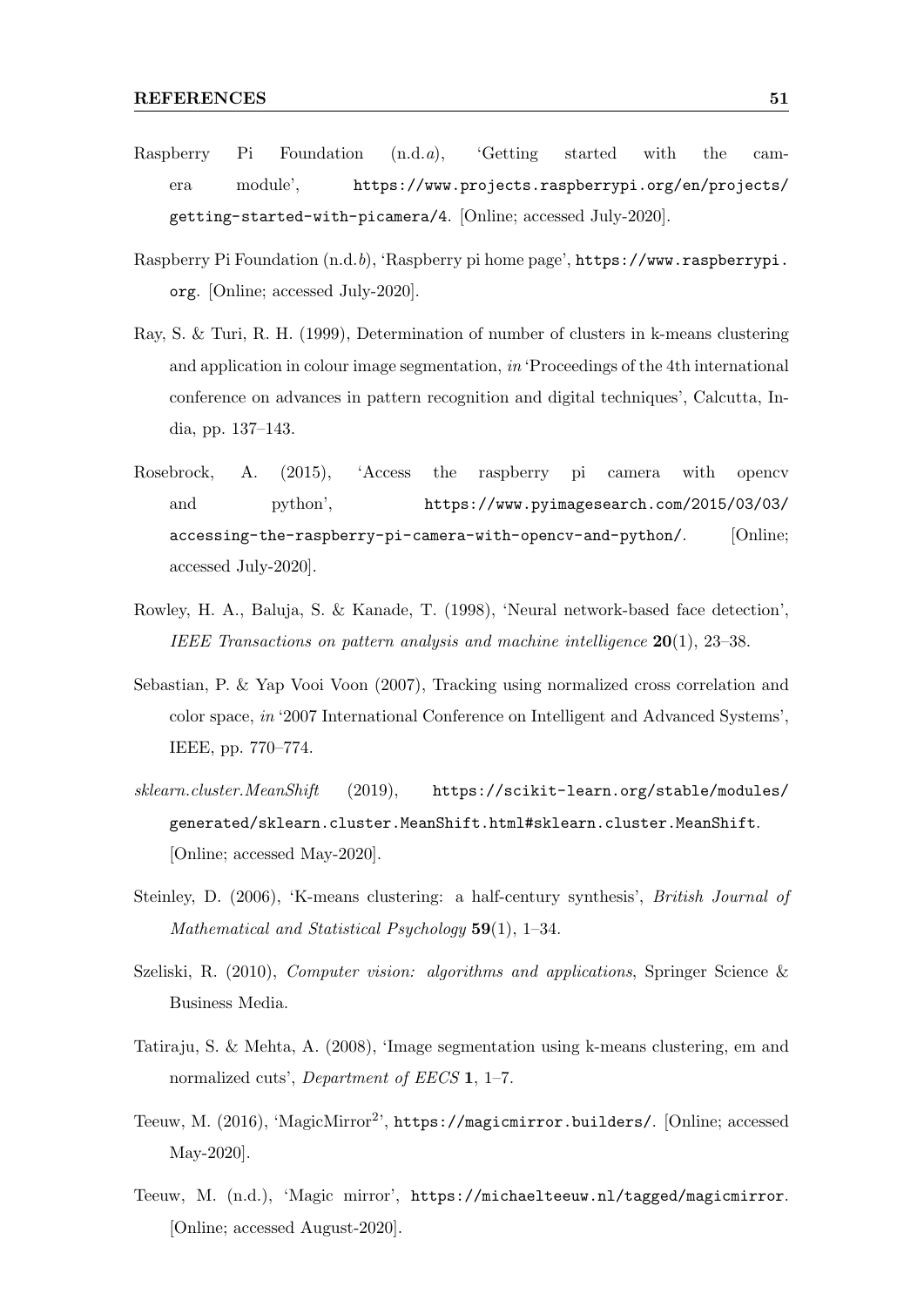- The MagPi- Issue 50 (2020), https://magpi.raspberrypi.org/issues/50. [Online; accessed August-2020].
- Treepong, B., Mitake, H. & Hasegawa, S. (2018), 'Makeup creativity enhancement with an augmented reality face makeup system', Computers in Entertainment (CIE)  $16(4), 1-17.$
- Viola, P., Jones, M. et al. (2001), 'Robust real-time object detection', International journal of computer vision 4(34-47), 4.
- Wren, C. R., Azarbayejani, A., Darrell, T. & Pentland, A. P. (1997), 'Pfinder: real-time tracking of the human body', IEEE Transactions on Pattern Analysis and Machine Intelligence 19(7), 780–785.
- Xu, K., Wang, X., Wei, W., Song, H. & Mao, B. (2016), 'Toward software defined smart home', IEEE Communications Magazine **54**(5), 116–122.
- Yang, C., Duraiswami, R. & Davis, L. (2005), Efficient mean-shift tracking via a new similarity measure, in '2005 IEEE Computer Society Conference on Computer Vision and Pattern Recognition (CVPR'05)', Vol. 1, IEEE, pp. 176–183.
- Yu, Y., You, S. D. & Tsai, D. (2012), 'Magic mirror table for social-emotion alleviation in the smart home', IEEE Transactions on Consumer Electronics 58(1), 126–131.
- Yuan, X.-T., Hu, B.-G. & He, R. (2010), 'Agglomerative mean-shift clustering', IEEE Transactions on Knowledge and Data Engineering 24(2), 209–219.
- Zabih, R. & Woodfill, J. (1994), Non-parametric local transforms for computing visual correspondence, in J.-O. Eklundh, ed., 'Computer Vision — ECCV '94', Springer Berlin Heidelberg, Berlin, Heidelberg, pp. 151–158.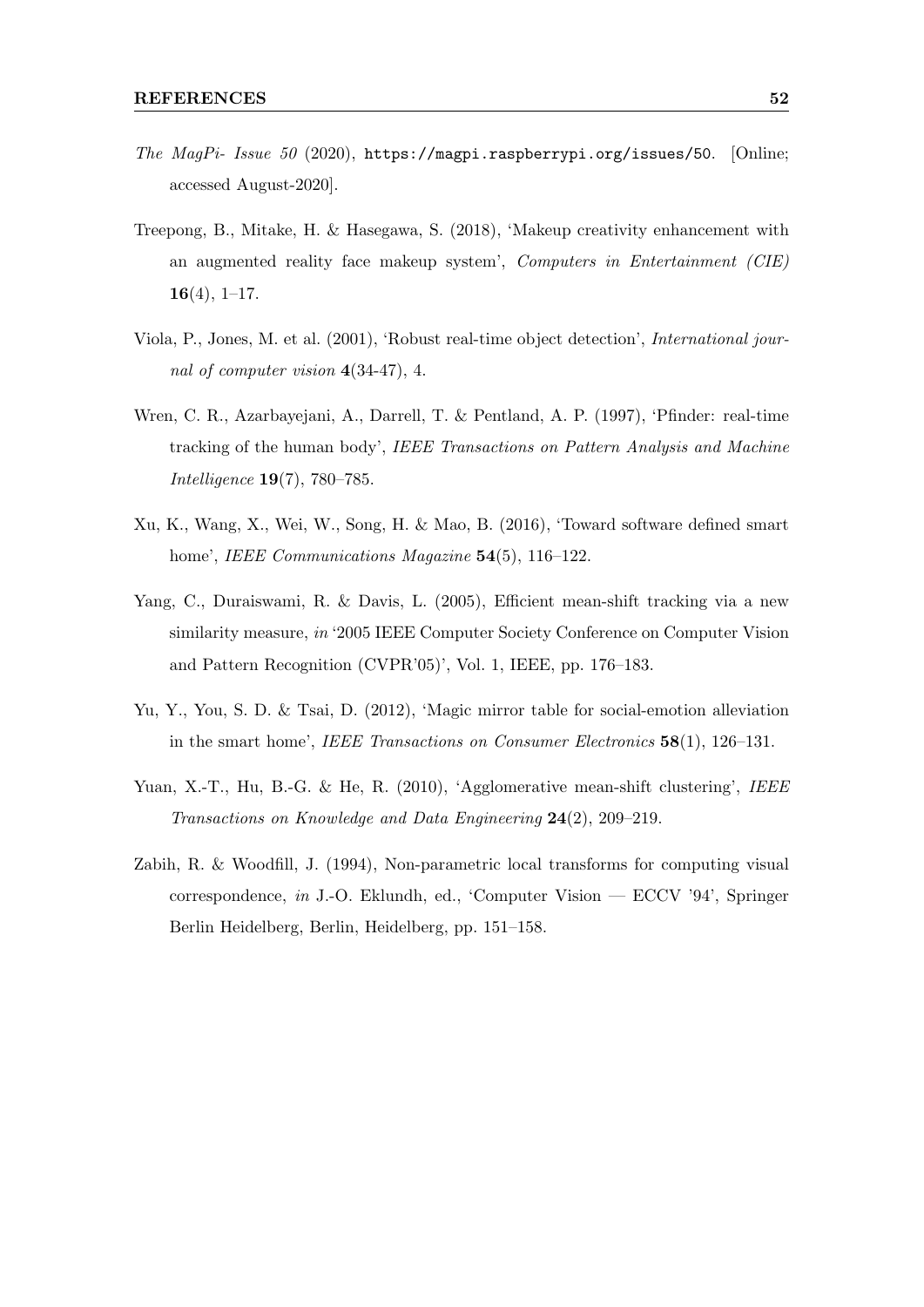Appendix A

# Project Specification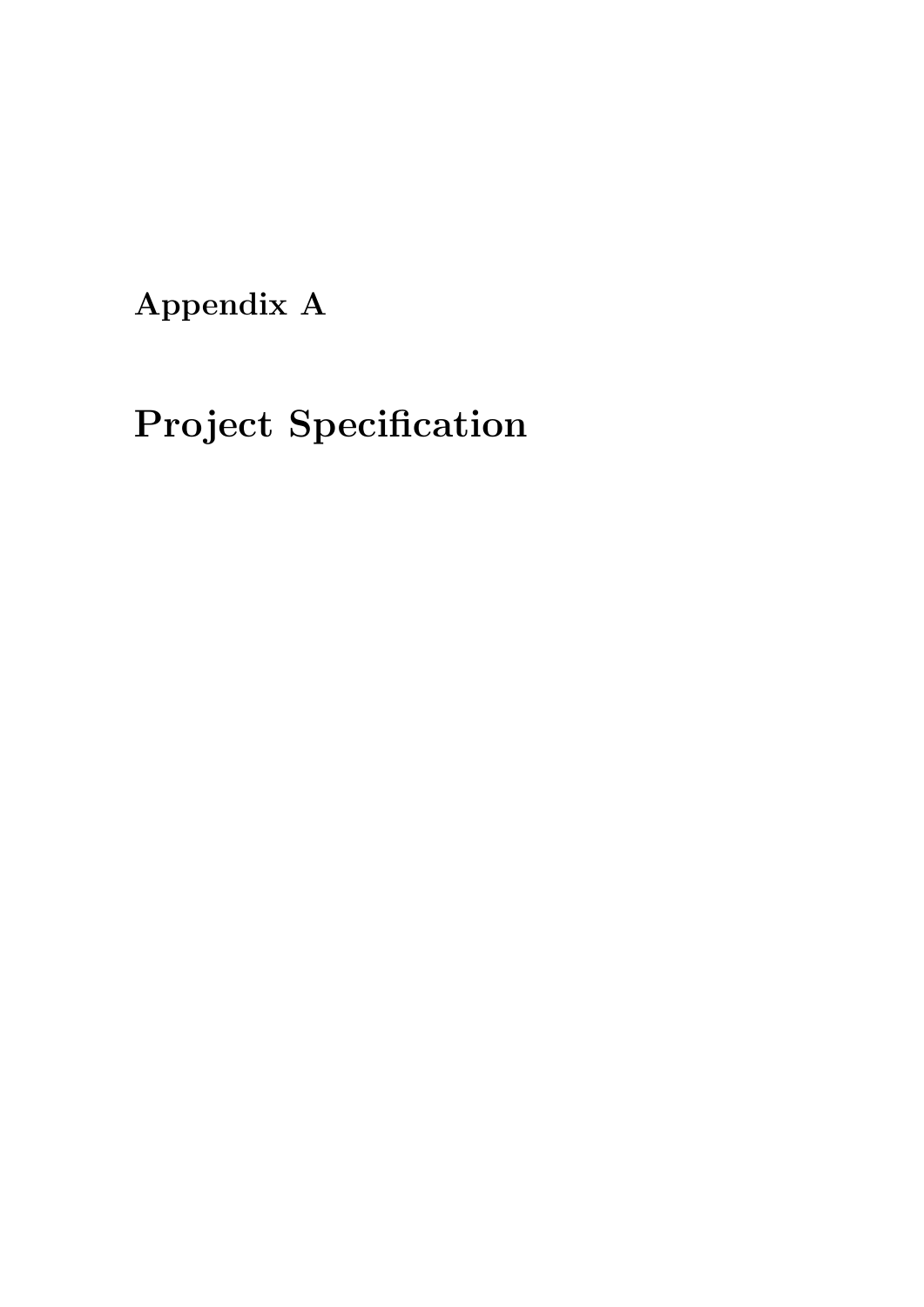#### ENG 4111/2 Research Project

#### Project Specification

| For:        | Peter Pitt                                       |
|-------------|--------------------------------------------------|
| Title:      | <b>Smart Shaving Mirror</b>                      |
| Major:      | Electrical and Electronics Engineering           |
| Supervisor: | <b>Jason Brown</b>                               |
| Enrollment: | ENG4111 - EXT S1, 2020<br>ENG4112 - EXT S2, 2020 |

Project Aim: To develop, construct and test a smart mirror to assist people while shaving. The mirror will be based on an existing smart mirror platform, running on a raspberry pi. It will use a video camera to provide an enlarged image focusing on the face of the user in the area they are shaving. This mirror will be beneficial for anyone who uses it while shaving weather they are vision impaired or not.

#### Program: Version 2, 8th April 2020

- 1. Research the background and current use of smart mirrors.
- 2. Research current methods of object tracking used in computer vision.
- 3. Decide on the most appropriate tracking algorithm. Modifications may need to be made to make the algorithm more suitable for the project.
- 4. Implement the algorithm to smoothly track a razor.
- 5. Construct and test the smart mirror.

*As time and resources permit:*

- 1. Improve the functionality by adding another camera to allow the user to view their face from another angle or making the position and angle of the existing camera adjustable.
- 2. Improve functionality by adding dynamic zoom dependent of the section of the face that is being shaved.

Agreed:

Student Name: Peter Pitt Date:

Supervisor Name: Jason Brown Date: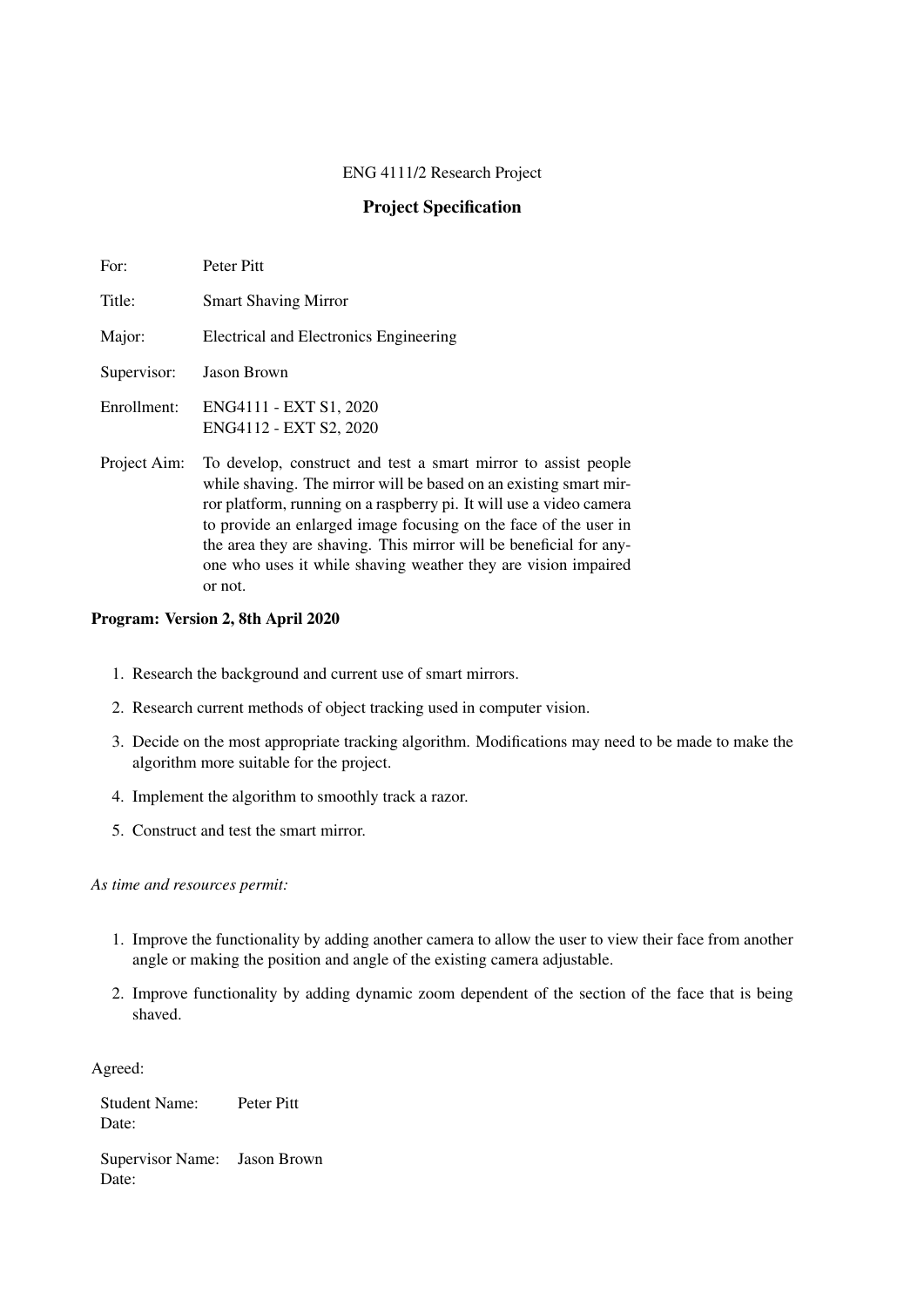Appendix B

# Basic K-means Tracking Algorithm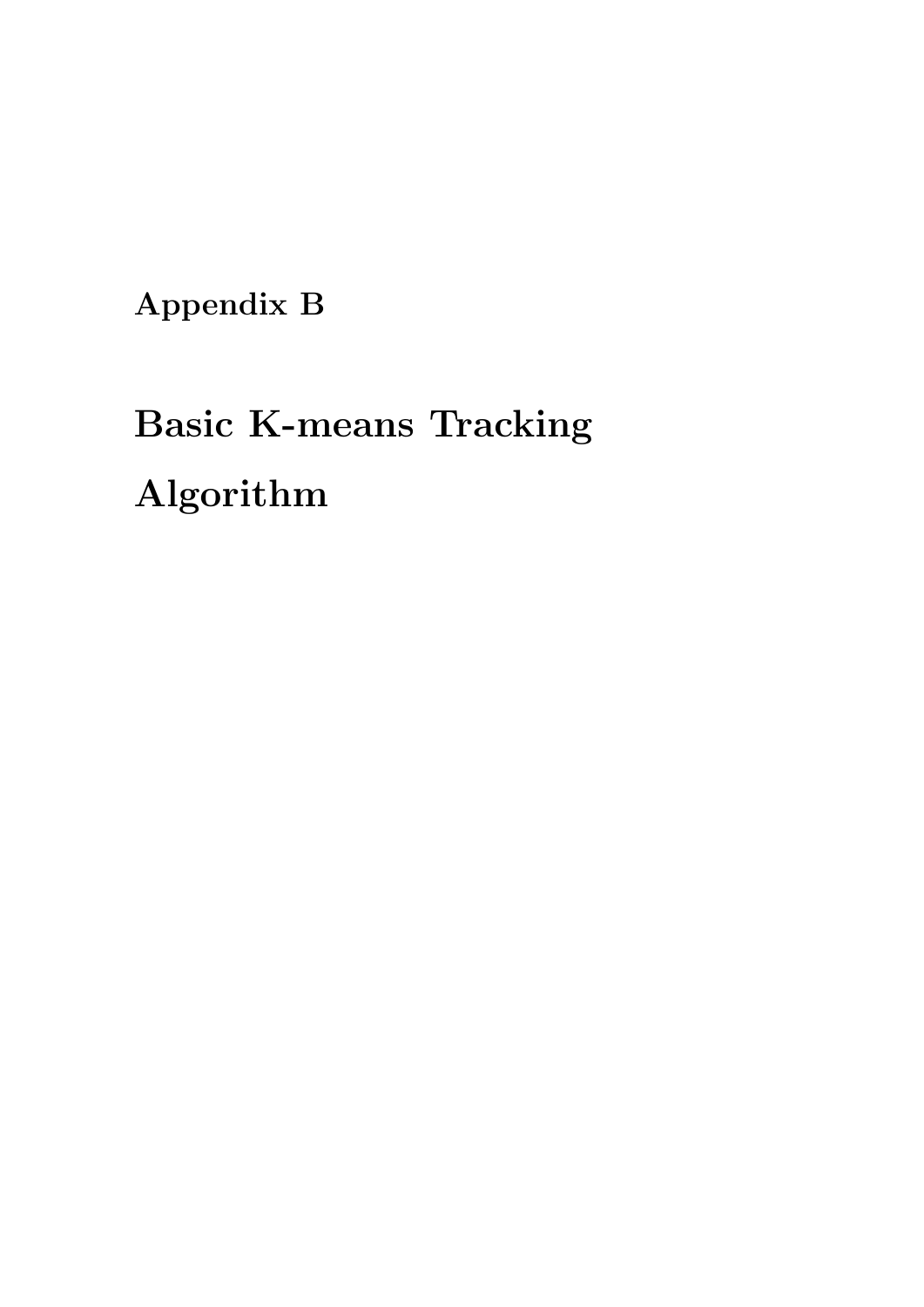The code included below was produced to perform the K-means tracking in Python.

#### B.1 Python Code for K-means Tracking

Listing B.1: A basic Windows program.

```
# import the necessary packagefrom picamera. array import PiRGBArray
from picamera . array import PiYUVArray
from picamera import PiCamera
import time
import cv2
import numpy as np
import math
import random
# size of image arrayssizeTrack = np.array([94, 160, 3])size Display = np.array([368, 640, 3])acqComplete = False# Variables for tracking
k = 25startTime = time . time()\#Create \initial cross hairs
def setCrossHairs (image, centre):
     x_{\text{-}position} = \left[ \text{int}(\text{centre} \left[ 0 \right] - \text{sizeDisplay} \left[ 0 \right] / 10 \right],\text{int} ( centre [0] + sizeDisplay [0]/10),
                         \textbf{int}(\text{centre}[0]-1), \text{int}(\text{centre}[0]+1)]y_{\text{-}position} = \left[ \text{int}(\text{centre}[1] - \text{sizeDisplay}[0]/10) \right],\textbf{int} ( centre [1] + sizeDisplay [0]/10),
                         \textbf{int}(\text{centre}[1]-1), \text{int}(\text{centre}[1]+1)]\# line \; \; \textit{accross}\text{image} [x_{\text{-}position}[0]: x_{\text{-}position}[1], y_{\text{-}position}[2]: y_{\text{-}position}[3], :]= [0, 255, 0]\# line \ down\text{image } [\text{x} \text{-position } [2] : \text{x} \text{-position } [3], \text{y} \text{-position } [0] : \text{y} \text{-position } [1], :]= [0, 255, 0]return image
\#create\ initial\ random\ cluster\ centresdef randomClusters ():
     clusters = np \cdot zeros([2, k])for y in range (2):
           for x in range(k):
                 c l u sters [y, x] = \text{int}(\text{random} \cdot \text{gauss}(128, 10))while clusters [y, x] > = 255 and clusters [y, x] < = 0:
                       clusters [y, x] = \text{int}(\text{random} \cdot \text{gauss}(128, 30))return clusters
```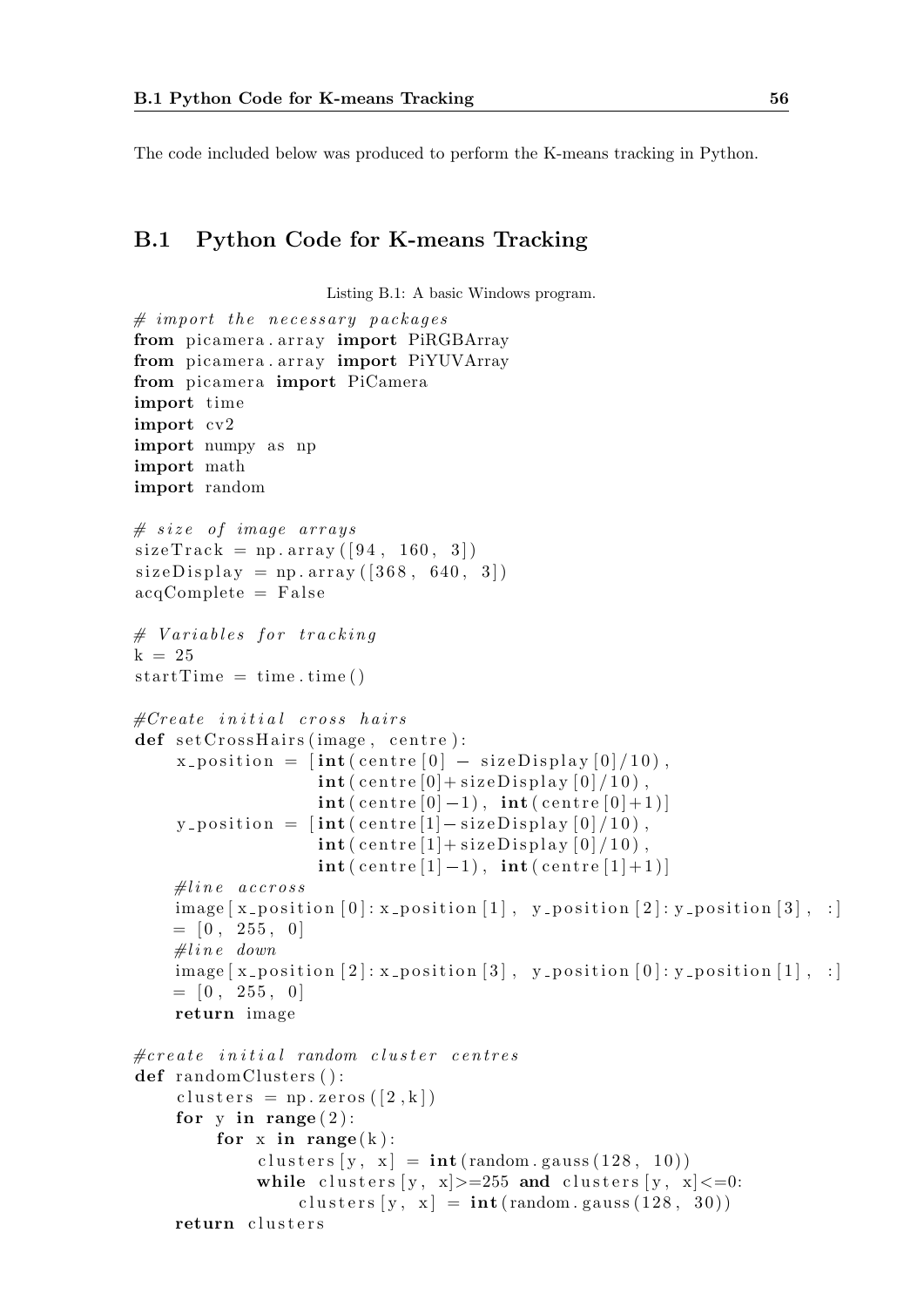```
B.1 Python Code for K-means Tracking<br># Pertform basic k-means clustering
def cluster (image):
    steady = Falsegrouped = np. zeros ([sizeTrack[0], sizeTrack[1]])
    tempClusters = np.zeros (2, k])tempClusters. astype(int)clusters = randomClusters()clusters. astype (int)while steady = False:
         clusterCalcs = np{\text .}zeros([3, k])for x in range (sizeTrack[0]):
             for y in range (sizeTrack[1]):
                 tempMinDist = float('inf')tempMinCluster = 0for z in range(k):
                      tempDist = np.linalg.norm(image[x, y, 1]- clusters [0, z],
                                                  image[x, y, 2]- clusters [1, z]if tempDist < tempMinDist:
                          tempMinDist = tempDisttempMinCluster = zgrouped [x, y] = tempMinClusterclusterCalcs [0, tempMinCluster] += 1cluster Calcs [1:3, \text{ tempMinCluster}] += image [x, y, 1:3]for x in range (k):
             if cluster Calcs [0, x]!=0:
                 tempClusters [0, x] = int(clusterCalcs [1, x]/ clustering \, (0, x]tempClusters [1, x] = int(clusterCalcs [2, x]/ cluster Calcs [0, x]else :
                 tempClassers[:, x] = clusters[:, x]steady = np.array_equal(clusters, tempClusters)clusters = tempClustersreturn tempClusters, grouped
def cluster Centre (clustered, target):x_{-}pos = 0v_{\text{-DOS}} = 0count = 0for x in range (sizeTrack[0]):
        for y in range (sizeTrack[1]):
             if clustered [x, y] = \text{target}:
                 x_{-}pos \neq xy - pos += ycount += 1centre = ((sizeDisplay[0]*x-pos)/(sizeTrack[0]*count),(sizeDisplay [1]*y\_pos)/(sizeTrack [1]*count)]return centre
```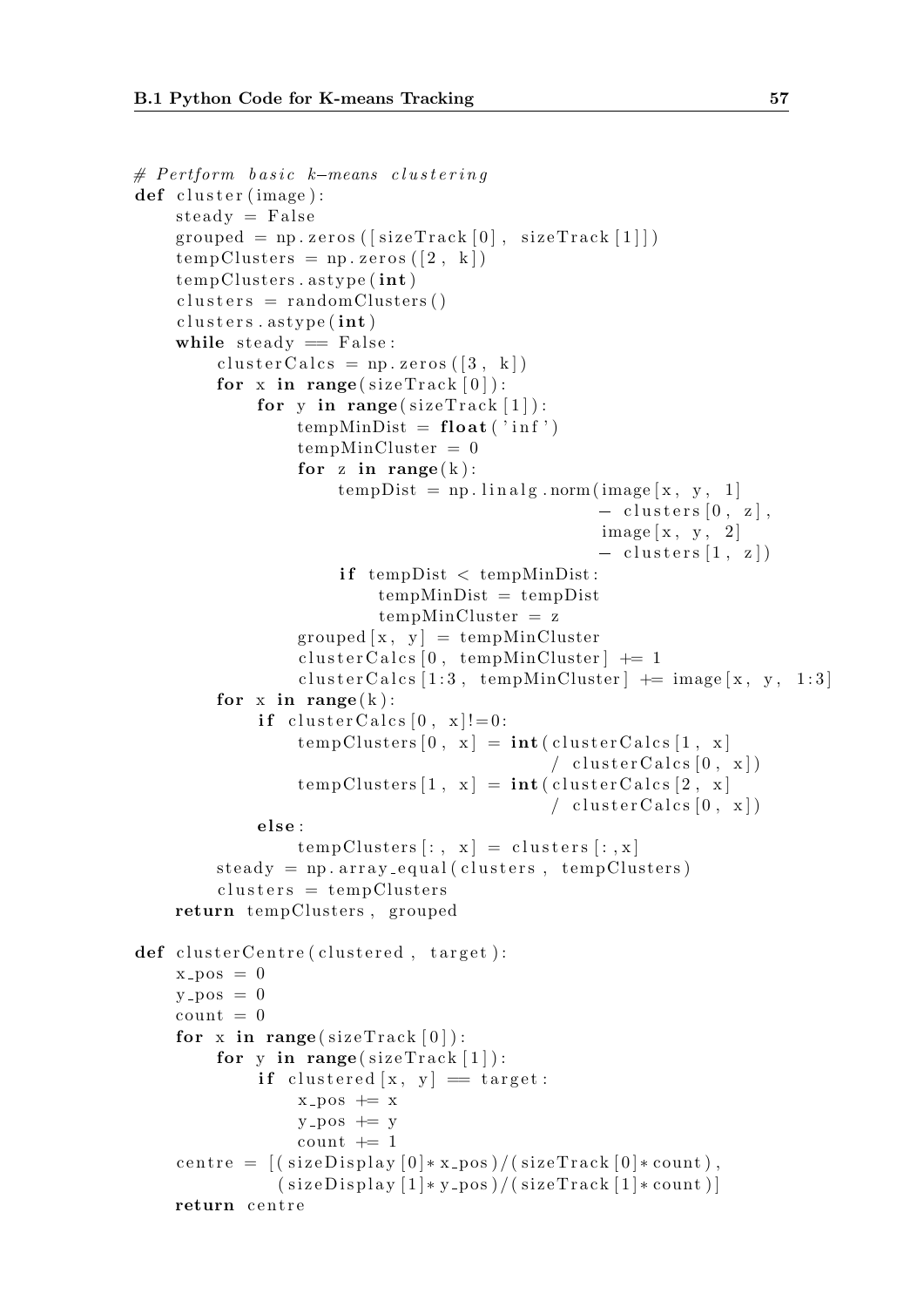```
def \; selectCluster(clusters, target):dist = 255for x in range (0, k):
         tempDist = np.linalg.norm(clusters [0, x] - target [0],clusters [1, x] - \text{target} [1]if dist > tempDist:
              dist = tempDistcluster = xreturn cluster
# initialize the camera and grab a reference to the raw camera capture
camera = PiCamera ( )
camera resolution = (sizeDisplay [1], sizeDisplay [0])camera. framerate = 20\text{camera.} \text{hflip} = \text{True}\text{captureDisplay} = \text{PiRGBArray}(\text{camera}, \text{ size} = (\text{sizeDisplay} \mid 1],sizeDisplay\lceil 0 \rceil)
\text{captureTrack} = \text{Pi} \text{VUVArray}(\text{ camera}, \text{ size} = (\text{sizeTrack}[1]),sizeTrace[0])
# allow the camera to warmup
time. sleep (0.1)# capture frames from the camera
for frame in camera capture_continuous (captureDisplay, format="bgr",
                                             use\_video\_port = True,resize = (640, 368),
                                             s p l i t t e r _ p o r t = 1):
    if startTime > time . time() - 5:
         centre = [sizeDisplay[0]/2, sizeDisplay[1]/2]else:camera.capture(captureTrack, format="yuv", use_video_port=True,
                          resize = (160, 96), split ter-port = 2)clusters, clustered = cluster (np.array(captureTrack.array))if acqComplete = False:
              targetCluster = clustered[sizeTrack[0]/2, sizeTrack[1]/2]targetValue = clusters[:, int(targetCluster)]acqComplete = True
         else:
              targetCluster = selectCluster (clusters, targetValue)centre = clusterCentre (clustered, targetCluster)# Display \ imageimage = setCrossHairs(np.array(captureDisplay.array), centre)cv2 . imshow ( "Frame" , image )
    # Clear\ before\ next\ framecaptureDisplay. truncate(0)\text{captureTrack}.\text{truncated}(0)key = cv2. waitKey (1) & 0 x ff
    if key = ord("q"):
                  break
```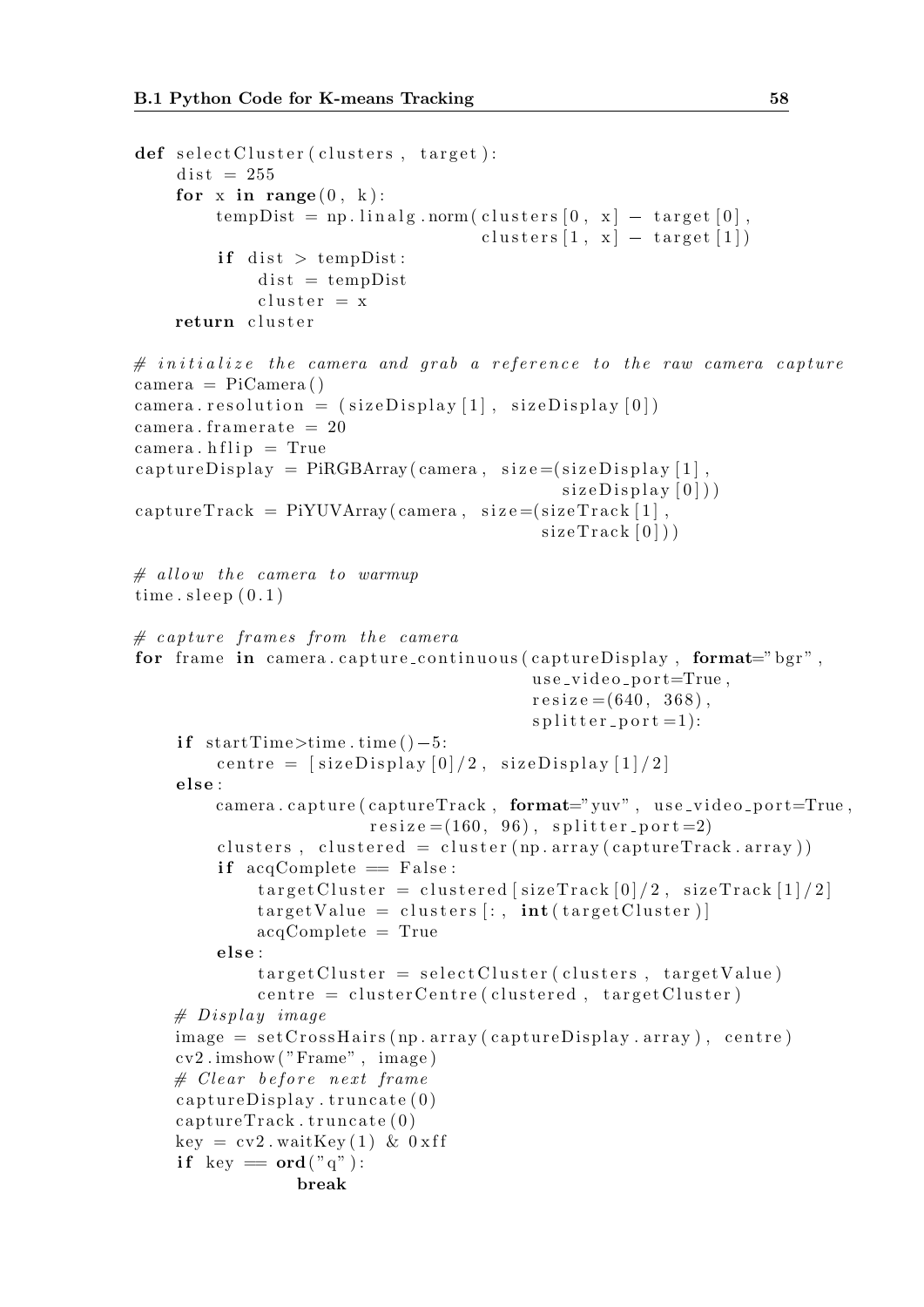Appendix C

# Modified K-means Tracking Algorithm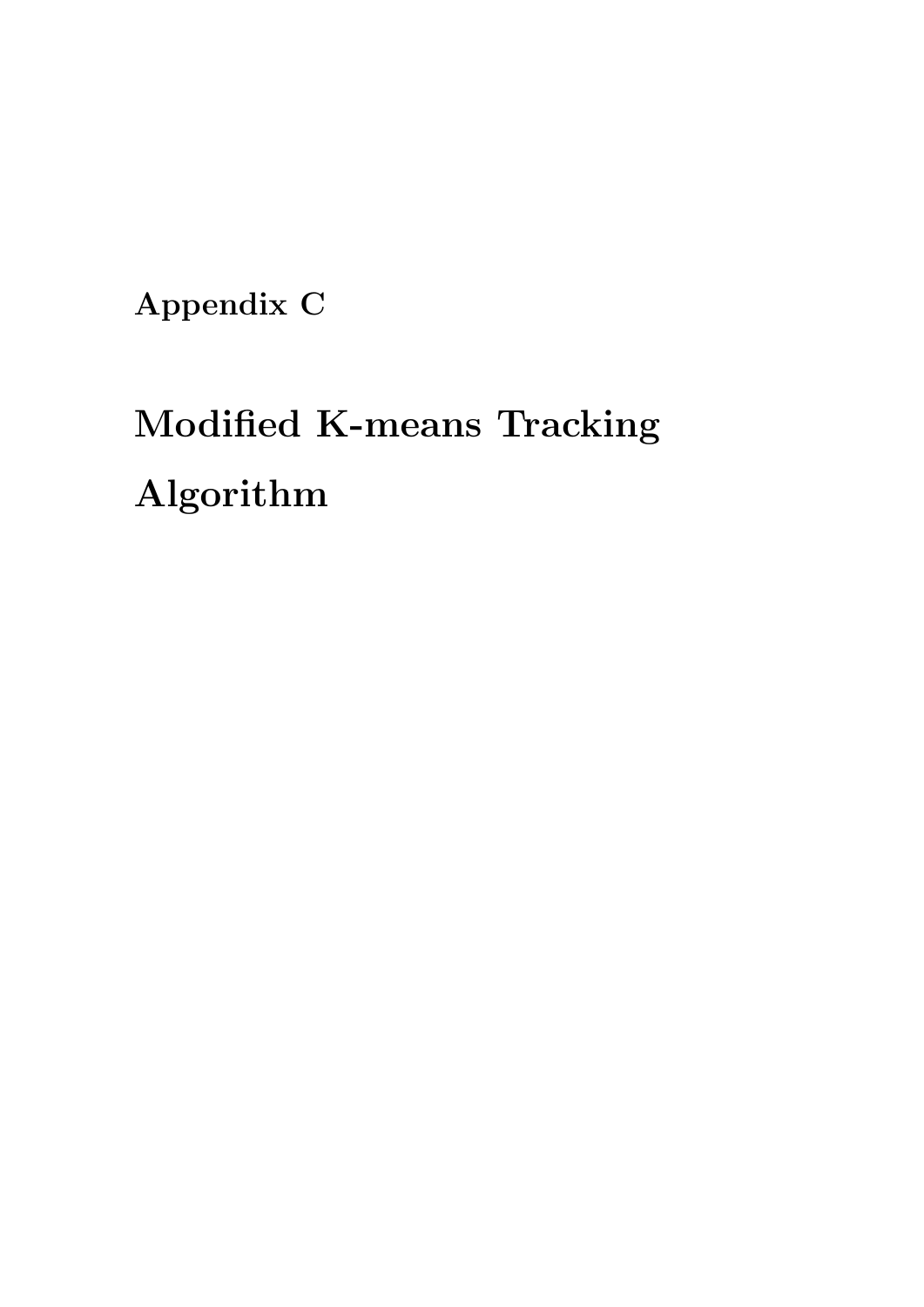The code included below was produced to perform the K-means tracking with the modifications discussed in Python.

#### C.1 Python Code for modified K-means Tracking

Listing C.1: A basic Windows program.

```
# import the necessary packages
from picamera . array import PiRGBArray
from picamera. array import PiYUVArray
from picamera import PiCamera
import time
import cv2
import numpy as np
import math
import random
# size of image arrayssizeTrack = np.array([94, 160, 3])sizeDisplay = np.array([368, 640, 3])acqComplete = FalsegroupedImage = np{\text .}zeros (sizeTrack [0:2])eDist = np \cdot zeros (sizeTrack [0:2])# \; Variables \; for \; trackingk = 25startTime = time . time()\#Create initial cross hairs
def setCrossHairs (image, centre):
     x_{\text{-}position} = \left[ \text{int}(\text{centre}[0] - \text{sizeDisplay}[0]/10) \right],\textbf{int}(\text{centre}[0]+\text{sizeDisplay}[0]/10),
                        \textbf{int}(\text{centre}[0]-1), \text{int}(\text{centre}[0]+1)]y_{\text{-}position} = \left[ \text{int}(\text{centre} [1] - \text{sizeDisplay} [0] / 10) \right],\text{int} ( centre [1] + sizeDisplay [0]/10),
                        \textbf{int}(\text{centre}[1]-1), \text{int}(\text{centre}[1]+1)]\# line \; \; \textit{accross}image [ x_{position} [ 0 ] : x_{position} [ 1 ], y_{position} [ 2 ] : y_{position} [ 3 ], : ]= [0, 255, 0]\# line \ down\text{image } [x_{\text{-}position} [2] : x_{\text{-}position} [3], y_{\text{-}position} [0] : y_{\text{-}position} [1], :]= [0, 255, 0]return image
\#create\ initial\ random\ cluster\ centresdef random Clusters ():
     clusters = np \cdot zeros([2, k])clusters. astype (int)
```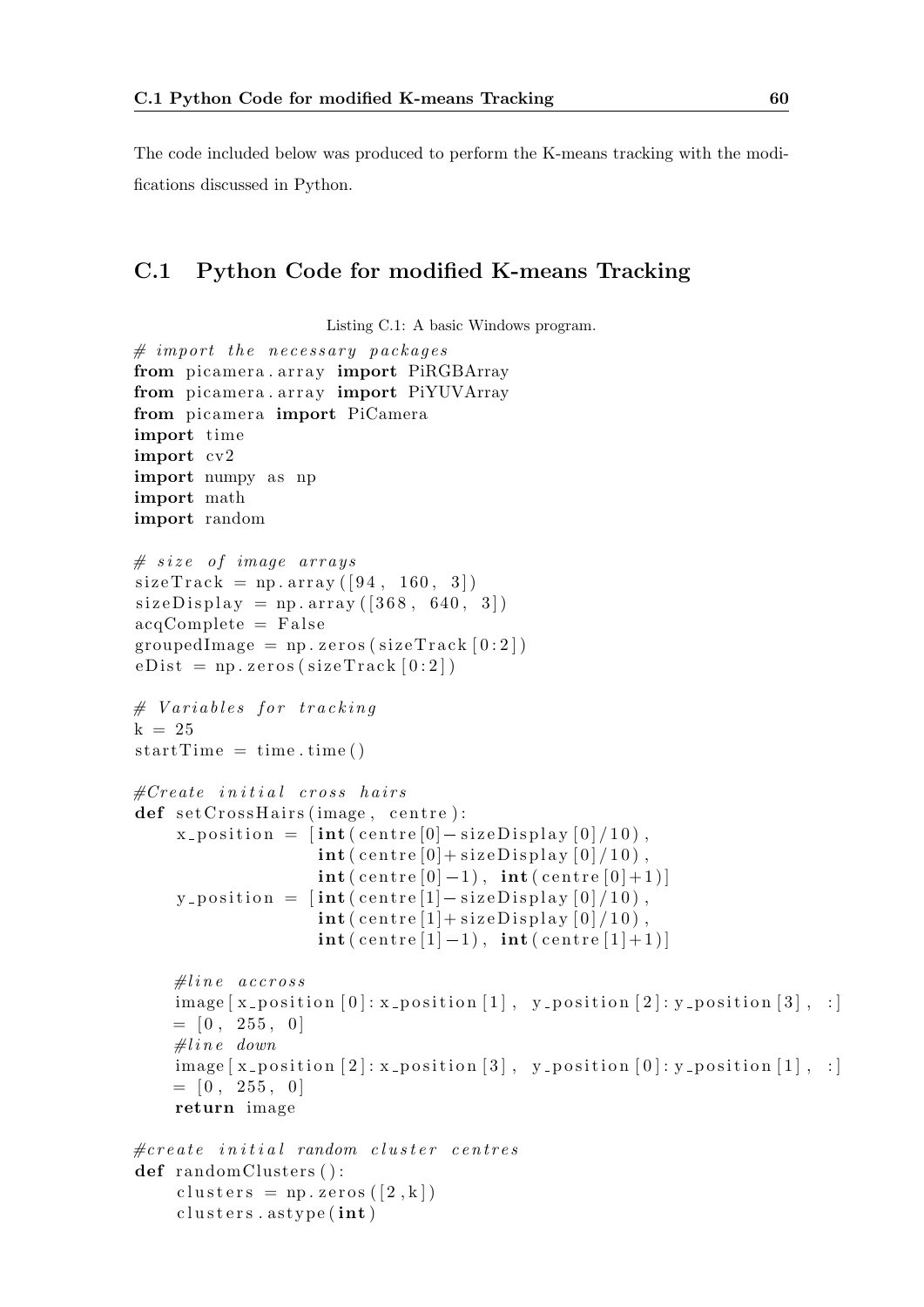```
for y in range (2):
          for x in range(k):
                c l u s t e r s [y, x] = \text{int}(\text{random} \cdot \text{gauss}(128, 10))while clusters [y, x] > = 255 and clusters [y, x] < = 0:
                     clusters [y, x] = \text{int}(\text{random} \cdot \text{gauss}(128, 30))return clusters
for y in range(2):<br>
for x in range(k):<br>
clusters [y, x] = int (ra<br>
while clusters [y, x] >=:<br>
clusters [y, x] = in<br>
return clusters<br>
# Pertform basic k-means clustering
def cluster (image, clusters, grouped, distances):
     steady = Falseif acqComplete = False:
          grouped = np. zeros ([sizeTrack[0], sizeTrack[1]])
          grouped . as type (int)distances = np{\text{ }}r\text{ }zeros\left(\left\lceil \text{ }size \right\rceil \text{ }r\text{ }ack\left\lceil 0 \right\rceil, \text{ }size \text{ }Trace\left[\left\lceil 1 \right\rceil \right]\right)tempClusters = np.zeros (2, k])tempClusters. astype(int)while steady = False:
          clusterCalcs = np{\text .}zeros([3, k])print('loop')for x in range (sizeTrack[0]):
                for y in range (sizeTrack[1]):
                     tempMinDist
                     = np. linalg.norm ([image [x, y, 1]]
                                             - clusters [0, \text{int}(\text{grouped }[x, y])],image [x, y, 2]- clusters [1, int(grouped[x, y])]
                     tempMinCluster = grouped [x, y]if tempMinDist > distances [x, y]:
                           for z in range(k):
                                tempDist = np.linalg.norm([image[x, y, 1])- clusters [0, z],
                                                                    image [x, y, 2]- clusters [1, z]]if tempDist < tempMinDist:
                                     tempMinDist = tempDisttempMinCluster = z
                     grouped [x, y] = tempMinClustercluster Calcs [0, int (tempMinCluster)] += 1
                     \text{clusterCalcs} [1:3, \text{int} (tempMinCluster)]
                     += \text{image } [x, y, 1:3]distances [x, y] = tempMinDistfor x in range(k):
                if cluster Calcs [0, x] != 0:
                     tempClusters [0, x] = int(clusterCalcs [1, x]/ clusterCalcs [0, x])tempClusters [1, x] = int(clusterCalcs [2, x]/ clusterCalcs [0, x])else :
                     tempClusters [:, x] = clusters [:, x]
          equal = np.array_equal(clusters, tempClusters)clusters = tempClustersif equal:
```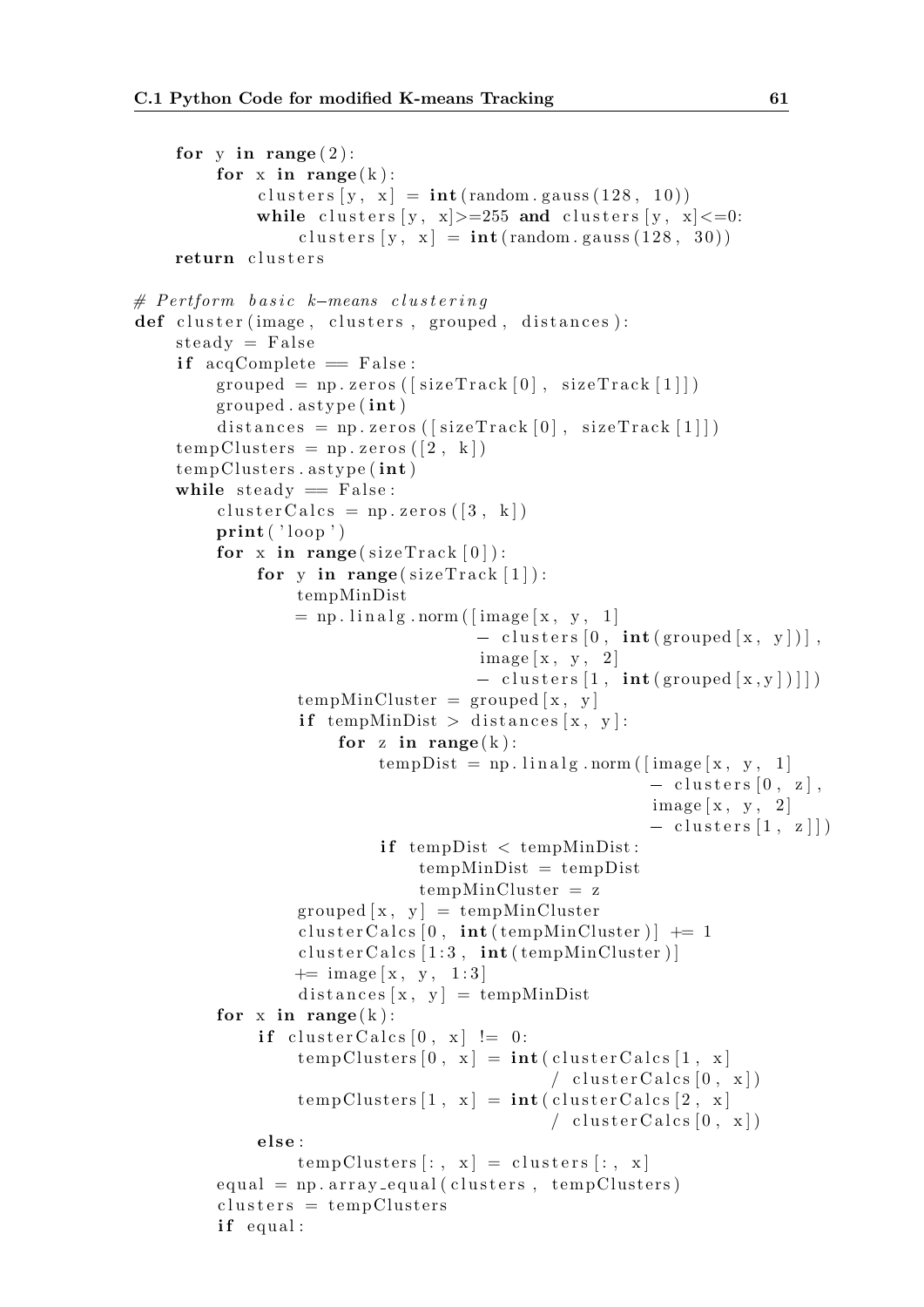```
steady = Truereturn clusters, grouped, distances
def cluster Centre (clustered, target):x_{\text{-pos}} = 0y - pos = 0count = 0for x in range (sizeTrack [0]):
         for y in range (sizeTrack[1]):
              if clustered [x, y] = \text{target}:
                   x-pos + = xy - pos \neq y
                   count += 1centre = ((sizeDisplay 0]*x-pos)/(sizeTrack 0]*count),(sizeDisplay[1]*y-pos)/(sizeTrack[1]*count)]return centre
\# initialize the camera and grab a reference to the raw camera capture
camera = PiCamera ( )
camera resolution = (sizeDisplay[1], sizeDisplay[0])camera. framerate = 20\text{camera.} \text{ hflip} = \text{True}\text{captureDisplay} = \text{PIRGBArray}(\text{camera}, \text{ size} = (\text{sizeDisplay} \mid 1],size Display(0))c apture \text{Trace} = \text{Pi} \text{VUVArray}(\text{camera}, \text{size} = (\text{size} \text{Trace}[1], \text{size} \text{Trace}[0]))# allow the camera to warmup
time.sleep(0.1)\# capture frames from the camera
for frame in camera . capture_continuous (captureDisplay, format="bgr",
                                               use\_video\_port = True,resize = (640, 368),
                                               s p l i t t e r _ p o r t = 1):
     if startTime > time . time() - 5:
         centre = \intsizeDisplay \int0 | / 2, sizeDisplay \lceil 1 \rceil / 2 |
     else :
          if acqComplete = False:
              clusters = randomClusters()\text{camera.capture} (captureTrack, format="yuv",
                           use_video_port=True, resize = (160, 96),
                            s p l i t e r p o r t = 2)
         t = \text{time . time}()clusters, groupedImage, eDist
         = cluster (np. array (capture Track. array),
                     clusters, groupedImage, eDist)
          if acqComplete = False:
              targetCluster = groupedImage[sizeTrack[0]/2,sizeTrace[1]/2]acqComplete = True
         else:
```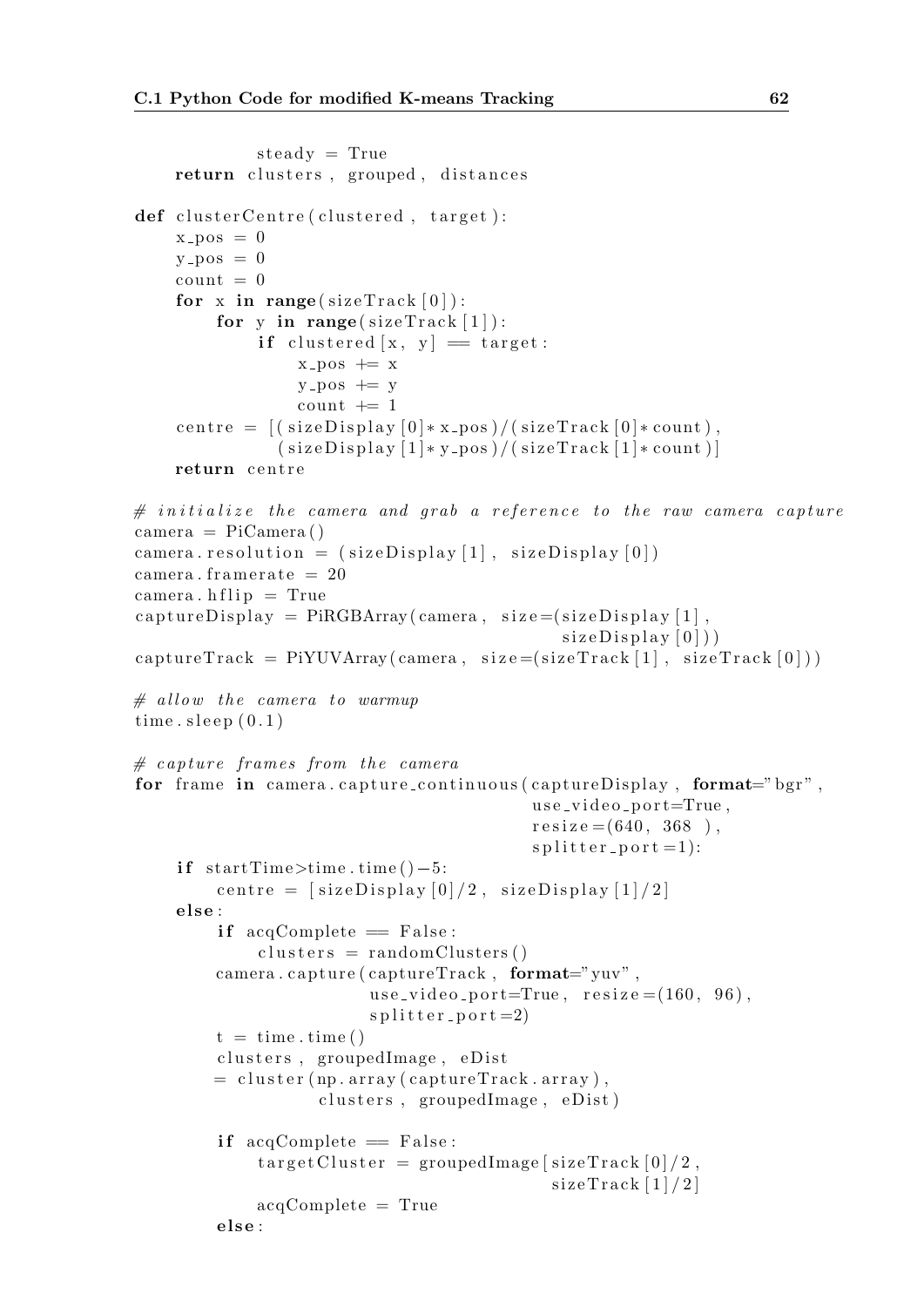```
centre = clusterCentre (groupedImage, targetCluster)\textbf{print}(\text{time}.\text{time}()-\text{t})# Display \ imageimage = setCrossHairs(np.array(captureDisplay.array), centre)cv2 . imshow ( "Frame" , image )
# Clear before next framecaptureDisplay. truncate(0)captureTrack. truncate (0)key = cv2. waitKey (1) & 0xff
if key = ord("q"):
             break
```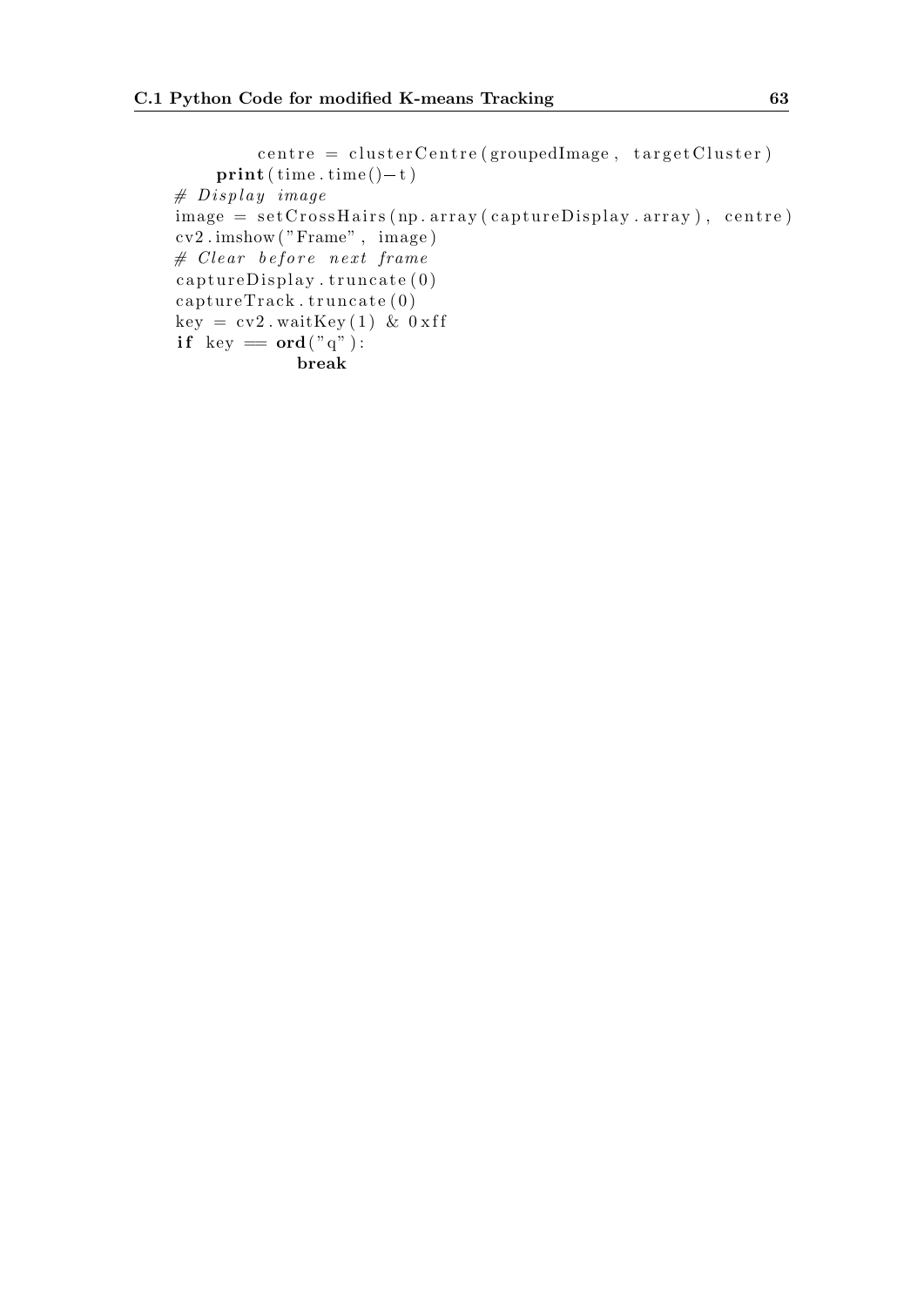Appendix D

## Cross-correlation Tracking Algorithm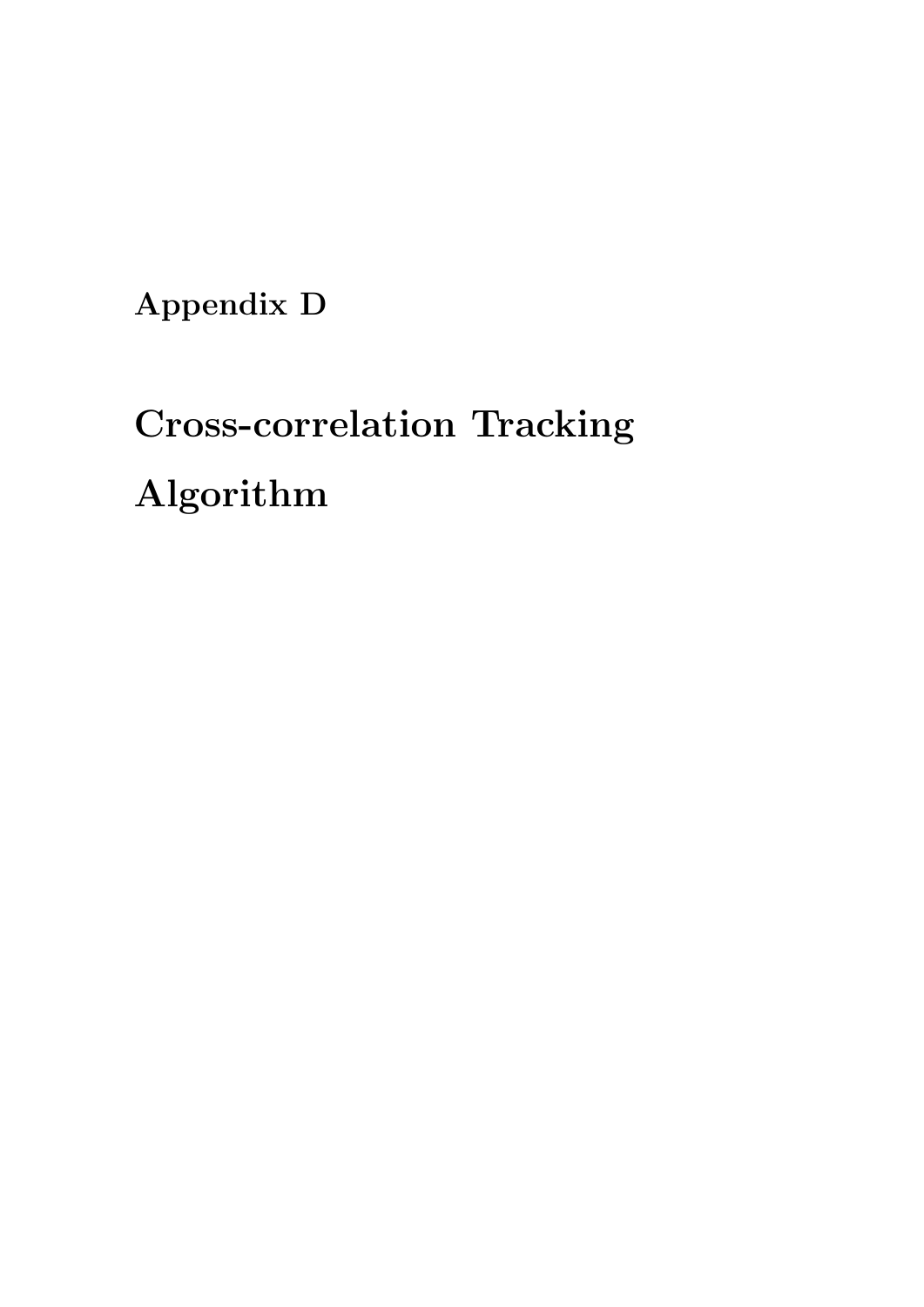The code included below was produced to perform cross-correlation using the integral image technique in Python.

## D.1 Python Code for Cross-correlation with Integral Image

```
Listing D.1: A basic Windows program.
```

```
# import the necessary packagefrom picamera . array import PiRGBArray
from picamera. array import PiYUVArray
from picamera import PiCamera
import time
import cv2
import numpy as np
import math
import random
import threading
# size of image arrayssizeTrack = np.array([94, 160, 3])size Display = np.array([368, 640, 3])acqComplete = Falsefirst Run = TruetrackCentre = [sizeTrack[0]/2, sizeTrack[1]/2]#t1 = threading. Thread (
# set template size half size used
tSize = int (sizeTrack[0]/20) * 2display Centre = [sizeDisplay[0]/2, sizeDisplay[1]/2]\#Create initial tepmlate outline
def set Cross Hairs (image, centre):
     centre [0] = centre [0] * sizeDisplay [0] / sizeTrack [0]centre [1] = \text{centre} [1] * \text{sizeDisplay} [1] / \text{sizeTrack} [1]x_{\text{-}position} = \left[ \text{int}(\text{centre}[0] - \text{sizeDisplay}[0]/20) \right],\text{int} ( centre [0] + sizeDisplay [0] /20)]
     y_{\text{-}position} = \left[ \text{int}(\text{centre}[1] - \text{sizeDisplay}[0]/20) \right],\textbf{int} ( centre [1] + sizeDisplay [0]/20)]
     \#top line
     \text{image } [x_{\text{-}position }[0]; x_{\text{-}position }[1], y_{\text{-}position }[1]-2: y_{\text{-}position }[1], :]= [0, 255, 0]# bottom\ downimage [ x_{position} [ 0 ] : x_{position} [ 1 ] , y_{position} [ 0 ] : y_{position} [ 0 ] + 2 , : ]= [0, 255, 0]#lhs line
     \text{image } [\text{x} \text{-position } [0]: \text{x} \text{-position } [0]+2, \text{ y} \text{-position } [0]: \text{y} \text{-position } [1], :]= [0, 255, 0]
```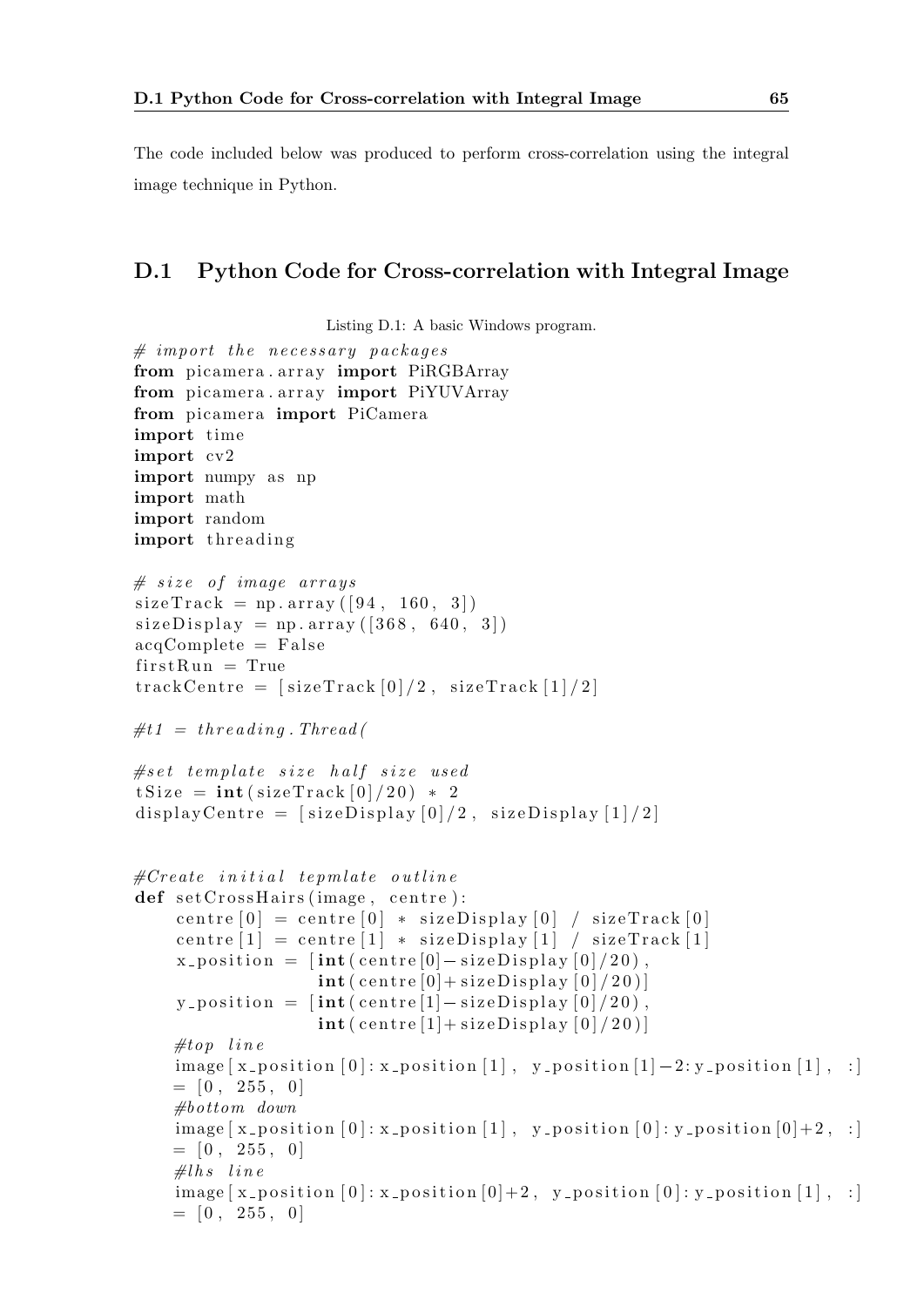```
\#rhs line
     \text{image} [\text{x} \text{-position}[1] - 2; \text{x} \text{-position}[1], \text{y} \text{-position}[0]; \text{y} \text{-position}[1], \text{z}= [0, 255, 0]return image
def setTemplate(template):s = template . shape
     t = time.time()templateSum = np \cdot zeros (13)templateSum [0] = np.sum(temple[:, : , 0])templateSum[1] = np.sum(temple[:, : , 1])templateSum [2] = np \cdot sum(template[:, : , 2])for z in range(s[2]):
          temp = 0for x in range (s [0]):
                for y in range (s [1]):
                     temp \leftarrow temp late [x, y, z]templateSum [z] = temp\textbf{print}(\text{templateSum}, \text{ time}.\text{ time}() - t)return templateSum
def \ runCC (image, center, template):\#create II
     II = np \cdot zeros (image \cdot shape)II . a stype (int)II [0, 0, :] = image [0, 0, :]\#t = time \cdot time()for x in range (1, sizeTrack[0]):
           II [x, 0, :] = II [x-1, 0, :] + image [x, 0, :]for y in range (1, sizeTrack[1]):II [0, y, :] = II [0, y-1, :] + image [0, y, :]for x in range (1, sizeTrack[0]):
           for y in range (1, sizeTrack[1]):
                II [x, y, :]= II [x, y-1, :] + II [x-1, y, :] - II [x-1, y-1, :]+ image [x, y, :]
     min\_dis = float('inf')for x in range(1, sizeTrack [0]):<br>
\Pi[x, 0, :] = \Pi[x-1, 0, :] + \text{image}[x,<br>
for y in range(1, sizeTrack [1]):<br>
\Pi[0, y, :] = \Pi[0, y-1, :] + \text{image}[0,<br>
for x in range(1, sizeTrack [0]):<br>
for y in range(1, sizeTrack [1]):<br>
\Pi[x, y, :] = \Pi[x, yfor x in range (sizeTrace[0] - tSize):
           for y in range (sizeTrack [1] - tSize):
                CC = II[x, y, :] + II[x+tSize, y+tSize, :] - II[x+tSize, y, :]- II [x, y+tSize, : ] - template
                CC-dis = np. linalg.norm (CC)if CC<sub>dis</sub> \langle min dis:
                     min\_dis = CC\_distemplateCentre = [x, y]templateCentre [0] += tSize/2templateCentre [1] += tSize/2return templateCentre
```

```
\# initialize the camera and grab a reference to the raw camera capture
camera = PiCamera ( )
camera . resolution = (sizeDisplay[1], sizeDisplay[0])
```